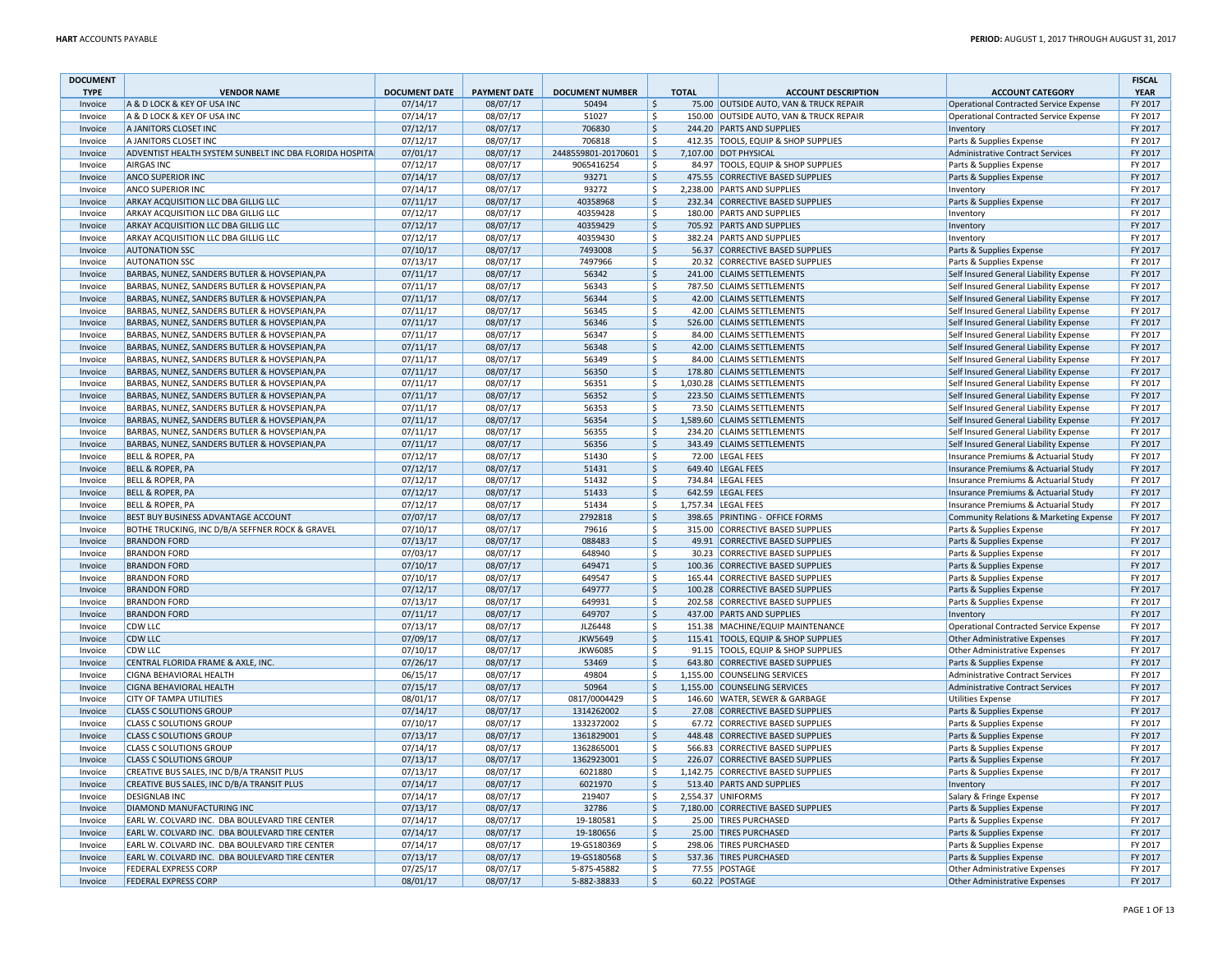| <b>DOCUMENT</b>        |                                                        |                                  |                                 |                                     |                    |                                      |                                                                  |                                                     | <b>FISCAL</b>          |
|------------------------|--------------------------------------------------------|----------------------------------|---------------------------------|-------------------------------------|--------------------|--------------------------------------|------------------------------------------------------------------|-----------------------------------------------------|------------------------|
| <b>TYPE</b><br>Invoice | <b>VENDOR NAME</b><br><b>FERMAN CHEVROLET</b>          | <b>DOCUMENT DATE</b><br>07/14/17 | <b>PAYMENT DATE</b><br>08/07/17 | <b>DOCUMENT NUMBER</b><br>852656293 | Ŝ.                 | <b>TOTAL</b>                         | <b>ACCOUNT DESCRIPTION</b><br>7.941.13 CORRECTIVE BASED SUPPLIES | <b>ACCOUNT CATEGORY</b><br>Parts & Supplies Expense | <b>YEAR</b><br>FY 2017 |
| Invoice                | FIVE POINTS SERVICES INC                               | 07/10/17                         | 08/07/17                        | 54619R                              | \$                 |                                      | 363.00 DIESEL EXHAUST FLUID                                      | Fuel and Oil Expense                                | FY 2017                |
| Invoice                | FLEET ACQUISTIONS LLC DBA FLEET PRODUCTS               | 07/14/17                         | 08/07/17                        | 1493577                             | \$                 |                                      | 40.68 CORRECTIVE BASED SUPPLIES                                  | Parts & Supplies Expense                            | FY 2017                |
| Invoice                | FLEET ACQUISTIONS LLC DBA FLEET PRODUCTS               | 07/14/17                         | 08/07/17                        | 1493579                             | $\mathsf{S}$       |                                      | 14.83 CORRECTIVE BASED SUPPLIES                                  | Parts & Supplies Expense                            | FY 2017                |
| Invoice                | FLEET ACQUISTIONS LLC DBA FLEET PRODUCTS               | 07/11/17                         | 08/07/17                        | 1492526                             | \$                 |                                      | 268.29 TOOLS. EQUIP & SHOP SUPPLIES                              | Parts & Supplies Expense                            | FY 2017                |
| Invoice                | <b>FLEETPRIDE INC</b>                                  | 07/12/17                         | 08/07/17                        | 86130502                            | \$                 |                                      | 2,999.00 PARTS AND SUPPLIES                                      | Inventory                                           | FY 2017                |
| Invoice                | FLORIDA DEPT OF HIGHWAY SAFETY & MOTOR VEHICLES        | 07/27/17                         | 08/07/17                        | 072017MVRS                          | \$                 |                                      | 5,400.00 CONTRACT SERVICES                                       | <b>Administrative Contract Services</b>             | FY 2017                |
| Invoice                | FLORIDA SENTINEL BULLETIN                              | 05/22/17                         | 08/07/17                        | 7518 05/23/17                       | $\dot{\mathsf{S}}$ |                                      | 382.50 MARKETING YOUTH                                           | Community Relations & Marketing Expense             | FY 2017                |
| Invoice                | FLORIDA SENTINEL BULLETIN                              | 05/22/17                         | 08/07/17                        | 7518 05/26/17                       | Ś                  |                                      | 382.50 MARKETING YOUTH                                           | <b>Community Relations &amp; Marketing Expense</b>  | FY 2017                |
| Invoice                | FLORIDA SENTINEL BULLETIN                              | 06/26/17                         | 08/07/17                        | 7822 06/02/17                       | $\frac{1}{2}$      |                                      | 382.50 MARKETING YOUTH                                           | Community Relations & Marketing Expense             | FY 2017                |
| Invoice                | <b>G&amp;K SERVICES CO</b>                             | 07/13/17                         | 08/07/17                        | 6071100402                          | \$                 |                                      | 118.35 CONTRACT SERVICES                                         | <b>Operational Contracted Service Expense</b>       | FY 2017                |
| Invoice                | <b>G&amp;K SERVICES CO</b>                             | 07/14/17                         | 08/07/17                        | 6071100849                          | \$                 |                                      | 16.05 CONTRACT SERVICES                                          | <b>Operational Contracted Service Expense</b>       | FY 2017                |
| Invoice                | <b>G&amp;K SERVICES CO</b>                             | 07/13/17                         | 08/07/17                        | 6071100403                          | \$                 |                                      | 53.90 UNIFORMS                                                   | Salary & Fringe Expense                             | FY 2017                |
| Invoice                | <b>G&amp;K SERVICES CO</b>                             | 07/13/17                         | 08/07/17                        | 6071100404                          | $\zeta$            |                                      | 30.25 UNIFORMS                                                   | Salary & Fringe Expense                             | FY 2017                |
| Invoice                | <b>G&amp;K SERVICES CO</b>                             | 07/13/17                         | 08/07/17                        | 6071100405                          | \$                 |                                      | 24.20 UNIFORMS                                                   | Salary & Fringe Expense                             | FY 2017                |
| Invoice                | <b>G&amp;K SERVICES CO</b>                             | 07/13/17                         | 08/07/17                        | 6071100406                          | \$                 |                                      | 54.45 UNIFORMS                                                   | Salary & Fringe Expense                             | FY 2017                |
| Invoice                | <b>G&amp;K SERVICES CO</b>                             | 07/13/17                         | 08/07/17                        | 6071100407                          | \$                 |                                      | 35.75 UNIFORMS                                                   | Salary & Fringe Expense                             | FY 2017                |
| Invoice                | <b>G&amp;K SERVICES CO</b>                             | 07/13/17                         | 08/07/17                        | 6071100408                          | \$                 |                                      | 169.40 UNIFORMS                                                  | Salary & Fringe Expense                             | FY 2017                |
| Invoice                | <b>G&amp;K SERVICES CO</b>                             | 07/13/17                         | 08/07/17                        | 6071100409                          | \$                 |                                      | 284.35 UNIFORMS                                                  | Salary & Fringe Expense                             | FY 2017                |
| Invoice                | <b>G&amp;K SERVICES CO</b>                             | 07/13/17                         | 08/07/17                        | 6071100410                          | $\zeta$            |                                      | 153.23 UNIFORMS                                                  | Salary & Fringe Expense                             | FY 2017                |
| Invoice                | <b>G&amp;K SERVICES CO</b>                             | 07/14/17                         | 08/07/17                        | 6071100850                          | \$                 |                                      | 51.15 UNIFORMS                                                   | Salary & Fringe Expense                             | FY 2017                |
| Invoice                | <b>G&amp;K SERVICES CO</b>                             | 07/14/17                         | 08/07/17                        | 6071100851                          | \$                 |                                      | 6.05 UNIFORMS                                                    | Salary & Fringe Expense                             | FY 2017                |
| Invoice                | <b>GATOR FORD TRUCK SALES</b>                          | 07/11/17                         | 08/07/17                        | 250884                              | Ś                  |                                      | 6,012.62 CORRECTIVE BASED SUPPLIES                               | Parts & Supplies Expense                            | FY 2017                |
| Invoice                | <b>GENFARE</b>                                         | 07/10/17                         | 08/07/17                        | 90121086                            | $\mathsf{S}$       |                                      | 553.84 CONTRACT SERVICES                                         | <b>Operational Contracted Service Expense</b>       | FY 2017                |
| Invoice                | GENUINE PARTS CO DBA NAPA AUTO                         | 07/13/17                         | 08/07/17                        | 2504-843069                         | \$                 |                                      | 74.32 CORRECTIVE BASED SUPPLIES                                  | Parts & Supplies Expense                            | FY 2017                |
| Invoice                | GENUINE PARTS CO DBA NAPA AUTO                         | 08/01/17                         | 08/07/17                        | 2504-844208                         | \$                 |                                      | 71.03 CORRECTIVE BASED SUPPLIES                                  | Parts & Supplies Expense                            | FY 2017                |
| Invoice                | GENUINE PARTS CO DBA NAPA AUTO                         | 01/18/17                         | 08/07/17                        | 803653 CORES                        | \$                 |                                      | 44.00 CORRECTIVE BASED SUPPLIES                                  | Parts & Supplies Expense                            | FY 2017                |
| Invoice                | GENUINE PARTS CO DBA NAPA AUTO                         | 04/26/17                         | 08/07/17                        | 820557 CORES                        | $\zeta$            |                                      | 140.00 CORRECTIVE BASED SUPPLIES                                 | Parts & Supplies Expense                            | FY 2017                |
| Invoice                | GENUINE PARTS CO DBA NAPA AUTO                         | 07/04/17                         | 08/07/17                        | 831350                              | \$                 |                                      | 44.70 CORRECTIVE BASED SUPPLIES                                  | Parts & Supplies Expense                            | FY 2017                |
| Invoice                | GENUINE PARTS CO DBA NAPA AUTO                         | 07/12/17                         | 08/07/17                        | 832705                              | \$                 |                                      | 471.98 CORRECTIVE BASED SUPPLIES                                 | Parts & Supplies Expense                            | FY 2017                |
| Invoice                | GENUINE PARTS CO DBA NAPA AUTO                         | 07/13/17                         | 08/07/17                        | 832811                              | \$                 |                                      | 147.25 CORRECTIVE BASED SUPPLIES                                 | Parts & Supplies Expense                            | FY 2017                |
| Invoice                | GENUINE PARTS CO DBA NAPA AUTO                         | 07/28/17                         | 08/07/17                        | 835160                              | $\zeta$            |                                      | 14.66 CORRECTIVE BASED SUPPLIES                                  | Parts & Supplies Expense                            | FY 2017                |
| Invoice                | GENUINE PARTS CO DBA NAPA AUTO                         | 07/28/17                         | 08/07/17                        | 835179                              | \$                 |                                      | 175.93 CORRECTIVE BASED SUPPLIES                                 | Parts & Supplies Expense                            | FY 2017                |
| Invoice                | GLOBAL EQUIPMENT CO, INC.                              | 07/11/17                         | 08/07/17                        | 111266375                           | $\zeta$            |                                      | 185.20 TOOLS, EQUIP & SHOP SUPPLIES                              | Parts & Supplies Expense                            | FY 2017                |
| Invoice                | GOODYEAR TIRE & RUBBER CO                              | 07/13/17                         | 08/07/17                        | 0085988364                          | \$                 |                                      | 150.00 TIRES LEASED - BUS FL-5307P-2017 POP                      | <b>Capital Grant Expense</b>                        | FY 2017                |
| Invoice                | <b>GRAINGER</b>                                        | 07/12/17                         | 08/07/17                        | 9497587098                          | $\zeta$            |                                      | 13.78 CONDITION BASED SUPPLIES                                   | Parts & Supplies Expense                            | FY 2017                |
| Invoice                | GRAINGER                                               | 07/12/17                         | 08/07/17                        | 9498001552                          | \$                 |                                      | 14.42 CONDITION BASED SUPPLIES                                   | Parts & Supplies Expense                            | FY 2017                |
| Invoice                | <b>GRAINGER</b>                                        | 07/13/17                         | 08/07/17                        | 9498622738                          | \$                 |                                      | 284.80 CONDITION BASED SUPPLIES                                  | Parts & Supplies Expense                            | FY 2017                |
| Invoice                | GRAINGER                                               | 07/12/17                         | 08/07/17                        | 9497190935                          | \$                 |                                      | 212.20 TOOLS, EQUIP & SHOP SUPPLIES                              | Other Administrative Expenses                       | FY 2017                |
| Invoice                | <b>GULF COAST THERMO KING</b>                          | 07/14/17                         | 08/07/17                        | IV70268                             | $\mathsf{S}$       |                                      | 107.12 CORRECTIVE BASED SUPPLIES                                 | Parts & Supplies Expense                            | FY 2017                |
| Invoice                | <b>HERITAGE PROPANE</b>                                | 07/27/17                         | 08/07/17                        | 3067376618                          | Ŝ.                 |                                      | 95.47 PROPANE FACILITIES                                         | <b>Utilities Expense</b>                            | FY 2017                |
| Invoice                | <b>HIDAY &amp; RICKE PA</b>                            | 08/03/17                         | 08/07/17                        | PPE 07/29/17                        | $\mathsf{S}$       |                                      | 66.50 ACCOUNTS PAYABLE - MANUAL ACCRUALS                         | <b>Accounts Payable</b>                             | FY 2017                |
| Invoice                | HILLSBOROUGH TRANSIT AUTHORITY ERF                     | 08/03/17                         | 08/07/17                        | PPE 07/29/17                        | Ś                  |                                      | 430.00 EMPLOYEE RECREATION FUND                                  | <b>Accounts Payable</b>                             | FY 2017                |
| Invoice                | <b>HOME DEPOT</b>                                      | 07/26/17                         | 08/07/17                        | 6973047                             | \$                 |                                      | 417.27 CONTRACT SERVICES                                         | <b>Operational Contracted Service Expense</b>       | FY 2017                |
| Invoice                | HYDRAULIC ELECTRIC COMPONENT SUPPLY INC                | 07/11/17                         | 08/07/17                        | 0135364-IN                          | \$                 |                                      | 114.56 PARTS AND SUPPLIES                                        | Inventory                                           | FY 2017                |
| Invoice                | <b>HYDRAULIC ELECTRIC COMPONENT SUPPLY INC</b>         | 07/12/17                         | 08/07/17                        | 0135381-IN                          | \$                 |                                      | 229.12 PARTS AND SUPPLIES                                        | Inventory                                           | FY 2017                |
| Invoice                | INSIGHT PUBLIC SECTOR INC                              | 07/10/17                         | 08/07/17                        | 1100544404                          | \$                 |                                      | 19,439.86 ACQ COMPUTER I.T. INFRASTRUCT CORE FY2016 POP          | <b>Capital Grant Expense</b>                        | FY 2017                |
| Invoice                | <b>INTEGRATED BUSINESS GROUP</b>                       | 07/14/17                         | 08/07/17                        | INV013512                           | \$                 |                                      | 255.00 PROFESSIONAL SERVICE FEES                                 | <b>Administrative Contract Services</b>             | FY 2017                |
| Invoice                | INTEGRATED BUSINESS GROUP                              | 07/14/17                         | 08/07/17                        | INV013513                           | Ś                  |                                      | 977.50 PROFESSIONAL SERVICE FEES                                 | <b>Administrative Contract Services</b>             | FY 2017                |
| Invoice                | <b>INTERNAL REVENUE SERVICE</b>                        | 08/03/17                         | 08/07/17                        | PPE 07/29/17                        | \$                 |                                      | 921.16 ACCOUNTS PAYABLE - MANUAL ACCRUALS                        | <b>Accounts Payable</b>                             | FY 2017                |
| Invoice                | <b>ISO SERVICES INC</b>                                | 07/27/17                         | 08/07/17                        | ISO0073885                          | Ś                  |                                      | 27.00 GENERAL INVESTIGATION                                      | Self Insured General Liability Expense              | FY 2017                |
| Invoice                | JAMES RIVER SOLUTIONS LLC                              | 07/13/17                         | 08/07/17                        | S281612-IN                          | \$                 | 11,009.70 DIESEL                     |                                                                  | Fuel and Oil Expense                                | FY 2017                |
| Invoice                | JAMES RIVER SOLUTIONS LLC                              | 07/13/17                         | 08/07/17                        | S281637-IN                          | \$                 | 10,784.11 DIESEL                     |                                                                  | Fuel and Oil Expense                                | FY 2017                |
| Invoice                | JAMES RIVER SOLUTIONS LLC                              | 07/10/17                         | 08/07/17                        | S286337-IN                          | \$<br>\$           | 10,829.61 DIESEL                     |                                                                  | Fuel and Oil Expense                                | FY 2017                |
| Invoice                | JAMES RIVER SOLUTIONS LLC                              | 07/10/17                         | 08/07/17                        | S286338-IN                          | \$                 | 10,822.31 DIESEL                     |                                                                  | Fuel and Oil Expense                                | FY 2017<br>FY 2017     |
| Invoice<br>Invoice     | JAMES RIVER SOLUTIONS LLC<br>JAMES RIVER SOLUTIONS LLC | 07/11/17<br>07/12/17             | 08/07/17<br>08/07/17            | S286339-IN<br>S286340-IN            | Ŝ.                 | 10,844.87 DIESEL<br>11.028.11 DIESEL |                                                                  | Fuel and Oil Expense<br>Fuel and Oil Expense        | FY 2017                |
| Invoice                | JAMES RIVER SOLUTIONS LLC                              | 07/13/17                         | 08/07/17                        | S286341-IN                          | $\zeta$            | 11,000.72 DIESEL                     |                                                                  | <b>Fuel and Oil Expense</b>                         | FY 2017                |
| Invoice                | <b>JAMES RIVER SOLUTIONS LLC</b>                       | 07/14/17                         | 08/07/17                        | S286342-IN                          | Ŝ.                 | 11,170.55 DIESEL                     |                                                                  | Fuel and Oil Expense                                | FY 2017                |
| Invoice                | JAMES RIVER SOLUTIONS LLC                              | 07/13/17                         | 08/07/17                        | S281612-IN                          | Ŝ.                 |                                      | 2,544.38 DIESEL & GAS EXCISE TAX                                 | <b>Tax Expense</b>                                  | FY 2017                |
| Invoice                | JAMES RIVER SOLUTIONS LLC                              | 07/13/17                         | 08/07/17                        | S281637-IN                          | <b>S</b>           |                                      | 2.528.32 DIESEL & GAS EXCISE TAX                                 | <b>Tax Expense</b>                                  | FY 2017                |
| Invoice                | JAMES RIVER SOLUTIONS LLC                              | 07/10/17                         | 08/07/17                        | S286337-IN                          | $\zeta$            |                                      | 2,534.82 DIESEL & GAS EXCISE TAX                                 | <b>Tax Expense</b>                                  | FY 2017                |
| Invoice                | JAMES RIVER SOLUTIONS LLC                              | 07/10/17                         | 08/07/17                        | S286338-IN                          | Ŝ.                 |                                      | 2,533.11 DIESEL & GAS EXCISE TAX                                 | <b>Tax Expense</b>                                  | FY 2017                |
| Invoice                | JAMES RIVER SOLUTIONS LLC                              | 07/11/17                         | 08/07/17                        | S286339-IN                          | Ś                  |                                      | 2,524.56 DIESEL & GAS EXCISE TAX                                 | <b>Tax Expense</b>                                  | FY 2017                |
| Invoice                | JAMES RIVER SOLUTIONS LLC                              | 07/12/17                         | 08/07/17                        | S286340-IN                          | Ś                  |                                      | 2,526.61 DIESEL & GAS EXCISE TAX                                 | <b>Tax Expense</b>                                  | FY 2017                |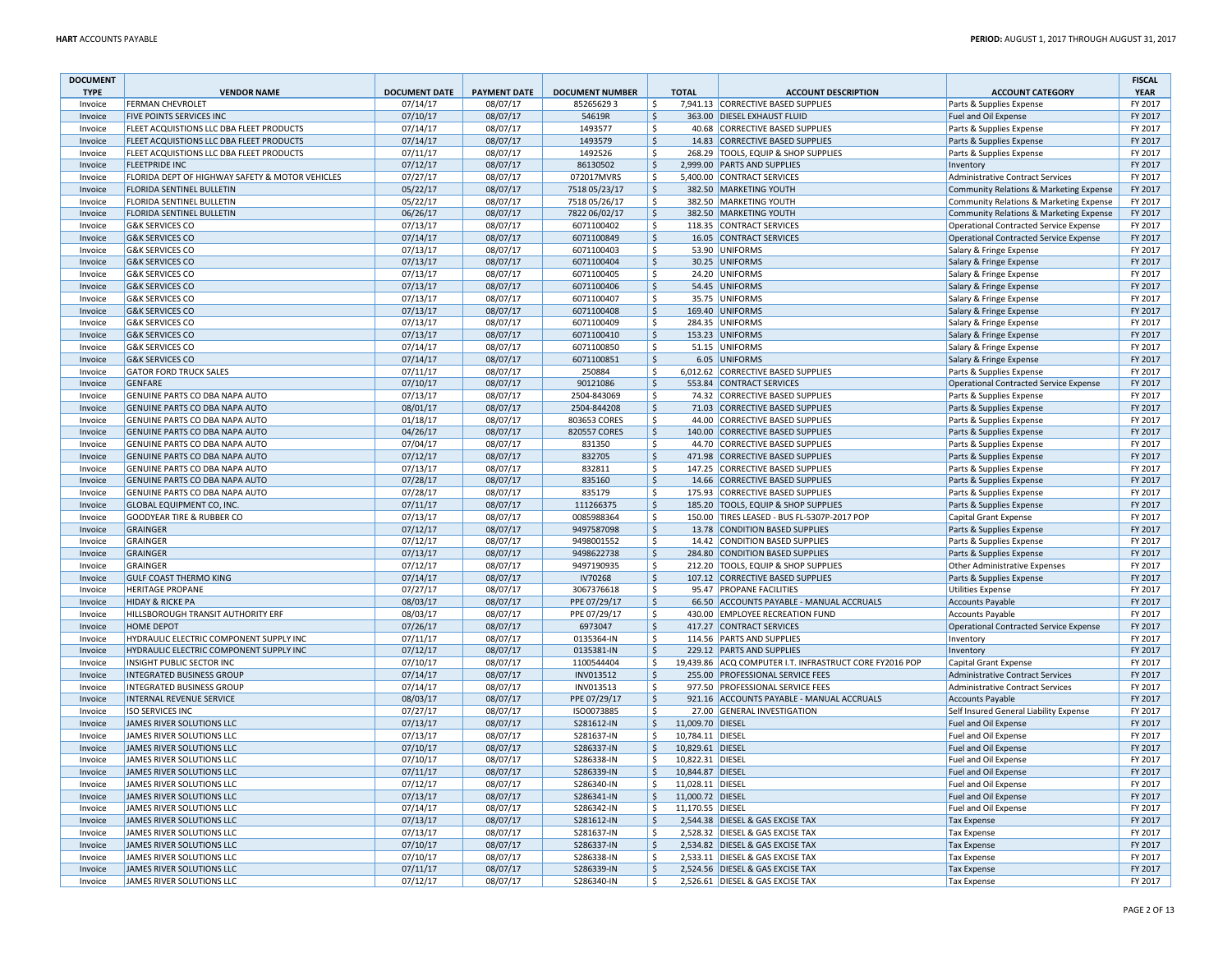| <b>DOCUMENT</b> |                                                                     |                      |                     |                        |                     |              |                                                                                              |                                                    | <b>FISCAL</b> |
|-----------------|---------------------------------------------------------------------|----------------------|---------------------|------------------------|---------------------|--------------|----------------------------------------------------------------------------------------------|----------------------------------------------------|---------------|
| <b>TYPE</b>     | <b>VENDOR NAME</b>                                                  | <b>DOCUMENT DATE</b> | <b>PAYMENT DATE</b> | <b>DOCUMENT NUMBER</b> |                     | <b>TOTAL</b> | <b>ACCOUNT DESCRIPTION</b>                                                                   | <b>ACCOUNT CATEGORY</b>                            | <b>YEAR</b>   |
| Invoice         | JAMES RIVER SOLUTIONS LLC                                           | 07/13/17             | 08/07/17            | S286341-IN             | \$                  |              | 2,525.25 DIESEL & GAS EXCISE TAX                                                             | <b>Tax Expense</b>                                 | FY 2017       |
| Invoice         | JAMES RIVER SOLUTIONS LLC                                           | 07/14/17             | 08/07/17            | S286342-IN             | \$                  |              | 2,532.78 DIESEL & GAS EXCISE TAX                                                             | <b>Tax Expense</b>                                 | FY 2017       |
| Invoice         | JASPER WELLER LLC DBA WELLER TRUCK PARTS                            | 07/12/17             | 08/07/17            | 401339035              | \$                  |              | 104.40 CORRECTIVE BASED SUPPLIES                                                             | Parts & Supplies Expense                           | FY 2017       |
| Invoice         | JASPER WELLER LLC DBA WELLER TRUCK PARTS                            | 07/12/17             | 08/07/17            | 401346714              | \$                  |              | 3,100.00 PARTS AND SUPPLIES                                                                  | Inventory                                          | FY 2017       |
| Invoice         | JEFFREY R TILLEY DBA FYREBOSS LLC                                   | 07/10/17             | 08/07/17            | 2017154                | \$                  |              | 750.00 TOOLS, EQUIP & SHOP SUPPLIES                                                          | Parts & Supplies Expense                           | FY 2017       |
| Invoice         | JEFFREY R TILLEY DBA FYREBOSS LLC                                   | 07/10/17             | 08/07/17            | 2017155                | \$                  |              | 2,581.58   TOOLS, EQUIP & SHOP SUPPLIES                                                      | Parts & Supplies Expense                           | FY 2017       |
| Invoice         | JONES WORLEY DESIGN INC                                             | 07/14/17             | 08/07/17            | 0057399                | $\zeta$             |              | 8,868.75 BUSINESS DEVELOPMENT                                                                | Administrative Contract Services                   | FY 2017       |
| Invoice         | JONES WORLEY DESIGN INC                                             | 07/14/17             | 08/07/17            | 0057400                | \$                  |              | 3,993.75 MISC EXPENSES - COA/TDP                                                             | Other Administrative Expenses                      | FY 2017       |
| Invoice         | KENWORTH OF CENTRAL FLORIDA INC                                     | 07/12/17             | 08/07/17            | CI77623                | \$                  |              | 618.76 PARTS AND SUPPLIES                                                                    | Inventory                                          | FY 2017       |
| Invoice         | KENWORTH OF CENTRAL FLORIDA INC                                     | 07/10/17             | 08/07/17            | CI77732                | \$                  |              | 15,994.69 PARTS AND SUPPLIES                                                                 | Inventory                                          | FY 2017       |
| Invoice         | KENWORTH OF CENTRAL FLORIDA INC                                     | 07/10/17             | 08/07/17            | CI78171                | \$                  |              | 319.00 PARTS AND SUPPLIES                                                                    | Inventory                                          | FY 2017       |
| Invoice         | KIRKS AUTOMOTIVE INC                                                | 07/14/17             | 08/07/17            | 1007256                | \$                  |              | 1,235.00 PARTS AND SUPPLIES                                                                  | Inventory                                          | FY 2017       |
| Invoice         | LA GACETA PUBLISHING INC                                            | 07/14/17             | 08/07/17            | 17-2093                | \$                  |              | 346.50 ADVERTISING LEGAL                                                                     | <b>Community Relations &amp; Marketing Expense</b> | FY 2017       |
| Invoice         | LA GACETA PUBLISHING INC                                            | 05/26/17             | 08/07/17            | J916                   | \$                  |              | 352.00 MARKETING YOUTH                                                                       | Community Relations & Marketing Expense            | FY 2017       |
| Invoice         | <b>LAKE DOCTORS INC</b>                                             | 08/01/17             | 08/07/17            | 308783                 | \$                  |              | 125.00 CONTRACT SERVICES--ENVIRONMENTAL COMPLIANCE---                                        | Operational Contracted Service Expense             | FY 2017       |
| Invoice         | LEGAL CLUB OF AMERICA CORPORATION                                   | 06/21/17             | 08/07/17            | 000283264              | \$                  |              | 406.00 PRE-PAID LEGAL - EMPLOYEES                                                            | <b>Accounts Payable</b>                            | FY 2017       |
| Invoice         | LLOYDS OF SHELTON AUTO                                              | 07/11/17             | 08/07/17            | 1003436                | \$                  |              | 584.59 CORRECTIVE BASED SUPPLIES                                                             | Parts & Supplies Expense                           | FY 2017       |
| Invoice         | MCI SERVICE PARTS INC                                               | 07/14/17             | 08/07/17            | 3465967                | \$                  |              | 194.80 PARTS AND SUPPLIES                                                                    | Inventory                                          | FY 2017       |
| Invoice         | MID FLORIDA ARMORED & ATM SERVICES INC                              | 07/14/17             | 08/07/17            | 24650                  | $\zeta$             |              | 650.00 ARMORED CAR SERVICES                                                                  | <b>Operational Contracted Service Expense</b>      | FY 2017       |
| Invoice         | MILLENNIUM REFRESHMENT SERVICES INC                                 | 07/15/17             | 08/07/17            | <b>WC877</b>           | \$                  |              | 67.48 CONTRACT SERVICES                                                                      | <b>Operational Contracted Service Expense</b>      | FY 2017       |
| Invoice         | MOHAWK MANUFACTURING & SUPPLY CO                                    | 07/12/17             | 08/07/17            | U011991                | \$                  |              | 200.40 PARTS AND SUPPLIES                                                                    | Inventory                                          | FY 2017       |
| Invoice         | NATIONAL DRIVE                                                      | 08/03/17             | 08/07/17            | PPE 07/29/17           | \$                  |              | 4.00 TEAMSTER UNION DUES                                                                     | <b>Accounts Payable</b>                            | FY 2017       |
| Invoice         | NATIONAL TRAFFIC SIGNS INC                                          | 07/12/17             | 08/07/17            | 126579                 | \$                  |              | 2,929.50 MISC EXPENSES - COA/TDP                                                             | Other Administrative Expenses                      | FY 2017       |
| Invoice         | NEOPART TRANSIT LLC                                                 | 07/13/17             | 08/07/17            | 2333941-00             | \$                  |              | 838.60 PARTS AND SUPPLIES                                                                    | Inventory                                          | FY 2017       |
| Invoice         | NOVA ENGINEERING & ENVIRONMENTAL LLC                                | 07/13/17             | 08/07/17            | 0145808                | Ś                   |              | 24,452.50 PROFESSIONAL SERVICES--ENVIRONMENTAL COMPLIANCE-- Administrative Contract Services |                                                    | FY 2017       |
| Invoice         | NUJAK DEVELOPMENT INC                                               | 07/07/17             | 08/07/17            | 002                    | \$                  |              | 2,405.00 REHAB/RENOV HM FACILITY FL-04-0167                                                  | Capital Grant Expense                              | FY 2017       |
| Invoice         | PINELLAS SUNCOAST TRANSIT AUTHORITY                                 | 07/11/17             | 08/07/17            | 27275                  | \$                  |              | 4,995.69 CONSULTANT FEES                                                                     | Self Insured General Liability Expense             | FY 2017       |
| Invoice         | <b>PROVANTAGE LLC</b>                                               | 07/11/17             | 08/07/17            | 7951792                | \$                  |              | 4,824.00 MACHINE/EQUIP MAINTENANCE                                                           | <b>Operational Contracted Service Expense</b>      | FY 2017       |
| Invoice         | QUEST DIAGNOSTICS CLINICAL LABORATORIES INC                         | 06/27/17             | 08/07/17            | 9168291980SH           | \$                  |              | 5,894.00 EMPLOYEE WELLNESS PROGRAM                                                           | <b>Administrative Contract Services</b>            | FY 2017       |
| Invoice         | <b>R&amp;C DIESEL PARTS SUPPLY</b>                                  | 07/05/17             | 08/07/17            | 346575                 | \$                  |              | 96.00 PARTS AND SUPPLIES                                                                     | Inventory                                          | FY 2017       |
| Invoice         | RELIABLE TRANSMISSION SERVICE                                       | 07/10/17             | 08/07/17            | T-21478                | \$                  |              | 955.30 CORRECTIVE BASED SUPPLIES                                                             | Parts & Supplies Expense                           | FY 2017       |
| Invoice         | REPUBLIC SVS OF FL LP DBA REPUBLIC WASTE SVS                        | 07/15/17             | 08/07/17            | 0696-000673861         | \$                  |              | 530.08 CONTRACT SERVICES                                                                     | Operational Contracted Service Expense             | FY 2017       |
| Invoice         | RICHARD P JOBLOVE, PA                                               | 08/03/17             | 08/07/17            | PPE 07/29/17           | $\zeta$             |              | 125.00 ACCOUNTS PAYABLE - MANUAL ACCRUALS                                                    | Accounts Payable                                   | FY 2017       |
| Invoice         | <b>RITZ SAFETY, LLC</b>                                             | 07/11/17             | 08/07/17            | 5434460                | Ś                   |              | 3,800.00 SAFETY SUPPLIES & EQUIPMENT                                                         | Parts & Supplies Expense                           | FY 2017       |
| Invoice         | ROBERT REID WEDDING ARCHITECTS, AIA, INC.                           | 07/11/17             | 08/07/17            | 170333                 | \$                  |              | 1,302.35 E&D SURV/SEC SYS NOT MOBILE (min 1%) FY2016 POP                                     | <b>Capital Grant Expense</b>                       | FY 2017       |
| Invoice         | <b>RUSH TRUCK CENTER</b>                                            | 07/10/17             | 08/07/17            | 3007030617             | \$                  |              | 624.69 CORRECTIVE BASED SUPPLIES                                                             | Parts & Supplies Expense                           | FY 2017       |
| Invoice         | <b>RUSH TRUCK CENTER</b>                                            | 07/11/17             | 08/07/17            | 3007038621             | \$                  |              | 43.70 CORRECTIVE BASED SUPPLIES                                                              | Parts & Supplies Expense                           | FY 2017       |
| Invoice         | <b>RUSH TRUCK CENTER</b>                                            | 07/13/17             | 08/07/17            | 3007072835             | \$                  |              | 964.46 CORRECTIVE BASED SUPPLIES                                                             | Parts & Supplies Expense                           | FY 2017       |
| Invoice         | <b>RUSH TRUCK CENTER</b>                                            | 07/07/17             | 08/07/17            | 3007007640             | \$                  |              | 1,251.51 PARTS AND SUPPLIES                                                                  | Inventory                                          | FY 2017       |
| Invoice         | <b>RUSH TRUCK CENTER</b>                                            | 07/10/17             | 08/07/17            | 3007025726             | \$                  |              | 277.50 PARTS AND SUPPLIES                                                                    | Inventory                                          | FY 2017       |
| Invoice         | <b>RUSH TRUCK CENTER</b>                                            | 07/13/17             | 08/07/17            | 3007068917             | \$                  |              | 89.18 PARTS AND SUPPLIES                                                                     | Inventory                                          | FY 2017       |
| Invoice         | <b>RUSH TRUCK CENTER</b>                                            | 07/14/17             | 08/07/17            | 3007084028             | \$                  |              | 9,107.64 PARTS AND SUPPLIES                                                                  | Inventory                                          | FY 2017       |
| Invoice         | SKYBASE COMMUNICATIONS LLC                                          | 07/15/17             | 08/07/17            | 28844                  | \$                  |              | 1,725.00 PROFESSIONAL SERVICE FEES                                                           | <b>Administrative Contract Services</b>            | FY 2017       |
| Invoice         | <b>SOBERS, TATIANNA</b>                                             | 07/28/17             | 08/07/17            | 25%SHRMCP              | \$                  |              | 273.75 TUITION REIMBURSEMENT PROG                                                            | Salary & Fringe Expense                            | FY 2017       |
| Invoice         | SOUTHERN COMPUTER WAREHOUSE                                         | 07/11/17             | 08/07/17            | IN-000438173           | $\ddot{\varsigma}$  |              | 259.62 MACHINE/EQUIP MAINTENANCE                                                             | Operational Contracted Service Expense             | FY 2017       |
| Invoice         | <b>SUN STATE INTERNATIONAL TRUCKS LLC</b>                           | 07/14/17             | 08/07/17            | R20001947601           | \$                  |              | 119.90 CORRECTIVE REPAIR SERVICES                                                            | <b>Operational Contracted Service Expense</b>      | FY 2017       |
| Invoice         | <b>SUN STATE INTERNATIONAL TRUCKS LLC</b>                           | 07/13/17             | 08/07/17            | R20001953001           | \$                  |              | 255.00 CORRECTIVE REPAIR SERVICES                                                            | <b>Operational Contracted Service Expense</b>      | FY 2017       |
| Invoice         | <b>SUN STATE INTERNATIONAL TRUCKS LLC</b>                           | 07/12/17             | 08/07/17            | X100305924 03          | \$                  |              | 2,309.23 PARTS AND SUPPLIES                                                                  | Inventory                                          | FY 2017       |
| Invoice         | <b>SUNSTATE WRECKER SERVICE INC</b>                                 | 07/10/17             | 08/07/17            | 169531                 | \$                  |              | 300.00 TOWING CHARGES                                                                        | <b>Operational Contracted Service Expense</b>      | FY 2017       |
| Invoice         | <b>SUNSTATE WRECKER SERVICE INC</b>                                 | 07/11/17             | 08/07/17            | 169532                 | \$                  |              | 225.00 TOWING CHARGES                                                                        | <b>Operational Contracted Service Expense</b>      | FY 2017       |
|                 |                                                                     | 07/14/17             | 08/07/17            | 169539                 | \$                  |              | 225.00 TOWING CHARGES                                                                        |                                                    | FY 2017       |
| Invoice         | <b>SUNSTATE WRECKER SERVICE INC</b><br>SUNSTATE WRECKER SERVICE INC | 07/11/17             | 08/07/17            | 169935                 | \$                  |              | 137.00 TOWING CHARGES                                                                        | <b>Operational Contracted Service Expense</b>      | FY 2017       |
| Invoice         |                                                                     |                      |                     |                        |                     |              |                                                                                              | <b>Operational Contracted Service Expense</b>      |               |
| Invoice         | SUNSTATE WRECKER SERVICE INC<br>SUNSTATE WRECKER SERVICE INC        | 07/10/17             | 08/07/17            | 25124                  | \$                  |              | 300.00 TOWING CHARGES<br>110.00 TOWING CHARGES                                               | <b>Operational Contracted Service Expense</b>      | FY 2017       |
| Invoice         |                                                                     | 07/11/17             | 08/07/17            | 26122                  | \$                  |              |                                                                                              | <b>Operational Contracted Service Expense</b>      | FY 2017       |
| Invoice         | TAMPA BAY FEDERAL CREDIT UNION                                      | 08/03/17             | 08/07/17            | PPE 07/29/17           | $\zeta$             |              | 539.23 ACCOUNTS PAYABLE - MANUAL ACCRUALS                                                    | <b>Accounts Payable</b>                            | FY 2017       |
| Invoice         | TAMPA ELECTRIC COMPANY                                              | 07/24/17             | 08/07/17            | 211012155118-0717      | $\ddot{\mathsf{S}}$ |              | 11.51 ELECTRICITY                                                                            | <b>Utilities Expense</b>                           | FY 2017       |
| Invoice         | TAMPA ELECTRIC COMPANY                                              | 07/27/17             | 08/07/17            | 211012155373-0717      | $\zeta$             |              | 258.54 ELECTRICITY                                                                           | <b>Utilities Expense</b>                           | FY 2017       |
| Invoice         | <b>TAMPA ELECTRIC COMPANY</b>                                       | 07/27/17             | 08/07/17            | 211012155613-0717      | \$                  |              | 275.73 ELECTRICITY                                                                           | <b>Utilities Expense</b>                           | FY 2017       |
| Invoice         | <b>TAMPA ELECTRIC COMPANY</b>                                       | 07/27/17             | 08/07/17            | 211012155811-0717      | \$                  |              | 317.27 ELECTRICITY                                                                           | <b>Utilities Expense</b>                           | FY 2017       |
| Invoice         | <b>TAMPA ELECTRIC COMPANY</b>                                       | 07/28/17             | 08/07/17            | 211012156033-0717      | \$                  |              | 28.52 ELECTRICITY                                                                            | <b>Utilities Expense</b>                           | FY 2017       |
| Invoice         | <b>TAMPA ELECTRIC COMPANY</b>                                       | 07/28/17             | 08/07/17            | 211012156322-0717      | \$                  |              | 451.02 ELECTRICITY                                                                           | <b>Utilities Expense</b>                           | FY 2017       |
| Invoice         | <b>TAMPA ELECTRIC COMPANY</b>                                       | 07/31/17             | 08/07/17            | 211012156538-0717      | \$                  |              | 21.79 ELECTRICITY                                                                            | <b>Utilities Expense</b>                           | FY 2017       |
| Invoice         | <b>TAMPA SPRING COMPANY</b>                                         | 07/12/17             | 08/07/17            | 180                    | \$                  |              | 68.22 CORRECTIVE BASED SUPPLIES                                                              | Parts & Supplies Expense                           | FY 2017       |
| Invoice         | <b>TEAMSTERS LOCAL 79</b>                                           | 08/03/17             | 08/07/17            | PPE 07/29/17           | \$                  |              | 2,227.00 TEAMSTER UNION DUES                                                                 | <b>Accounts Payable</b>                            | FY 2017       |
| Invoice         | <b>TENNANT SALES AND SERVICE</b>                                    | 07/11/17             | 08/07/17            | 914734598              | \$                  |              | 871.40 CORRECTIVE BASED SUPPLIES                                                             | Parts & Supplies Expense                           | FY 2017       |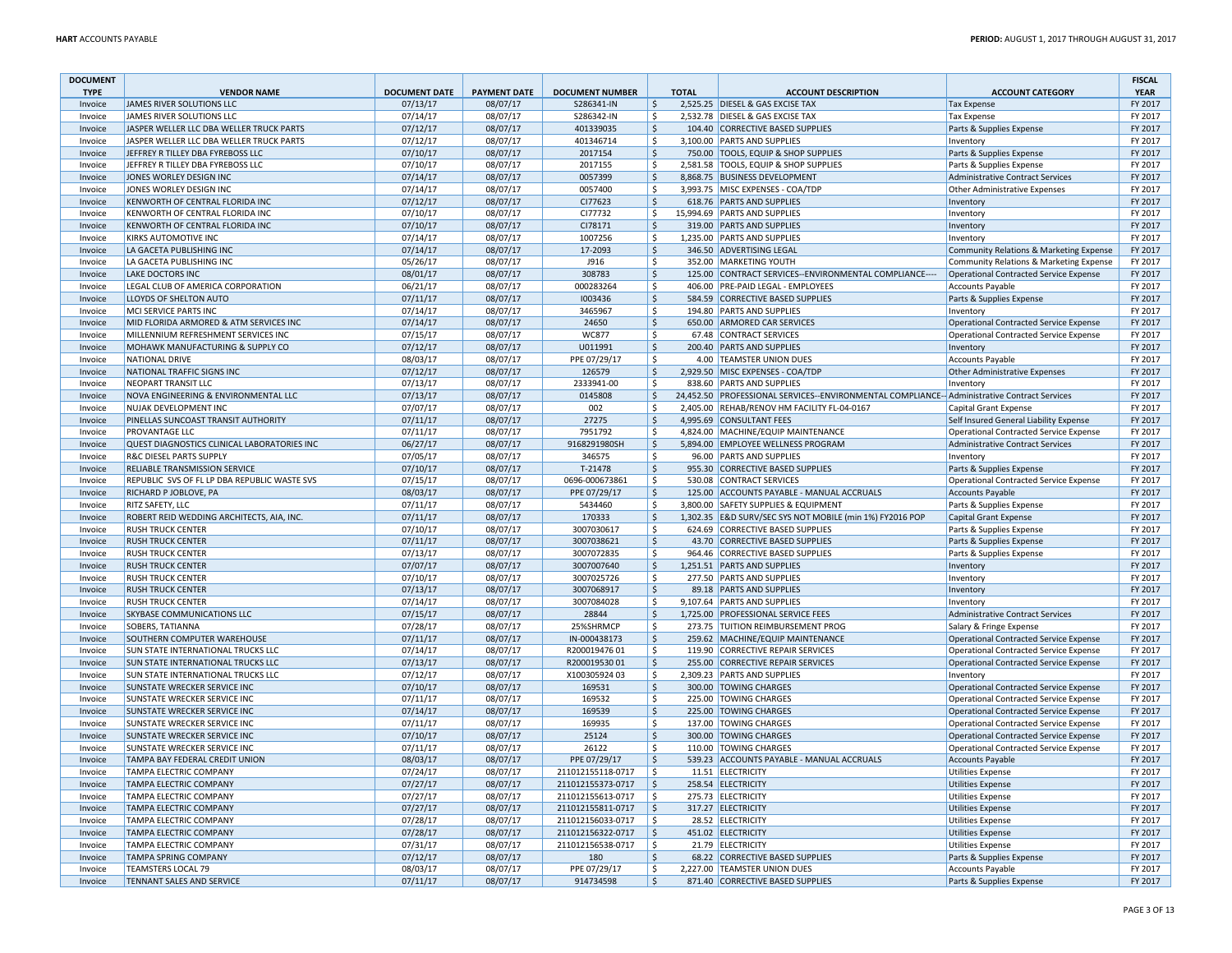| <b>DOCUMENT</b>    |                                                                                                  |                      |                      |                        |                          |              |                                                                                        |                                                                                    | <b>FISCAL</b>      |
|--------------------|--------------------------------------------------------------------------------------------------|----------------------|----------------------|------------------------|--------------------------|--------------|----------------------------------------------------------------------------------------|------------------------------------------------------------------------------------|--------------------|
| <b>TYPE</b>        | <b>VENDOR NAME</b>                                                                               | <b>DOCUMENT DATE</b> | <b>PAYMENT DATE</b>  | <b>DOCUMENT NUMBER</b> |                          | <b>TOTAL</b> | <b>ACCOUNT DESCRIPTION</b>                                                             | <b>ACCOUNT CATEGORY</b>                                                            | <b>YEAR</b>        |
| Invoice            | TIMES PUBLISHING COMPANY D/B/A TAMPA BAY TIMES                                                   | 05/31/17             | 08/07/17             | 470388                 | $\mathsf{\hat{S}}$       |              | 990.00 MARKETING YOUTH                                                                 | Community Relations & Marketing Expense                                            | FY 2017            |
| Invoice            | TIMES PUBLISHING COMPANY D/B/A TAMPA BAY TIMES<br>TIMES PUBLISHING COMPANY D/B/A TAMPA BAY TIMES | 05/31/17             | 08/07/17<br>08/07/17 | 470389<br>470392       | $\zeta$<br>\$            |              | 990.00 MARKETING YOUTH<br>1,089.00 MARKETING YOUTH                                     | Community Relations & Marketing Expense                                            | FY 2017<br>FY 2017 |
| Invoice<br>Invoice | TIMES PUBLISHING COMPANY D/B/A TAMPA BAY TIMES                                                   | 05/31/17<br>05/31/17 | 08/07/17             | 470467                 | $\zeta$                  |              | 250.00 MARKETING YOUTH                                                                 | Community Relations & Marketing Expense<br>Community Relations & Marketing Expense | FY 2017            |
| Invoice            | TIMES PUBLISHING COMPANY D/B/A TAMPA BAY TIMES                                                   | 05/31/17             | 08/07/17             | 478131                 | \$                       |              | 250.00 MARKETING YOUTH                                                                 | Community Relations & Marketing Expense                                            | FY 2017            |
| Invoice            | TINDALE-OLIVER & ASSOC INC                                                                       | 07/13/17             | 08/07/17             | 8532                   | \$                       |              | 52,689.51 SHORT RANGE TDP/COA (COMP OP ANALYSIS)                                       | Capital Grant Expense                                                              | FY 2017            |
| Invoice            | TOSHIBA BUSINESS SOLUTIONS INC                                                                   | 07/12/17             | 08/07/17             | 13798106               | \$                       |              | 3,586.02 LEASE AND RENTALS                                                             | Other Administrative Expenses                                                      | FY 2017            |
| Invoice            | UNITED WAY OF TAMPA BAY, INC.                                                                    | 08/03/17             | 08/07/17             | PPE 07/29/17           | \$                       |              | 107.00 UNITED FUND - EMPLOYEES                                                         | Accounts Payable                                                                   | FY 2017            |
| Invoice            | <b>UNUM PROVIDENT</b>                                                                            | 07/01/17             | 08/07/17             | 07/2017                | \$                       |              | 624.48 A&D INSURANCE - EMPLOYER PAYABLE                                                | Accounts Payable                                                                   | FY 2017            |
| Invoice            | <b>UNUM PROVIDENT</b>                                                                            | 07/01/17             | 08/07/17             | 07/2017                | $\zeta$                  |              | 13.96 A&D INSURANCE - EMPLOYER PAYABLE                                                 | <b>Accounts Payable</b>                                                            | FY 2017            |
| Invoice            | <b>UNUM PROVIDENT</b>                                                                            | 08/01/17             | 08/07/17             | 08/2017                | \$                       |              | 622.68 A&D INSURANCE - EMPLOYER PAYABLE                                                | Accounts Payable                                                                   | FY 2017            |
| Invoice            | <b>UNUM PROVIDENT</b>                                                                            | 08/01/17             | 08/07/17             | 08/2017                | \$                       |              | 13.96 A&D INSURANCE - EMPLOYER PAYABLE                                                 | Accounts Payable                                                                   | FY 2017            |
| Invoice            | <b>UNUM PROVIDENT</b>                                                                            | 07/01/17             | 08/07/17             | 07/2017                | \$                       | 67.06        | AD&D INSURANCE - EMPLOYER PAYABLE                                                      | Accounts Payable                                                                   | FY 2017            |
| Invoice            | <b>UNUM PROVIDENT</b>                                                                            | 08/01/17             | 08/07/17             | 08/2017                | $\zeta$                  | 65.87        | AD&D INSURANCE - EMPLOYER PAYABLE                                                      | Accounts Payable                                                                   | FY 2017            |
| Invoice            | <b>UNUM PROVIDENT</b>                                                                            | 07/01/17             | 08/07/17             | 07/2017                | $\mathsf{\hat{S}}$       |              | 7,868.47 LIFE INSURANCE - EMPLOYER PAYABLE                                             | Accounts Payable                                                                   | FY 2017            |
| Invoice            | <b>UNUM PROVIDENT</b>                                                                            | 07/01/17             | 08/07/17             | 07/2017                | $\zeta$                  |              | 844.89 LIFE INSURANCE - EMPLOYER PAYABLE                                               | Accounts Payable                                                                   | FY 2017            |
| Invoice            | <b>UNUM PROVIDENT</b>                                                                            | 07/01/17             | 08/07/17             | 07/2017                | \$                       |              | 175.77 LIFE INSURANCE - EMPLOYER PAYABLE                                               | Accounts Payable                                                                   | FY 2017<br>FY 2017 |
| Invoice<br>Invoice | <b>UNUM PROVIDENT</b><br><b>UNUM PROVIDENT</b>                                                   | 08/01/17<br>08/01/17 | 08/07/17<br>08/07/17 | 08/2017<br>08/2017     | $\zeta$<br>\$            |              | 7,845.79 LIFE INSURANCE - EMPLOYER PAYABLE<br>829.77 LIFE INSURANCE - EMPLOYER PAYABLE | <b>Accounts Payable</b><br>Accounts Payable                                        | FY 2017            |
| Invoice            | <b>UNUM PROVIDENT</b>                                                                            | 08/01/17             | 08/07/17             | 08/2017                | $\ddot{\varsigma}$       |              | 175.77 LIFE INSURANCE - EMPLOYER PAYABLE                                               | Accounts Payable                                                                   | FY 2017            |
| Invoice            | <b>UNUM PROVIDENT</b>                                                                            | 07/01/17             | 08/07/17             | 07/2017                | \$                       |              | 20,777.68 LONG-TERM DISABILITY INS - EMPLOYER PAYABLE                                  | Accounts Payable                                                                   | FY 2017            |
| Invoice            | <b>UNUM PROVIDENT</b>                                                                            | 07/01/17             | 08/07/17             | 07/2017                | $\zeta$                  |              | 2,279.10 LONG-TERM DISABILITY INS - EMPLOYER PAYABLE                                   | Accounts Payable                                                                   | FY 2017            |
| Invoice            | <b>UNUM PROVIDENT</b>                                                                            | 07/01/17             | 08/07/17             | 07/2017                | $\mathsf{\hat{S}}$       |              | 538.78 LONG-TERM DISABILITY INS - EMPLOYER PAYABLE                                     | Accounts Payable                                                                   | FY 2017            |
| Invoice            | <b>UNUM PROVIDENT</b>                                                                            | 08/01/17             | 08/07/17             | 08/2017                | \$                       |              | 20,713.12 LONG-TERM DISABILITY INS - EMPLOYER PAYABLE                                  | Accounts Payable                                                                   | FY 2017            |
| Invoice            | <b>UNUM PROVIDENT</b>                                                                            | 08/01/17             | 08/07/17             | 08/2017                | \$                       |              | 2,234.76 LONG-TERM DISABILITY INS - EMPLOYER PAYABLE                                   | Accounts Payable                                                                   | FY 2017            |
| Invoice            | <b>UNUM PROVIDENT</b>                                                                            | 08/01/17             | 08/07/17             | 08/2017                | $\zeta$                  | 538.78       | LONG-TERM DISABILITY INS - EMPLOYER PAYABLE                                            | Accounts Payable                                                                   | FY 2017            |
| Invoice            | US DEPT OF EDUCATION NATIONAL PAYMENT CENTER                                                     | 08/03/17             | 08/07/17             | PPE 07/29/17           | \$                       |              | 167.25 ACCOUNTS PAYABLE - OTHER                                                        | <b>Accounts Payable</b>                                                            | FY 2017            |
| Invoice            | VEHICLE MAINTENANCE PROGRAM INC                                                                  | 06/26/17             | 08/07/17             | INV-270710             | $\zeta$                  |              | 395.78 PARTS AND SUPPLIES                                                              | Inventory                                                                          | FY 2017            |
| Invoice            | VEHICLE MAINTENANCE PROGRAM INC                                                                  | 07/10/17             | 08/07/17             | INV-271331             | \$                       |              | 65.50 PARTS AND SUPPLIES                                                               | Inventory                                                                          | FY 2017            |
| Invoice            | VEHICLE MAINTENANCE PROGRAM INC                                                                  | 07/13/17             | 08/07/17             | INV-271521             | $\zeta$                  |              | 298.80 PARTS AND SUPPLIES                                                              | Inventory                                                                          | FY 2017            |
| Invoice            | WEDU-TV                                                                                          | 02/28/17             | 08/07/17             | 121970 BAL             | \$                       |              | 500.00 MARKETING RIDERSHIP DEVELOPMENT                                                 | Community Relations & Marketing Expense                                            | FY 2017            |
| Invoice            | WILLIAMS, CARLA                                                                                  | 07/25/17             | 08/07/17             | 07/14/17 TR            | \$                       |              | 67.75 BUSINESS TRAVEL COSTS - STAFF                                                    | Administrative Expense                                                             | FY 2017            |
| Invoice            | WITHLACOOCHEE RIVER ELECTRIC COOPERATIVE, INC                                                    | 07/27/17             | 08/07/17             | 0717/1503148           | \$                       |              | 36.74 ELECTRICITY                                                                      | <b>Utilities Expense</b>                                                           | FY 2017            |
| Invoice            | WURTH USA INC                                                                                    | 07/14/17             | 08/07/17             | 95768331               | $\zeta$                  |              | 569.11 TOOLS, EQUIP & SHOP SUPPLIES                                                    | Parts & Supplies Expense                                                           | FY 2017            |
| Invoice            | YELLOW CAB COMPANY OF TAMPA INC                                                                  | 07/15/17             | 08/07/17             | 20961                  | \$                       |              | 51,976.00 CONTRACT SERVICES                                                            | <b>Operational Contracted Service Expense</b>                                      | FY 2017            |
| Invoice<br>Invoice | ZEP SALES AND SERVICE<br>A JANITORS CLOSET INC                                                   | 07/12/17<br>07/20/17 | 08/07/17<br>08/14/17 | 9002917089<br>707038   | $\zeta$                  |              | 1,513.90 CONDITION BASED SUPPLIES<br>1,984.44 CHEMICALS, JANITORIAL SUPPLIES           | Parts & Supplies Expense                                                           | FY 2017<br>FY 2017 |
| Invoice            | A JANITORS CLOSET INC                                                                            | 07/19/17             | 08/14/17             | 706996                 | \$.<br>\$                |              | 264.90 PARTS AND SUPPLIES                                                              | Inventory<br>Inventory                                                             | FY 2017            |
| Invoice            | ACCURATE LAMINATING                                                                              | 07/18/17             | 08/14/17             | 76231                  | \$                       |              | 37.50 PRINTING - SYSTEM PROMOTION                                                      | Community Relations & Marketing Expense                                            | FY 2017            |
| Invoice            | <b>ACCURATE LAMINATING</b>                                                                       | 07/18/17             | 08/14/17             | 76232                  | $\zeta$                  |              | 10.00 PRINTING - SYSTEM PROMOTION                                                      | Community Relations & Marketing Expense                                            | FY 2017            |
| Invoice            | <b>ACCURATE LAMINATING</b>                                                                       | 07/21/17             | 08/14/17             | 76288                  | \$                       |              | 5.00 PRINTING - SYSTEM PROMOTION                                                       | Community Relations & Marketing Expense                                            | FY 2017            |
| Invoice            | ADVANCED CABLE CONNECTION INC.                                                                   | 07/18/17             | 08/14/17             | 50272                  | $\zeta$                  |              | 404.00 CONTRACT SERVICES                                                               | Operational Contracted Service Expense                                             | FY 2017            |
| Invoice            | ADVANCED CABLE CONNECTION INC                                                                    | 07/18/17             | 08/14/17             | 50273                  | \$                       |              | 182.14 CONTRACT SERVICES                                                               | Operational Contracted Service Expense                                             | FY 2017            |
| Invoice            | ADVENTIST HEALTH SYSTEM SUNBELT INC DBA FLORIDA HOSPITA                                          | 07/01/17             | 08/14/17             | 2448559801-20170701    | $\mathsf{S}$             |              | 7,742.75 DOT PHYSICAL                                                                  | <b>Administrative Contract Services</b>                                            | FY 2017            |
| Invoice            | ALLEN, NORTON & BLUE PA                                                                          | 07/17/17             | 08/14/17             | 127433                 | \$                       |              | 5,350.85 LEGAL FEES LABOR ATTORNEY                                                     | Administrative Contract Services                                                   | FY 2017            |
| Invoice            | ALLEN, PERRY                                                                                     | 08/09/17             | 08/14/17             | 08/17 UNIFORM          | $\mathsf{S}$             |              | 200.00 UNIFORMS                                                                        | Salary & Fringe Expense                                                            | FY 2017            |
| Invoice            | AMAZON HOSE & RUBBER CO.                                                                         | 07/20/17             | 08/14/17             | 227476-00              | \$                       |              | 116.04 CORRECTIVE BASED SUPPLIES                                                       | Parts & Supplies Expense                                                           | FY 2017            |
| Invoice            | ARKAY ACQUISITION LLC DBA GILLIG LLC                                                             | 07/18/17             | 08/14/17             | 40361202               | $\zeta$                  | 950.90       | <b>CORRECTIVE BASED SUPPLIES</b>                                                       | Parts & Supplies Expense                                                           | FY 2017            |
| Invoice            | ARKAY ACQUISITION LLC DBA GILLIG LLC                                                             | 07/19/17             | 08/14/17             | 40361671               | \$                       |              | 438.03 CORRECTIVE BASED SUPPLIES                                                       | Parts & Supplies Expense                                                           | FY 2017            |
| Invoice            | <b>AUTONATION SSC</b>                                                                            | 07/17/17             | 08/14/17             | 7498356                | $\mathsf{S}$             | 825.80       | <b>CORRECTIVE BASED SUPPLIES</b>                                                       | Parts & Supplies Expense                                                           | FY 2017            |
| Invoice            | <b>AUTONATION SSC</b>                                                                            | 07/18/17             | 08/14/17             | 7502171                | \$                       | 101.54       | CORRECTIVE BASED SUPPLIES                                                              | Parts & Supplies Expense                                                           | FY 2017            |
| Invoice            | <b>AUTONATION SSC</b>                                                                            | 07/19/17             | 08/14/17             | 7503255                | \$                       |              | 120.10 CORRECTIVE BASED SUPPLIES                                                       | Parts & Supplies Expense                                                           | FY 2017            |
| Invoice            | BAY AREA GLASS & DOOR SERVICE INC                                                                | 07/20/17             | 08/14/17             | 429824<br>48607        | \$                       |              | 125.00 CORRECTIVE BASED SUPPLIES<br>1,198.00 PRINTING - SYSTEM PROMOTION               | Parts & Supplies Expense                                                           | FY 2017            |
| Invoice            | <b>BAY AREA GRAPHICS</b><br>BOTHE TRUCKING, INC D/B/A SEFFNER ROCK & GRAVEL                      | 07/19/17<br>07/19/17 | 08/14/17<br>08/14/17 | 80058                  | $\ddot{\varsigma}$<br>\$ |              | 800.00 CONTRACT SERVICES                                                               | Community Relations & Marketing Expense                                            | FY 2017<br>FY 2017 |
| Invoice<br>Invoice | <b>BRANDON FORD</b>                                                                              | 07/18/17             | 08/14/17             | 650419                 | $\zeta$                  |              | 236.91 CORRECTIVE BASED SUPPLIES                                                       | Operational Contracted Service Expense<br>Parts & Supplies Expense                 | FY 2017            |
| Invoice            | <b>BRANDON FORD</b>                                                                              | 07/17/17             | 08/14/17             | 088634                 | \$                       |              | 661.76 PARTS AND SUPPLIES                                                              | Inventory                                                                          | FY 2017            |
| Invoice            | <b>BROWN, IVANHOE</b>                                                                            | 08/09/17             | 08/14/17             | <b>TOOLS 08/17</b>     | \$                       |              | 407.00 TOOL ALLOWANCE                                                                  | Salary & Fringe Expense                                                            | FY 2017            |
| Invoice            | <b>BROWN, IVANHOE</b>                                                                            | 08/09/17             | 08/14/17             | 08/17 UNIFORM          | \$                       | 200.00       | <b>UNIFORMS</b>                                                                        | Salary & Fringe Expense                                                            | FY 2017            |
| Invoice            | <b>BUTLER TRUCK SERVICE INC</b>                                                                  | 07/18/17             | 08/14/17             | 170707004              | $\zeta$                  |              | 155.00 CORRECTIVE REPAIR SERVICES                                                      | Operational Contracted Service Expense                                             | FY 2017            |
| Invoice            | CASTELINE, RYAN                                                                                  | 08/09/17             | 08/14/17             | TOOLS 08/17            | $\mathsf{\hat{S}}$       |              | 407.00 TOOL ALLOWANCE                                                                  | Salary & Fringe Expense                                                            | FY 2017            |
| Invoice            | <b>CASTELINE, RYAN</b>                                                                           | 08/09/17             | 08/14/17             | 08/17 UNIFORM          | $\zeta$                  |              | 200.00 UNIFORMS                                                                        | Salary & Fringe Expense                                                            | FY 2017            |
| Invoice            | CITY OF TAMPA UTILITIES                                                                          | 08/02/17             | 08/14/17             | 0817/0004428           | \$                       |              | 1,772.04 WATER, SEWER & GARBAGE                                                        | Utilities Expense                                                                  | FY 2017            |
| Invoice            | <b>CITY OF TAMPA UTILITIES</b>                                                                   | 08/04/17             | 08/14/17             | 0817/0051369-3         | $\zeta$                  |              | 440.67 WATER, SEWER & GARBAGE                                                          | <b>Utilities Expense</b>                                                           | FY 2017            |
| Invoice            | <b>CITY OF TAMPA UTILITIES</b>                                                                   | 08/03/17             | 08/14/17             | 0817/0379314           | \$                       |              | 91.30 WATER, SEWER & GARBAGE                                                           | <b>Utilities Expense</b>                                                           | FY 2017            |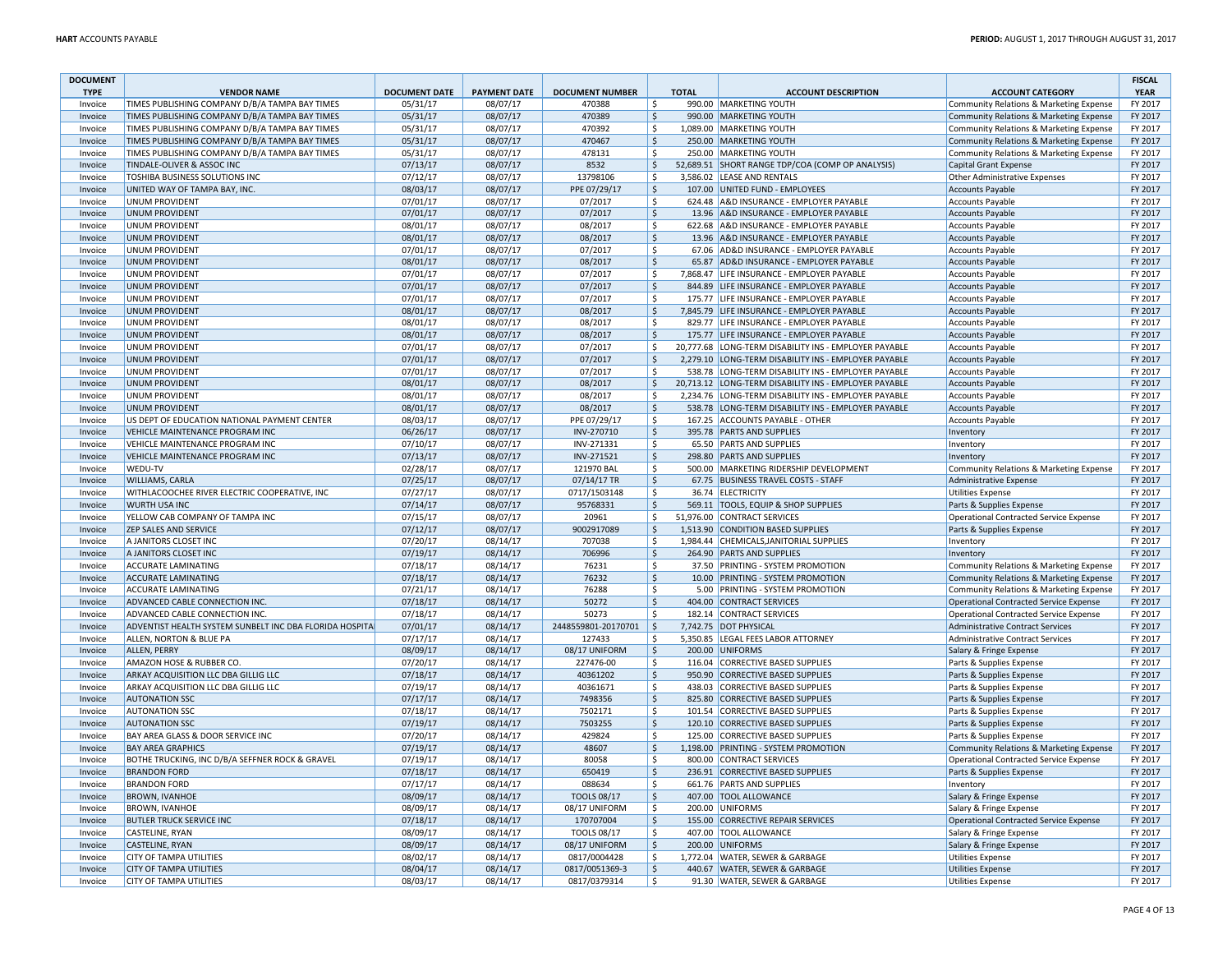| <b>DOCUMENT</b> |                                                |                      |                     |                        |         |              |                                         |                                               | <b>FISCAL</b> |
|-----------------|------------------------------------------------|----------------------|---------------------|------------------------|---------|--------------|-----------------------------------------|-----------------------------------------------|---------------|
| <b>TYPE</b>     | <b>VENDOR NAME</b>                             | <b>DOCUMENT DATE</b> | <b>PAYMENT DATE</b> | <b>DOCUMENT NUMBER</b> |         | <b>TOTAL</b> | <b>ACCOUNT DESCRIPTION</b>              | <b>ACCOUNT CATEGORY</b>                       | <b>YEAR</b>   |
| Invoice         | <b>CLASS C SOLUTIONS GROUP</b>                 | 07/12/17             | 08/14/17            | 1281107002             | \$      |              | 475.95 CORRECTIVE BASED SUPPLIES        | Parts & Supplies Expense                      | FY 2017       |
| Invoice         | <b>CLASS C SOLUTIONS GROUP</b>                 | 07/19/17             | 08/14/17            | 1345249001             | \$      |              | 237.98 CORRECTIVE BASED SUPPLIES        | Parts & Supplies Expense                      | FY 2017       |
| Invoice         | <b>CLASS C SOLUTIONS GROUP</b>                 | 07/19/17             | 08/14/17            | 1346190001             | \$      |              | 237.98 CORRECTIVE BASED SUPPLIES        | Parts & Supplies Expense                      | FY 2017       |
| Invoice         | <b>CLASS C SOLUTIONS GROUP</b>                 | 07/19/17             | 08/14/17            | 1349675001             | \$      | 237.98       | <b>CORRECTIVE BASED SUPPLIES</b>        | Parts & Supplies Expense                      | FY 2017       |
| Invoice         | <b>CLASS C SOLUTIONS GROUP</b>                 | 07/20/17             | 08/14/17            | 1379641001             | \$      | 104.82       | <b>CORRECTIVE BASED SUPPLIES</b>        | Parts & Supplies Expense                      | FY 2017       |
| Invoice         | <b>CLASS C SOLUTIONS GROUP</b>                 | 07/20/17             | 08/14/17            | 1380308001             | \$      | 356.84       | CORRECTIVE BASED SUPPLIES               | Parts & Supplies Expense                      | FY 2017       |
| Invoice         | <b>CLASS C SOLUTIONS GROUP</b>                 | 07/21/17             | 08/14/17            | 1380544001             | \$      | 364.01       | CORRECTIVE BASED SUPPLIES               | Parts & Supplies Expense                      | FY 2017       |
| Invoice         | <b>CLASS C SOLUTIONS GROUP</b>                 | 07/21/17             | 08/14/17            | 1382678001             | Ś.      |              | 194.64 CORRECTIVE BASED SUPPLIES        | Parts & Supplies Expense                      | FY 2017       |
| Invoice         | <b>COWOOD, NICHOLAS</b>                        | 08/09/17             | 08/14/17            | <b>TOOLS 08/17</b>     | \$      |              | 419.00 TOOL ALLOWANCE                   | Salary & Fringe Expense                       | FY 2017       |
| Invoice         | COWOOD, NICHOLAS                               | 08/09/17             | 08/14/17            | 08/17 UNIFORM          | \$      |              | 200.00 UNIFORMS                         | Salary & Fringe Expense                       | FY 2017       |
| Invoice         | CREATIVE BUS SALES, INC D/B/A TRANSIT PLUS     | 07/20/17             | 08/14/17            | 6021934                | \$      |              | 790.97 CORRECTIVE BASED SUPPLIES        | Parts & Supplies Expense                      | FY 2017       |
| Invoice         | CREATIVE BUS SALES, INC D/B/A TRANSIT PLUS     | 07/20/17             | 08/14/17            | 6021847                | \$      |              | 1,958.88 PARTS AND SUPPLIES             | Inventory                                     | FY 2017       |
| Invoice         | CREATIVE BUS SALES, INC D/B/A TRANSIT PLUS     | 07/20/17             | 08/14/17            | 6021978                | \$      |              | 256.70 PARTS AND SUPPLIES               | Inventory                                     | FY 2017       |
| Invoice         | <b>CUMMINS INC</b>                             | 07/18/17             | 08/14/17            | 011-97756              | \$      |              | 499.20 CORRECTIVE BASED SUPPLIES        | Parts & Supplies Expense                      | FY 2017       |
| Invoice         | DADE PAPER AND BAG LLC                         | 07/21/17             | 08/14/17            | 11566181               | \$      |              | 1,159.29 CHEMICALS, JANITORIAL SUPPLIES | Inventory                                     | FY 2017       |
| Invoice         | <b>DIRECTV LLC</b>                             | 07/31/17             | 08/14/17            | 32016682115            | \$      |              | 72.99 CABLE TELEVISION SERVICES         | <b>Utilities Expense</b>                      | FY 2017       |
| Invoice         | <b>DIRECTV LLC</b>                             | 08/04/17             | 08/14/17            | 32038195899            | \$      |              | 28.00 CABLE TELEVISION SERVICES         | <b>Utilities Expense</b>                      | FY 2017       |
| Invoice         | EARL W. COLVARD INC. DBA BOULEVARD TIRE CENTER | 07/17/17             | 08/14/17            | 19-180712              | \$      |              | 44.95 TIRES PURCHASED                   | Parts & Supplies Expense                      | FY 2017       |
| Invoice         | <b>FEDERAL EXPRESS CORP</b>                    | 08/08/17             | 08/14/17            | 5-890-98496            | \$      |              | 11.90 POSTAGE                           | Other Administrative Expenses                 | FY 2017       |
| Invoice         | <b>FINISHMASTER INC</b>                        | 07/17/17             | 08/14/17            | 77134437               | \$      |              | 640.95 CORRECTIVE BASED SUPPLIES        | Parts & Supplies Expense                      | FY 2017       |
| Invoice         | <b>FINISHMASTER INC</b>                        | 07/20/17             | 08/14/17            | 77166756               | \$      |              | 996.08 PARTS AND SUPPLIES               | Inventory                                     | FY 2017       |
| Invoice         | FLEET ACQUISTIONS LLC DBA FLEET PRODUCTS       | 07/18/17             | 08/14/17            | 1494077                | \$      |              | 424.75 CORRECTIVE BASED SUPPLIES        | Parts & Supplies Expense                      | FY 2017       |
| Invoice         | FLEET ACQUISTIONS LLC DBA FLEET PRODUCTS       | 07/21/17             | 08/14/17            | 1494913                | \$      |              | 403.38 CORRECTIVE BASED SUPPLIES        | Parts & Supplies Expense                      | FY 2017       |
| Invoice         | FLORIDA SENTINEL BULLETIN                      | 07/20/17             | 08/14/17            | 8089                   | \$      |              | 98.00 ADVERTISING - LEGAL               | Community Relations & Marketing Expense       | FY 2017       |
|                 |                                                |                      | 08/14/17            |                        | \$      |              | 200.00 UNIFORMS                         |                                               | FY 2017       |
| Invoice         | FORD JR, RONALD                                | 08/09/17             |                     | 08/17 UNIFORM          | \$      |              |                                         | Salary & Fringe Expense                       |               |
| Invoice         | <b>FRONTIER FLORIDA LLC</b>                    | 07/25/17             | 08/14/17            | 0717/2251629           |         |              | 60.20 TELEPHONE                         | <b>Utilities Expense</b>                      | FY 2017       |
| Invoice         | <b>FRONTIER FLORIDA LLC</b>                    | 07/28/17             | 08/14/17            | 0717/2286330           | \$      |              | 166.40 TELEPHONE                        | <b>Utilities Expense</b>                      | FY 2017       |
| Invoice         | <b>FRONTIER FLORIDA LLC</b>                    | 07/28/17             | 08/14/17            | 0717/5589030           | \$      |              | 110.30 TELEPHONE                        | <b>Utilities Expense</b>                      | FY 2017       |
| Invoice         | <b>FRONTIER FLORIDA LLC</b>                    | 07/28/17             | 08/14/17            | 0717/6127970           | \$      |              | 24.04 TELEPHONE                         | <b>Utilities Expense</b>                      | FY 2017       |
| Invoice         | <b>FRONTIER FLORIDA LLC</b>                    | 07/25/17             | 08/14/17            | 0717/6264349           | \$      |              | 56.10 TELEPHONE                         | <b>Utilities Expense</b>                      | FY 2017       |
| Invoice         | <b>G&amp;K SERVICES CO</b>                     | 07/20/17             | 08/14/17            | 6071103398             | \$      |              | 12.96 CONTRACT SERVICES                 | <b>Operational Contracted Service Expense</b> | FY 2017       |
| Invoice         | <b>G&amp;K SERVICES CO</b>                     | 07/20/17             | 08/14/17            | 6071103625             | \$      |              | 189.63 CONTRACT SERVICES                | Operational Contracted Service Expense        | FY 2017       |
| Invoice         | <b>G&amp;K SERVICES CO</b>                     | 07/21/17             | 08/14/17            | 6071104072             | \$      |              | 77.46 CONTRACT SERVICES                 | <b>Operational Contracted Service Expense</b> | FY 2017       |
| Invoice         | <b>G&amp;K SERVICES CO</b>                     | 07/20/17             | 08/14/17            | 6071103626             | \$      |              | 53.90 UNIFORMS                          | Salary & Fringe Expense                       | FY 2017       |
| Invoice         | <b>G&amp;K SERVICES CO</b>                     | 07/20/17             | 08/14/17            | 6071103627             | \$      |              | 30.25 UNIFORMS                          | Salary & Fringe Expense                       | FY 2017       |
| Invoice         | <b>G&amp;K SERVICES CO</b>                     | 07/20/17             | 08/14/17            | 6071103628             | \$      |              | 24.20 UNIFORMS                          | Salary & Fringe Expense                       | FY 2017       |
| Invoice         | <b>G&amp;K SERVICES CO</b>                     | 07/20/17             | 08/14/17            | 6071103629             | \$      |              | 54.45 UNIFORMS                          | Salary & Fringe Expense                       | FY 2017       |
| Invoice         | <b>G&amp;K SERVICES CO</b>                     | 07/20/17             | 08/14/17            | 6071103630             | \$      |              | 35.75 UNIFORMS                          | Salary & Fringe Expense                       | FY 2017       |
| Invoice         | <b>G&amp;K SERVICES CO</b>                     | 07/20/17             | 08/14/17            | 6071103631             | \$      |              | 169.40 UNIFORMS                         | Salary & Fringe Expense                       | FY 2017       |
| Invoice         | <b>G&amp;K SERVICES CO</b>                     | 07/20/17             | 08/14/17            | 6071103632             | \$      |              | 284.35 UNIFORMS                         | Salary & Fringe Expense                       | FY 2017       |
| Invoice         | <b>G&amp;K SERVICES CO</b>                     | 07/20/17             | 08/14/17            | 6071103633             | \$      |              | 153.23 UNIFORMS                         | Salary & Fringe Expense                       | FY 2017       |
| Invoice         | <b>G&amp;K SERVICES CO</b>                     | 07/21/17             | 08/14/17            | 6071104073             | \$      |              | 51.15 UNIFORMS                          | Salary & Fringe Expense                       | FY 2017       |
| Invoice         | <b>G&amp;K SERVICES CO</b>                     | 07/21/17             | 08/14/17            | 6071104074             | \$      |              | 6.05 UNIFORMS                           | Salary & Fringe Expense                       | FY 2017       |
| Invoice         | <b>GATOR FORD TRUCK SALES</b>                  | 07/19/17             | 08/14/17            | 249841                 | \$      |              | 7,765.20 CORRECTIVE BASED SUPPLIES      | Parts & Supplies Expense                      | FY 2017       |
| Invoice         | <b>GENFARE</b>                                 | 07/17/17             | 08/14/17            | 90121399               | \$      |              | 96.81 CONTRACT SERVICES                 | <b>Operational Contracted Service Expense</b> | FY 2017       |
| Invoice         | <b>GENFARE</b>                                 | 07/20/17             | 08/14/17            | 90121533               | \$      |              | 44.59 CONTRACT SERVICES                 | <b>Operational Contracted Service Expense</b> | FY 2017       |
| Invoice         | GENUINE PARTS CO DBA NAPA AUTO                 | 07/18/17             | 08/14/17            | 2504-843367            | \$      |              | 36.99 CORRECTIVE BASED SUPPLIES         | Parts & Supplies Expense                      | FY 2017       |
| Invoice         | GENUINE PARTS CO DBA NAPA AUTO                 | 07/19/17             | 08/14/17            | 833779                 | \$      |              | 46.71 CORRECTIVE BASED SUPPLIES         | Parts & Supplies Expense                      | FY 2017       |
| Invoice         | GENUINE PARTS CO DBA NAPA AUTO                 | 07/20/17             | 08/14/17            | 833908                 | \$      |              | 74.10 CORRECTIVE BASED SUPPLIES         | Parts & Supplies Expense                      | FY 2017       |
| Invoice         | GENUINE PARTS CO DBA NAPA AUTO                 | 08/04/17             | 08/14/17            | 836256                 | \$      |              | 24.29 CORRECTIVE BASED SUPPLIES         | Parts & Supplies Expense                      | FY 2017       |
|                 | <b>GLOBAL EQUIPMENT CO, INC</b>                | 07/21/17             | 08/14/17            | 111318936              | \$      |              |                                         |                                               | FY 2017       |
| Invoice         |                                                |                      |                     |                        | \$      |              | 171.95 CORRECTIVE BASED SUPPLIES        | Parts & Supplies Expense                      |               |
| Invoice         | <b>GORDON CHEVROLET</b>                        | 07/21/17             | 08/14/17            | 87745                  |         |              | 100.00 CORRECTIVE REPAIR SERVICES       | <b>Operational Contracted Service Expense</b> | FY 2017       |
| Invoice         | <b>GOULBOURNE, NICHOLAS</b>                    | 08/09/17             | 08/14/17            | 08/17 UNIFORM          | \$      |              | 200.00 UNIFORMS                         | Salary & Fringe Expense                       | FY 2017       |
| Invoice         | <b>GRAINGER</b>                                | 07/18/17             | 08/14/17            | 9502846547             | \$      |              | 195.37 CONDITION BASED SUPPLIES         | Parts & Supplies Expense                      | FY 2017       |
| Invoice         | GUIDESOFT INC DBA KNOWLEDGE SERVICES           | 07/18/17             | 08/14/17            | 1129037                | \$      |              | 3,650.00 BUDGET FOR INHOUSE TEMP HELP   | Salary & Fringe Expense                       | FY 2017       |
| Invoice         | <b>GULF COAST THERMO KING</b>                  | 07/17/17             | 08/14/17            | IV70304                | \$      |              | 107.12 CORRECTIVE BASED SUPPLIES        | Parts & Supplies Expense                      | FY 2017       |
| Invoice         | <b>GULF COAST THERMO KING</b>                  | 07/20/17             | 08/14/17            | IV70304A               | \$      |              | 214.24 CORRECTIVE BASED SUPPLIES        | Parts & Supplies Expense                      | FY 2017       |
| Invoice         | <b>GULF COAST THERMO KING</b>                  | 07/19/17             | 08/14/17            | IV70265                | \$      |              | 4,194.66 PARTS AND SUPPLIES             | Inventory                                     | FY 2017       |
| Invoice         | <b>GULF COAST THERMO KING</b>                  | 07/21/17             | 08/14/17            | IV70265A               | \$      |              | 4.194.66 PARTS AND SUPPLIES             | Inventory                                     | FY 2017       |
| Invoice         | <b>HEAD'S FLAGS INC</b>                        | 07/19/17             | 08/14/17            | 15850                  | Ś       |              | 394.96 FACILITY REPAIRS & MAINTENANCE   | <b>Operational Contracted Service Expense</b> | FY 2017       |
| Invoice         | <b>HERNANDEZ, CESAR</b>                        | 08/11/17             | 08/14/17            | 04/20/17 TR            | \$      |              | 44.46 BUSINESS TRAVEL COSTS - STAFF     | <b>Administrative Expense</b>                 | FY 2017       |
| Invoice         | <b>HERNANDEZ, CESAR</b>                        | 08/11/17             | 08/14/17            | 04/24/17 TR            | \$      |              | 54.00 BUSINESS TRAVEL COSTS - STAFF     | Administrative Expense                        | FY 2017       |
| Invoice         | HILLSBOROUGH TRANSIT AUTHORITY PETTY CASH      | 08/03/17             | 08/14/17            | MAINT 08/03/17         | \$      |              | 26.70 CONTRACT SERVICES                 | <b>Operational Contracted Service Expense</b> | FY 2017       |
| Invoice         | HILLSBOROUGH TRANSIT AUTHORITY PETTY CASH      | 08/03/17             | 08/14/17            | MAINT 08/03/17         | \$      |              | 98.71 CORRECTIVE BASED SUPPLIES         | Parts & Supplies Expense                      | FY 2017       |
| Invoice         | HILLSBOROUGH TRANSIT AUTHORITY PETTY CASH      | 08/03/17             | 08/14/17            | MAINT 08/03/17         | $\zeta$ |              | 14.00 EMPLOYEE DEVELOPMENT FUND         | Administrative Expense                        | FY 2017       |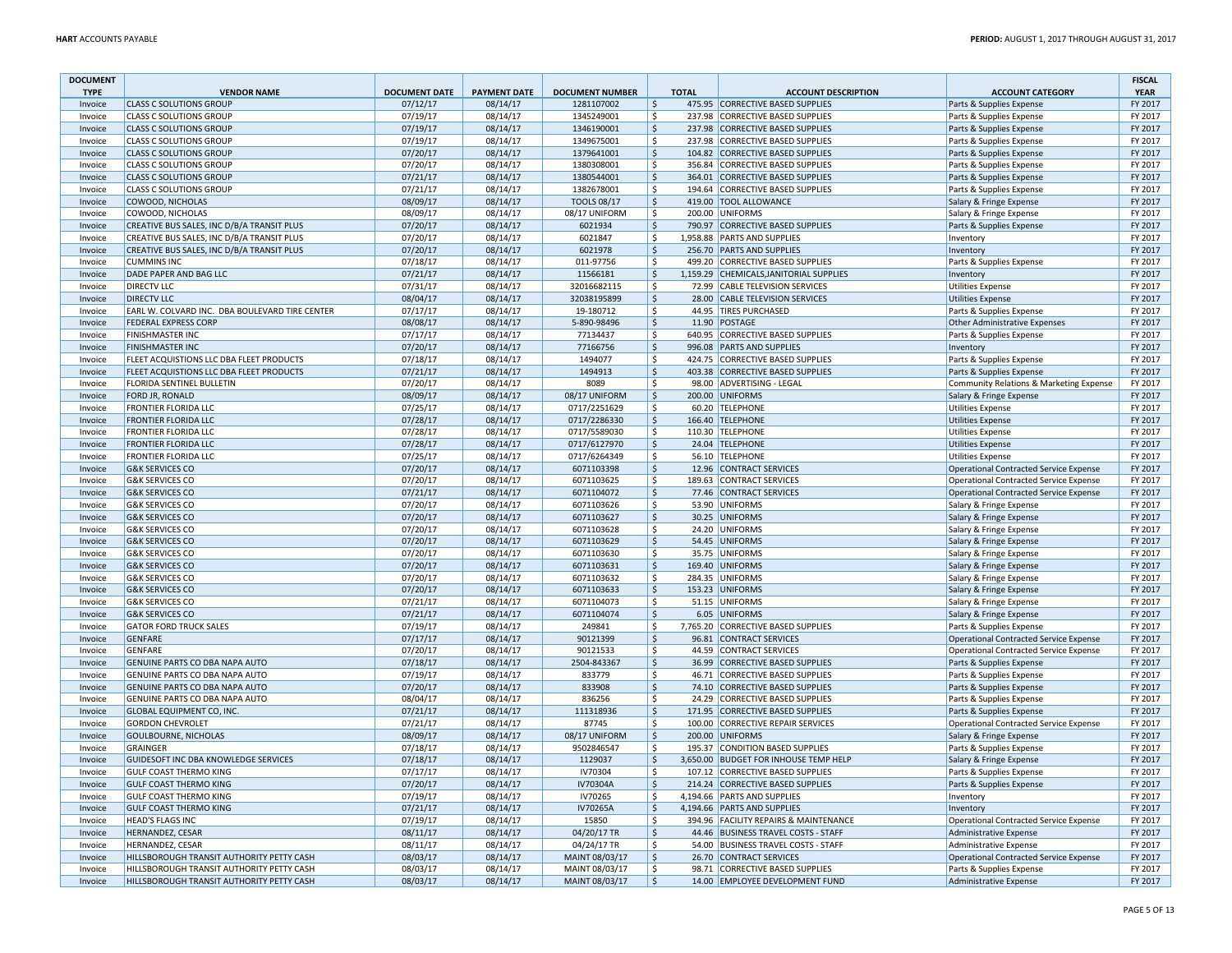| <b>DOCUMENT</b>    |                                                           |                      |                      |                         |                         |                  |                                                                    |                                                                                                | <b>FISCAL</b>      |
|--------------------|-----------------------------------------------------------|----------------------|----------------------|-------------------------|-------------------------|------------------|--------------------------------------------------------------------|------------------------------------------------------------------------------------------------|--------------------|
| <b>TYPE</b>        | <b>VENDOR NAME</b>                                        | <b>DOCUMENT DATE</b> | <b>PAYMENT DATE</b>  | <b>DOCUMENT NUMBER</b>  |                         | <b>TOTAL</b>     | <b>ACCOUNT DESCRIPTION</b>                                         | <b>ACCOUNT CATEGORY</b>                                                                        | <b>YEAR</b>        |
| Invoice            | HILLSBOROUGH TRANSIT AUTHORITY PETTY CASH                 | 08/03/17             | 08/14/17             | MAINT 08/03/17          | $\overline{\mathsf{s}}$ |                  | 3.20 PARKING FEES                                                  | <b>Administrative Expense</b>                                                                  | FY 2017            |
| Invoice            | HILLSBOROUGH TRANSIT AUTHORITY PETTY CASH                 | 08/03/17             | 08/14/17             | MAINT 08/03/17          | $\zeta$                 |                  | 7.48 STAFF DEVELOPMENT FUND                                        | <b>Other Administrative Expenses</b>                                                           | FY 2017            |
| Invoice            | HOLLAND AND KNIGHT LLP                                    | 08/03/17             | 08/14/17             | 5542286                 | \$                      |                  | 7,500.00 PROFESSIONAL SERVICE FEES                                 | <b>Administrative Contract Services</b>                                                        | FY 2017            |
| Invoice            | <b>HOME DEPOT</b>                                         | 08/08/17             | 08/14/17             | 3973976                 | \$                      |                  | 127.39 CORRECTIVE BASED SUPPLIES                                   | Parts & Supplies Expense                                                                       | FY 2017            |
| Invoice            | HOWCO ENVIRONMENTAL SERVICES                              | 07/18/17             | 08/14/17             | 0212129                 | \$                      |                  | 125.00 CONTRACT SERVICES                                           | <b>Operational Contracted Service Expense</b>                                                  | FY 2017            |
| Invoice            | <b>ISO SERVICES INC</b>                                   | 07/31/17             | 08/14/17             | IS00074020              | $\frac{1}{2}$           |                  | 256.75 PHYSICAL DAMAGE - UNBILLABLE                                | Self Insured General Liability Expense                                                         | FY 2017            |
| Invoice            | JAMES RIVER SOLUTIONS LLC                                 | 07/19/17             | 08/14/17             | S286278-IN              | \$                      | 11,288.65 DIESEL |                                                                    | Fuel and Oil Expense                                                                           | FY 2017            |
| Invoice            | JAMES RIVER SOLUTIONS LLC                                 | 07/20/17             | 08/14/17             | S286281-IN              | \$                      | 11,563.79 DIESEL |                                                                    | Fuel and Oil Expense                                                                           | FY 2017            |
| Invoice            | JAMES RIVER SOLUTIONS LLC                                 | 07/19/17             | 08/14/17             | S286345-IN              | \$                      | 11,224.57 DIESEL |                                                                    | Fuel and Oil Expense                                                                           | FY 2017            |
| Invoice            | <b>JAMES RIVER SOLUTIONS LLC</b>                          | 07/19/17             | 08/14/17             | S286278-IN              | $\frac{1}{2}$           |                  | 2.529.35 DIESEL & GAS EXCISE TAX                                   | <b>Tax Expense</b>                                                                             | FY 2017<br>FY 2017 |
| Invoice            | JAMES RIVER SOLUTIONS LLC                                 | 07/20/17             | 08/14/17             | S286281-IN              | \$                      |                  | 2,525.94 DIESEL & GAS EXCISE TAX                                   | <b>Tax Expense</b>                                                                             | FY 2017            |
| Invoice<br>Invoice | JAMES RIVER SOLUTIONS LLC<br>JONES WORLEY DESIGN INC      | 07/19/17<br>07/14/17 | 08/14/17<br>08/14/17 | S286345-IN<br>0057401   | \$<br>\$                |                  | 2,514.99 DIESEL & GAS EXCISE TAX<br>13,527.50 BUSINESS DEVELOPMENT | <b>Tax Expense</b><br><b>Administrative Contract Services</b>                                  | FY 2017            |
| Invoice            | <b>KIRKS AUTOMOTIVE INC</b>                               | 07/19/17             | 08/14/17             | 1007368                 | $\mathsf{S}$            |                  | 2,390.00 PARTS AND SUPPLIES                                        | Inventory                                                                                      | FY 2017            |
|                    | <b>LABER, STEVEN</b>                                      | 08/10/17             | 08/14/17             | 75%MAT0028              | \$                      |                  | 389.25 TUITION REIMBURSEMENT PROG                                  | Salary & Fringe Expense                                                                        | FY 2017            |
| Invoice<br>Invoice | <b>LABER, STEVEN</b>                                      | 08/10/17             | 08/14/17             | 75%MAT0028B             | $\zeta$                 |                  | 84.26 TUITION REIMBURSEMENT PROG                                   | Salary & Fringe Expense                                                                        | FY 2017            |
| Invoice            | LAL, HOMESH                                               | 08/09/17             | 08/14/17             | <b>TOOLS 08/17</b>      | \$                      |                  | 407.00 TOOL ALLOWANCE                                              | Salary & Fringe Expense                                                                        | FY 2017            |
| Invoice            | LAL, HOMESH                                               | 08/09/17             | 08/14/17             | 08/17 UNIFORM           | $\frac{1}{2}$           |                  | 200.00 UNIFORMS                                                    | Salary & Fringe Expense                                                                        | FY 2017            |
| Invoice            | LEGAL CLUB OF AMERICA CORPORATION                         | 07/18/17             | 08/14/17             | 000283726               | \$                      |                  | 406.00 PRE-PAID LEGAL - EMPLOYEES                                  | <b>Accounts Payable</b>                                                                        | FY 2017            |
| Invoice            | LEVEL 3 FINANCING INC DBA LEVEL 3 COMMUNICATIONS LLC      | 07/24/17             | 08/14/17             | 58312907                | \$                      |                  | 17,219.53 COMPUTER SOFTWARE SVC. FEES                              | <b>Operational Contracted Service Expense</b>                                                  | FY 2017            |
| Invoice            | LLOYDS OF SHELTON AUTO                                    | 07/20/17             | 08/14/17             | 1004958                 | \$                      |                  | 328.15 CORRECTIVE BASED SUPPLIES                                   | Parts & Supplies Expense                                                                       | FY 2017            |
| Invoice            | MD LIVE INC                                               | 07/01/17             | 08/14/17             | IGH-HTA0006             | $\frac{1}{2}$           |                  | 2,614.50 PROFESSIONAL SERVICE FEES                                 | <b>Administrative Contract Services</b>                                                        | FY 2017            |
| Invoice            | <b>MD LIVE INC</b>                                        | 08/01/17             | 08/14/17             | IGH-HTA0007             | $\mathsf{\hat{S}}$      |                  | 2.555.00 PROFESSIONAL SERVICE FEES                                 | <b>Administrative Contract Services</b>                                                        | FY 2017            |
| Invoice            | MOHAWK MANUFACTURING & SUPPLY CO                          | 07/21/17             | 08/14/17             | U012480                 | $\mathsf{S}$            |                  | 747.66 PARTS AND SUPPLIES                                          | Inventory                                                                                      | FY 2017            |
| Invoice            | <b>NELSON SEDA</b>                                        | 08/09/17             | 08/14/17             | REFUND 08/03/17         | Ŝ.                      |                  | 5.00 ONE DAY PASSES                                                | Fare Revenue                                                                                   | FY 2017            |
| Invoice            | PENINSULA ENERGY SERVICES COMPANY INC D/B/A PESCO         | 08/07/17             | 08/14/17             | 0717-433972             | \$                      |                  | 34,369.85 COMPRESSED NATURAL GAS                                   | Fuel and Oil Expense                                                                           | FY 2017            |
| Invoice            | PEOPLES GAS COMPANY                                       | 08/02/17             | 08/14/17             | 211012154079-0817       | \$                      |                  | 12,123.29 COMPRESSED NATURAL GAS                                   | Fuel and Oil Expense                                                                           | FY 2017            |
| Invoice            | PEOPLES GAS COMPANY                                       | 08/02/17             | 08/14/17             | 211012154079-0817       | \$                      |                  | 1,096.95 COMPRESSED NATURAL GAS - FRANCHISE FEE                    | <b>Tax Expense</b>                                                                             | FY 2017            |
| Invoice            | PETERS, PHILLIP E                                         | 08/09/17             | 08/14/17             | 08/17 UNIFORM           | \$                      |                  | 200.00 UNIFORMS                                                    | Salary & Fringe Expense                                                                        | FY 2017            |
| Invoice            | PINELLAS SUNCOAST TRANSIT AUTHORITY                       | 07/31/17             | 08/14/17             | 27385                   | $\frac{1}{2}$           |                  | 4,207.50 INTER/COUNTY PASSPORT                                     | <b>Fare Revenue</b>                                                                            | FY 2017            |
| Invoice            | PITNEY BOWES GLOBAL FINANCIAL SERVICES LLC                | 07/20/17             | 08/14/17             | 1004751044              | \$                      |                  | 334.38 POSTAGE                                                     | Other Administrative Expenses                                                                  | FY 2017            |
| Invoice            | <b>PROVANTAGE LLC</b>                                     | 07/18/17             | 08/14/17             | 7957026                 | $\frac{1}{2}$           |                  | 1,461.00 MACHINE/EQUIP MAINTENANCE                                 | <b>Operational Contracted Service Expense</b>                                                  | FY 2017            |
| Invoice            | RDI STRUCTURAL ENGINEERING INC                            | 07/18/17             | 08/14/17             | 15034-8                 | \$                      |                  | 419.75 E&D ADM/MAIN FAC HM ROOF                                    | Capital Grant Expense                                                                          | FY 2017            |
| Invoice            | RE MICHEL COMPANY LLC                                     | 07/18/17             | 08/14/17             | 32593400                | $\frac{1}{2}$           |                  | 7,728.00 PARTS AND SUPPLIES                                        | Inventory                                                                                      | FY 2017            |
| Invoice            | RELIABLE TRANSMISSION SERVICE                             | 07/17/17             | 08/14/17             | T-21515                 | \$                      |                  | 955.30 CORRECTIVE BASED SUPPLIES                                   | Parts & Supplies Expense                                                                       | FY 2017            |
| Invoice            | RELIABLE TRANSMISSION SERVICE                             | 07/18/17             | 08/14/17             | T-56921                 | \$                      |                  | 171.74 CORRECTIVE BASED SUPPLIES                                   | Parts & Supplies Expense                                                                       | FY 2017            |
| Invoice            | REPUBLIC SVS OF FL LP DBA REPUBLIC WASTE SVS              | 07/17/17             | 08/14/17             | 0696-000673858          | \$                      |                  | 212.47 CONTRACT SERVICES                                           | <b>Operational Contracted Service Expense</b>                                                  | FY 2017            |
| Invoice            | REPUBLIC SVS OF FL LP DBA REPUBLIC WASTE SVS              | 07/17/17             | 08/14/17             | 0696-000673859          | $\mathsf{S}$            |                  | 212.47 CONTRACT SERVICES                                           | <b>Operational Contracted Service Expense</b>                                                  | FY 2017            |
| Invoice            | REPUBLIC SVS OF FL LP DBA REPUBLIC WASTE SVS              | 07/17/17             | 08/14/17             | 0696-000673860          | \$                      |                  | 212.47 CONTRACT SERVICES                                           | <b>Operational Contracted Service Expense</b>                                                  | FY 2017            |
| Invoice            | <b>RUSH TRUCK CENTER</b>                                  | 07/20/17             | 08/14/17             | 3007152270              | $\frac{1}{2}$           |                  | 55.64 CORRECTIVE BASED SUPPLIES                                    | Parts & Supplies Expense                                                                       | FY 2017            |
| Invoice            | <b>RUSH TRUCK CENTER</b>                                  | 07/19/17             | 08/14/17             | 3007132198              | \$                      |                  | 405.80 PARTS AND SUPPLIES                                          | Inventory                                                                                      | FY 2017            |
| Invoice            | <b>RUSH TRUCK CENTER</b>                                  | 07/19/17             | 08/14/17             | 3007142173              | \$                      |                  | 2,793.93 PARTS AND SUPPLIES                                        | Inventory                                                                                      | FY 2017            |
| Invoice            | <b>SAMS CLUB DIRECT</b>                                   | 07/11/17             | 08/14/17             | 2762                    | \$                      |                  | 21.73 EMPLOYEE DEVELOPMENT FUND                                    | Administrative Expense                                                                         | FY 2017            |
| Invoice            | <b>SAMS CLUB DIRECT</b>                                   | 07/27/17             | 08/14/17             | 8763                    | $\mathsf{S}$            |                  | 39.98 EMPLOYEE DEVELOPMENT FUND                                    | Administrative Expense                                                                         | FY 2017            |
| Invoice            | <b>SAMS CLUB DIRECT</b>                                   | 08/04/17             | 08/14/17             | 9780                    | \$                      |                  | 24.12 ORGANIZATION PROGRAMS & EVENTS                               | Administrative Expense                                                                         | FY 2017            |
| Invoice            | SEABOARD DISTRIBUTION, INC                                | 07/17/17             | 08/14/17             | 189502                  | $\mathsf{S}$            |                  | 1,236.15 ANTI FREEZE/COOLANT                                       | Fuel and Oil Expense                                                                           | FY 2017            |
| Invoice            | SEABOARD DISTRIBUTION, INC                                | 07/17/17             | 08/14/17             | 189502                  | \$                      |                  | 3,723.15 ENGINE OIL (OIL & LUBE)                                   | Fuel and Oil Expense                                                                           | FY 2017            |
| Invoice            | SECURE ON-SITE SHREDDING                                  | 07/20/17             | 08/14/17             | 2537072017              | \$                      |                  | 20.00 CONTRACT SERVICES                                            | <b>Operational Contracted Service Expense</b>                                                  | FY 2017            |
| Invoice            | SECURE ON-SITE SHREDDING                                  | 07/20/17             | 08/14/17             | 2539072017              | \$                      |                  | 20.00 CONTRACT SERVICES                                            | <b>Operational Contracted Service Expense</b>                                                  | FY 2017            |
| Invoice            | <b>SECURE ON-SITE SHREDDING</b>                           | 07/20/17             | 08/14/17             | 2541072017              | $\mathsf{S}$            |                  | 20.00 CONTRACT SERVICES                                            | <b>Operational Contracted Service Expense</b>                                                  | FY 2017            |
| Invoice            | SECURE ON-SITE SHREDDING                                  | 07/20/17             | 08/14/17             | 2543072017              | \$<br>$\mathsf{S}$      |                  | 40.00 CONTRACT SERVICES                                            | <b>Operational Contracted Service Expense</b>                                                  | FY 2017<br>FY 2017 |
| Invoice            | <b>SECURE ON-SITE SHREDDING</b><br><b>SEECLICKFIX INC</b> | 07/20/17             | 08/14/17<br>08/14/17 | 2545072017<br>2016-1236 | \$                      |                  | 32.00 CONTRACT SERVICES<br>12,600.00 COMPUTER SOFTWARE SVC. FEES   | <b>Operational Contracted Service Expense</b>                                                  | FY 2017            |
| Invoice<br>Invoice | SOUTHERN COMPUTER WAREHOUSE                               | 07/20/17<br>07/18/17 | 08/14/17             | IN-000439492            | $\zeta$                 |                  | 1,497.75 MACHINE/EQUIP MAINTENANCE                                 | <b>Operational Contracted Service Expense</b><br><b>Operational Contracted Service Expense</b> | FY 2017            |
| Invoice            | SOUTHERN COMPUTER WAREHOUSE                               | 07/19/17             | 08/14/17             | IN-000439616            | \$                      |                  | 2,179.53 MACHINE/EQUIP MAINTENANCE                                 | <b>Operational Contracted Service Expense</b>                                                  | FY 2017            |
| Invoice            | SOUTHERN COMPUTER WAREHOUSE                               | 07/19/17             | 08/14/17             | IN-000439642            | $\frac{1}{2}$           |                  | 199.50 MACHINE/EQUIP MAINTENANCE                                   | <b>Operational Contracted Service Expense</b>                                                  | FY 2017            |
| Invoice            | SOUTHERN COMPUTER WAREHOUSE                               | 07/19/17             | 08/14/17             | IN-000439778            | \$                      |                  | 1,238.92 MACHINE/EQUIP MAINTENANCE                                 | <b>Operational Contracted Service Expense</b>                                                  | FY 2017            |
| Invoice            | SOUTHERN COMPUTER WAREHOUSE                               | 07/19/17             | 08/14/17             | IN-000439769            | $\frac{1}{2}$           |                  | 1,153.25 SUPPLIES/OFFICE/ART/JANITORIAL                            | Salary & Fringe Expense                                                                        | FY 2017            |
| Invoice            | <b>SSI LUBRICANTS, LLC</b>                                | 07/19/17             | 08/14/17             | 52198                   | \$                      |                  | 717.48 ENGINE OIL (OIL & LUBE)                                     | Fuel and Oil Expense                                                                           | FY 2017            |
| Invoice            | <b>STATE OF FLORIDA</b>                                   | 06/30/17             | 08/14/17             | 20-6872                 | $\frac{1}{2}$           |                  | 0.68 TELEPHONE                                                     | Utilities Expense                                                                              | FY 2017            |
| Invoice            | <b>STATE OF FLORIDA</b>                                   | 06/30/17             | 08/14/17             | 2L-6804                 | $\mathsf{\hat{S}}$      |                  | 89.20 TELEPHONE                                                    | <b>Utilities Expense</b>                                                                       | FY 2017            |
| Invoice            | <b>SUN STATE INTERNATIONAL TRUCKS LLC</b>                 | 07/19/17             | 08/14/17             | R20001952901            | $\mathsf{S}$            |                  | 255.00 CORRECTIVE REPAIR SERVICES                                  | <b>Operational Contracted Service Expense</b>                                                  | FY 2017            |
| Invoice            | <b>SUNPASS</b>                                            | 08/01/17             | 08/14/17             | 329423 07-17            | \$                      |                  | 7,178.64 TOLLS ONLY                                                | Other Administrative Expenses                                                                  | FY 2017            |
| Invoice            | SUNSTATE WRECKER SERVICE INC                              | 07/18/17             | 08/14/17             | 168772                  | $\mathsf{S}$            |                  | 375.00 TOWING CHARGES                                              | <b>Operational Contracted Service Expense</b>                                                  | FY 2017            |
| Invoice            | SUNSTATE WRECKER SERVICE INC                              | 07/19/17             | 08/14/17             | 169525                  | \$                      |                  | 225.00 TOWING CHARGES                                              | <b>Operational Contracted Service Expense</b>                                                  | FY 2017            |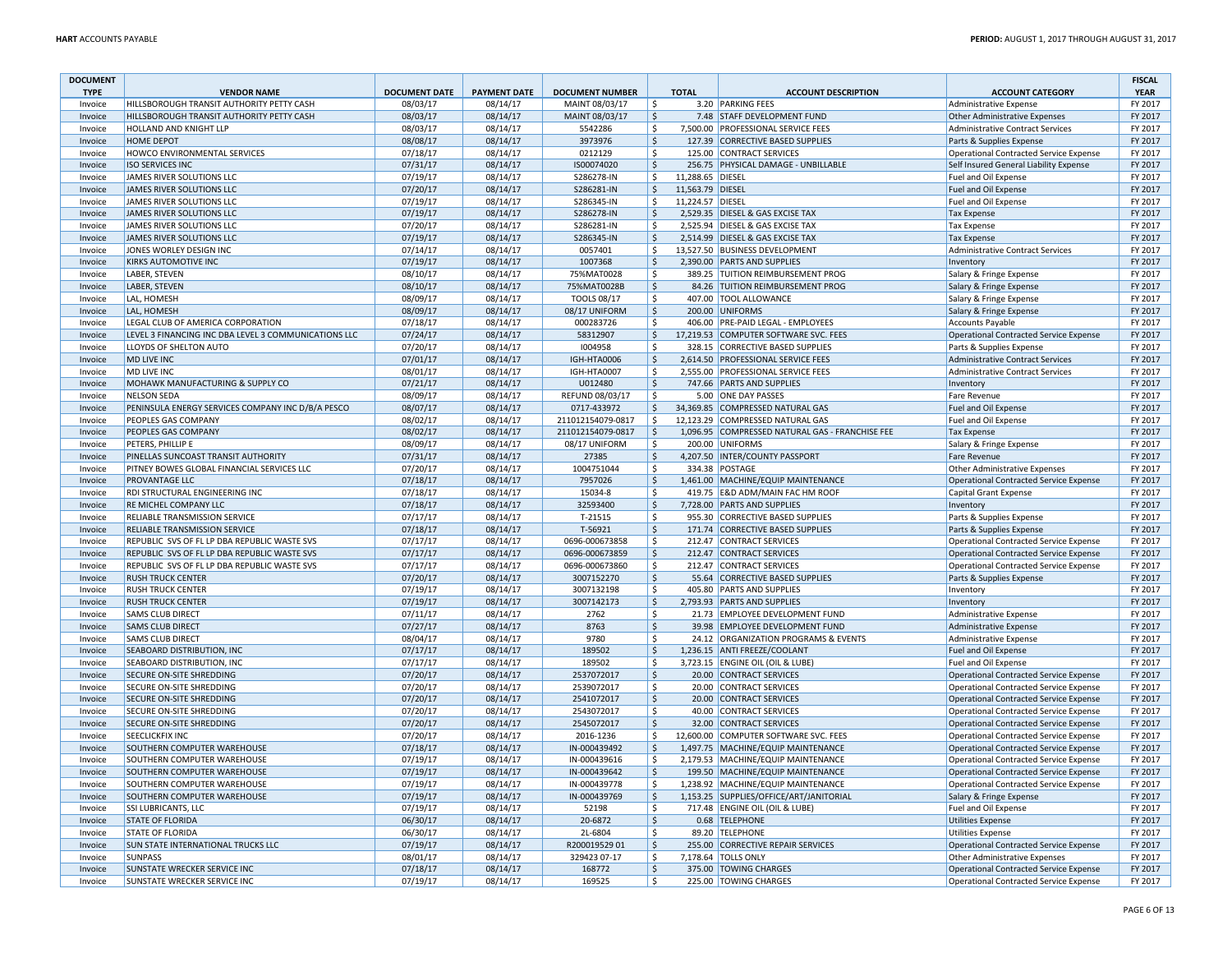| <b>DOCUMENT</b>    |                                                            |                      |                      |                          |                     |              |                                                          |                                               | <b>FISCAL</b>      |
|--------------------|------------------------------------------------------------|----------------------|----------------------|--------------------------|---------------------|--------------|----------------------------------------------------------|-----------------------------------------------|--------------------|
| <b>TYPE</b>        | <b>VENDOR NAME</b>                                         | <b>DOCUMENT DATE</b> | <b>PAYMENT DATE</b>  | <b>DOCUMENT NUMBER</b>   |                     | <b>TOTAL</b> | <b>ACCOUNT DESCRIPTION</b>                               | <b>ACCOUNT CATEGORY</b>                       | <b>YEAR</b>        |
| Invoice            | SUNSTATE WRECKER SERVICE INC                               | 07/17/17             | 08/14/17             | 169640                   | \$                  |              | 525.00 TOWING CHARGES                                    | <b>Operational Contracted Service Expense</b> | FY 2017            |
| Invoice            | <b>SUNSTATE WRECKER SERVICE INC</b>                        | 07/19/17             | 08/14/17             | 169642                   | \$                  |              | 450.00 TOWING CHARGES                                    | <b>Operational Contracted Service Expense</b> | FY 2017            |
| Invoice            | <b>SUNSTATE WRECKER SERVICE INC</b>                        | 07/19/17             | 08/14/17             | 169804                   | \$                  |              | 375.00 TOWING CHARGES                                    | <b>Operational Contracted Service Expense</b> | FY 2017            |
| Invoice            | <b>SUNSTATE WRECKER SERVICE INC</b>                        | 07/18/17             | 08/14/17             | 169808                   | \$                  |              | 337.50 TOWING CHARGES                                    | <b>Operational Contracted Service Expense</b> | FY 2017            |
| Invoice            | <b>SUNSTATE WRECKER SERVICE INC</b>                        | 07/20/17             | 08/14/17             | 169955                   | \$                  |              | 225.00 TOWING CHARGES                                    | <b>Operational Contracted Service Expense</b> | FY 2017            |
| Invoice            | SUNSTATE WRECKER SERVICE INC                               | 07/21/17             | 08/14/17             | 170065                   | \$                  |              | 300.00 TOWING CHARGES                                    | Operational Contracted Service Expense        | FY 2017            |
| Invoice            | <b>TAMPA DOWNTOWN PARTNERSHIP</b>                          | 07/01/17             | 08/14/17             | 19709                    | $\mathsf{S}$        |              | 275.00 DUES, SUBSCRIPTIONS & FEES--COMPLIANCE OFFICE---- | Administrative Expense                        | FY 2017            |
| Invoice            | <b>TAMPA ELECTRIC COMPANY</b>                              | 08/02/17             | 08/14/17             | 211000476575-0817        | \$                  |              | 21.79 ELECTRICITY                                        | <b>Utilities Expense</b>                      | FY 2017            |
| Invoice            | TAMPA ELECTRIC COMPANY                                     | 08/03/17             | 08/14/17             | 211001823031-0817        | \$                  |              | 2,257.77 ELECTRICITY                                     | <b>Utilities Expense</b>                      | FY 2017            |
| Invoice            | <b>TAMPA ELECTRIC COMPANY</b>                              | 08/02/17             | 08/14/17             | 211012083310-0817        | \$                  |              | 38.43 ELECTRICITY                                        | <b>Utilities Expense</b>                      | FY 2017            |
| Invoice            | <b>TAMPA ELECTRIC COMPANY</b>                              | 08/02/17             | 08/14/17             | 211012083575-0817        | \$                  |              | 41.15 ELECTRICITY                                        | <b>Utilities Expense</b>                      | FY 2017            |
| Invoice            | TAMPA ELECTRIC COMPANY                                     | 08/03/17             | 08/14/17             | 211012083807-0817        | \$                  |              | 57.47 ELECTRICITY                                        | <b>Utilities Expense</b>                      | FY 2017            |
| Invoice            | TAMPA ELECTRIC COMPANY                                     | 08/03/17             | 08/14/17             | 211012084060-0817        | \$                  |              | 43.34 ELECTRICITY                                        | <b>Utilities Expense</b>                      | FY 2017            |
| Invoice            | TAMPA ELECTRIC COMPANY                                     | 08/03/17             | 08/14/17             | 211012084367-0817        | \$                  |              | 49.26 ELECTRICITY                                        | <b>Utilities Expense</b>                      | FY 2017            |
| Invoice            | <b>TAMPA ELECTRIC COMPANY</b>                              | 08/03/17             | 08/14/17             | 211012084607-0817        | \$                  |              | 21.79 ELECTRICITY                                        | <b>Utilities Expense</b>                      | FY 2017            |
| Invoice            | TAMPA ELECTRIC COMPANY                                     | 08/03/17             | 08/14/17             | 211012084870-0817        | \$                  |              | 35.02 ELECTRICITY                                        | <b>Utilities Expense</b>                      | FY 2017            |
| Invoice            | <b>TAMPA ELECTRIC COMPANY</b>                              | 08/03/17             | 08/14/17             | 211012085133-0817        | \$                  |              | 26.98 ELECTRICITY                                        | <b>Utilities Expense</b>                      | FY 2017            |
| Invoice            | TAMPA ELECTRIC COMPANY                                     | 08/03/17             | 08/14/17             | 211012085398-0817        | \$                  |              | 63.28 ELECTRICITY                                        | <b>Utilities Expense</b>                      | FY 2017            |
| Invoice            | <b>TAMPA ELECTRIC COMPANY</b>                              | 08/03/17             | 08/14/17             | 211012085687-0817        | \$                  |              | 71.30 ELECTRICITY                                        | <b>Utilities Expense</b>                      | FY 2017            |
| Invoice            | TAMPA ELECTRIC COMPANY                                     | 08/03/17             | 08/14/17             | 211012086024-0817        | \$                  |              | 66.00 ELECTRICITY                                        | <b>Utilities Expense</b>                      | FY 2017            |
| Invoice            | TAMPA ELECTRIC COMPANY                                     | 08/03/17             | 08/14/17             | 211012086396-0817        | \$                  |              | 70.31 ELECTRICITY                                        | <b>Utilities Expense</b>                      | FY 2017            |
| Invoice            | TAMPA ELECTRIC COMPANY                                     | 08/03/17             | 08/14/17             | 211012086628-0817        | \$                  |              | 65.20 ELECTRICITY                                        | <b>Utilities Expense</b>                      | FY 2017            |
| Invoice            | <b>TAMPA ELECTRIC COMPANY</b>                              | 08/03/17             | 08/14/17             | 211012086966-0817        | \$                  |              | 165.73 ELECTRICITY                                       | <b>Utilities Expense</b>                      | FY 2017            |
| Invoice            | <b>TAMPA ELECTRIC COMPANY</b>                              | 08/03/17             | 08/14/17             | 211012087196-0817        | S.                  |              | 2,819.30 ELECTRICITY                                     | <b>Utilities Expense</b>                      | FY 2017            |
| Invoice            | <b>TAMPA ELECTRIC COMPANY</b>                              | 08/03/17             | 08/14/17             | 211012087485-0817        | $\mathsf{S}$        |              | 2,855.28 ELECTRICITY                                     | <b>Utilities Expense</b>                      | FY 2017            |
| Invoice            | <b>TAMPA ELECTRIC COMPANY</b>                              | 08/03/17             | 08/14/17             | 211012087667-0817        | \$                  |              | 72.72 ELECTRICITY                                        | <b>Utilities Expense</b>                      | FY 2017            |
| Invoice            | TAMPA ELECTRIC COMPANY                                     | 08/03/17             | 08/14/17             | 211012087923-0817        | $\frac{1}{2}$       |              | 40.14 ELECTRICITY                                        | <b>Utilities Expense</b>                      | FY 2017            |
| Invoice            | TAMPA ELECTRIC COMPANY                                     | 08/03/17             | 08/14/17             | 211012088145-0817        | \$                  |              | 133.45 ELECTRICITY                                       | <b>Utilities Expense</b>                      | FY 2017            |
| Invoice            | TAMPA ELECTRIC COMPANY                                     | 08/03/17             | 08/14/17             | 211012088376-0817        | $\mathsf{S}$        |              | 26.59 ELECTRICITY                                        | <b>Utilities Expense</b>                      | FY 2017            |
| Invoice            | TAMPA ELECTRIC COMPANY                                     | 08/03/17             | 08/14/17             | 211012088657-0817        | \$                  |              | 240.99 ELECTRICITY                                       | <b>Utilities Expense</b>                      | FY 2017            |
| Invoice            | TAMPA ELECTRIC COMPANY                                     | 08/04/17             | 08/14/17             | 211012088913-0817        | \$                  |              | 5,228.09 ELECTRICITY                                     | <b>Utilities Expense</b>                      | FY 2017            |
| Invoice            | <b>TAMPA ELECTRIC COMPANY</b>                              | 08/04/17             | 08/14/17             | 211012089184-0817        | \$                  |              | 63.98 ELECTRICITY                                        | <b>Utilities Expense</b>                      | FY 2017            |
| Invoice            | <b>TAMPA ELECTRIC COMPANY</b>                              | 08/04/17             | 08/14/17             | 211012089465-0817        | \$                  |              | 67.39 ELECTRICITY                                        | <b>Utilities Expense</b>                      | FY 2017            |
| Invoice            | <b>TAMPA ELECTRIC COMPANY</b>                              | 08/04/17             | 08/14/17             | 211012089754-0817        | \$                  |              | 72.01 ELECTRICITY                                        | <b>Utilities Expense</b>                      | FY 2017            |
| Invoice            | TAMPA ELECTRIC COMPANY                                     | 08/04/17             | 08/14/17             | 211012150069-0817        | \$                  |              | 62.90 ELECTRICITY                                        | <b>Utilities Expense</b>                      | FY 2017            |
| Invoice            | <b>TAMPA ELECTRIC COMPANY</b>                              | 08/04/17             | 08/14/17             | 211012150341-0817        | \$                  |              | 38.43 ELECTRICITY                                        | <b>Utilities Expense</b>                      | FY 2017            |
| Invoice            | <b>TAMPA ELECTRIC COMPANY</b>                              | 08/04/17             | 08/14/17             | 211012150622-0817        | \$                  |              | 39.03 ELECTRICITY                                        | <b>Utilities Expense</b>                      | FY 2017            |
| Invoice            | TAMPA SPRING COMPANY                                       | 07/20/17             | 08/14/17             | 107476                   | Ś                   |              | 136.08 CORRECTIVE BASED SUPPLIES                         | Parts & Supplies Expense                      | FY 2017            |
| Invoice            | TAYLOR, JOHN                                               | 08/09/17             | 08/14/17             | 08/17 UNIFORM            | \$                  |              | 200.00 UNIFORMS                                          | Salary & Fringe Expense                       | FY 2017            |
|                    | TRANSPRO CONSULTING LLC                                    | 07/17/17             | 08/14/17             | 1942                     | \$                  |              | 11,607.15 OPERATING CONTINGENCY                          |                                               | FY 2017            |
| Invoice<br>Invoice | TRILLIUM TRANSPORTATION FUELS LLC                          | 07/18/17             | 08/14/17             | 1706236477               | \$                  |              | 16,156.82 FACILITY REPAIRS & MAINTENANCE                 | Other Administrative Expenses                 | FY 2017            |
| Invoice            | <b>TRILLIUM TRANSPORTATION FUELS LLC</b>                   | 07/18/17             | 08/14/17             | 1707176477               | \$                  |              | 15,843.08 FACILITY REPAIRS & MAINTENANCE                 | <b>Operational Contracted Service Expense</b> | FY 2017            |
| Invoice            | UNITED REFRIGERATION INC                                   | 08/10/17             | 08/14/17             | 58283063-00              | $\frac{1}{2}$       |              | 1,702.70 CORRECTIVE BASED SUPPLIES                       | Operational Contracted Service Expense        | FY 2017            |
| Invoice            | UNITED REFRIGERATION INC                                   | 08/10/17             | 08/14/17             | 58283235-00              | \$                  |              | 198.00 CORRECTIVE BASED SUPPLIES                         | Parts & Supplies Expense                      | FY 2017            |
|                    | UNITED REFRIGERATION INC                                   |                      | 08/14/17             | 58369099-00              | \$                  |              | 36.21 FACILITY REPAIRS & MAINTENANCE                     | Parts & Supplies Expense                      | FY 2017            |
| Invoice            | USIS INC                                                   | 08/09/17             |                      |                          |                     |              |                                                          | <b>Operational Contracted Service Expense</b> |                    |
| Invoice            |                                                            | 07/12/17             | 08/14/17             | CI-USIS-000493           | \$                  |              | 11,009.00 INSURANCE PREMIUMS SELF, PD & PL               | Insurance Premiums & Actuarial Study          | FY 2017            |
| Invoice            | VEHICLE MAINTENANCE PROGRAM INC<br><b>VERIZON WIRELESS</b> | 07/18/17             | 08/14/17<br>08/14/17 | INV-271799<br>9789101943 | $\frac{1}{2}$<br>\$ |              | 1,683.00 PARTS AND SUPPLIES<br>1,991.35 CELL PHONES      | Inventory                                     | FY 2017<br>FY 2017 |
| Invoice            |                                                            | 07/10/17             |                      |                          |                     |              |                                                          | <b>Utilities Expense</b>                      |                    |
| Invoice            | <b>VERIZON WIRELESS</b>                                    | 07/23/17             | 08/14/17             | 9789825143               | \$                  |              | 31,895.63 CELL PHONES                                    | <b>Utilities Expense</b>                      | FY 2017            |
| Invoice            | <b>VERIZON WIRELESS</b>                                    | 07/23/17             | 08/14/17             | 9789835025               | \$                  |              | 1,807.02 CELL PHONES                                     | <b>Utilities Expense</b>                      | FY 2017            |
| Invoice            | <b>WALKER, DONALD</b>                                      | 08/09/17             | 08/14/17             | 08/17 UNIFORM            | $\mathsf{S}$        |              | 200.00 UNIFORMS                                          | Salary & Fringe Expense                       | FY 2017            |
| Invoice            | WRIGHT EXPRESS FINANCIAL SERV CORP                         | 06/30/17             | 08/14/17             | 50338427                 | \$                  |              | 10,743.96 GASOLINE                                       | Fuel and Oil Expense                          | FY 2017            |
| Invoice            | <b>WURTH USA INC</b>                                       | 07/19/17             | 08/14/17             | 95772745                 | $\frac{1}{2}$       |              | 569.11 TOOLS, EQUIP & SHOP SUPPLIES                      | Parts & Supplies Expense                      | FY 2017            |
| Invoice            | <b>ZEP SALES AND SERVICE</b>                               | 07/21/17             | 08/14/17             | 9002934244               | \$                  |              | 14,783.40 CHEMICALS, JANITORIAL SUPPLIES                 | Inventory                                     | FY 2017            |
| Invoice            | A JANITORS CLOSET INC                                      | 08/11/17             | 08/21/17             | 707593                   | $\frac{1}{2}$       |              | 176.05 CHEMICALS, CLEANERS & EQUIP                       | Parts & Supplies Expense                      | FY 2017            |
| Invoice            | ABC BUS, INC.                                              | 07/25/17             | 08/21/17             | 2523245                  | \$                  |              | 425.85 PARTS AND SUPPLIES                                | Inventon                                      | FY 2017            |
| Invoice            | <b>ACCURATE LAMINATING</b>                                 | 07/26/17             | 08/21/17             | 76327                    | \$                  |              | 78.50 MISC EXPENSES - COA/TDP                            | Other Administrative Expenses                 | FY 2017            |
| Invoice            | <b>ACCURATE LAMINATING</b>                                 | 07/14/17             | 08/21/17             | 76195                    | \$                  |              | 17.00 PRINTING - SYSTEM PROMOTION                        | Community Relations & Marketing Expense       | FY 2017            |
| Invoice            | <b>ACCURATE LAMINATING</b>                                 | 07/26/17             | 08/21/17             | 76326                    | \$                  |              | 25.50 PRINTING - SYSTEM PROMOTION                        | Community Relations & Marketing Expense       | FY 2017            |
| Invoice            | ALL WORLD LIFT TRUCK CO LLC                                | 07/24/17             | 08/21/17             | 10019939                 | Ś                   |              | 210.03 CORRECTIVE REPAIR SERVICES                        | <b>Operational Contracted Service Expense</b> | FY 2017            |
| Invoice            | <b>ANCO SUPERIOR INC</b>                                   | 07/27/17             | 08/21/17             | 93418                    | $\mathsf{S}$        |              | 172.00 CORRECTIVE BASED SUPPLIES                         | Parts & Supplies Expense                      | FY 2017            |
| Invoice            | <b>ANCO SUPERIOR INC</b>                                   | 07/27/17             | 08/21/17             | 93425                    | Ś.                  |              | 1,844.00 PARTS AND SUPPLIES                              | Inventory                                     | FY 2017            |
| Invoice            | ARKAY ACQUISITION LLC DBA GILLIG LLC                       | 08/10/17             | 08/21/17             | 62281                    | \$                  |              | 487,357.00 40' BUS REPL CNG FL-5307S-2016 STP            | Capital Grant Expense                         | FY 2017            |
| Invoice            | ARKAY ACQUISITION LLC DBA GILLIG LLC                       | 08/10/17             | 08/21/17             | 62282                    | Ś                   |              | 487,357.00 40' BUS REPL CNG FL-5307S-2016 STP            | Capital Grant Expense                         | FY 2017            |
| Invoice            | ARKAY ACQUISITION LLC DBA GILLIG LLC                       | 07/24/17             | 08/21/17             | 40363064                 | $\mathsf{S}$        |              | 440.04 CORRECTIVE BASED SUPPLIES                         | Parts & Supplies Expense                      | FY 2017            |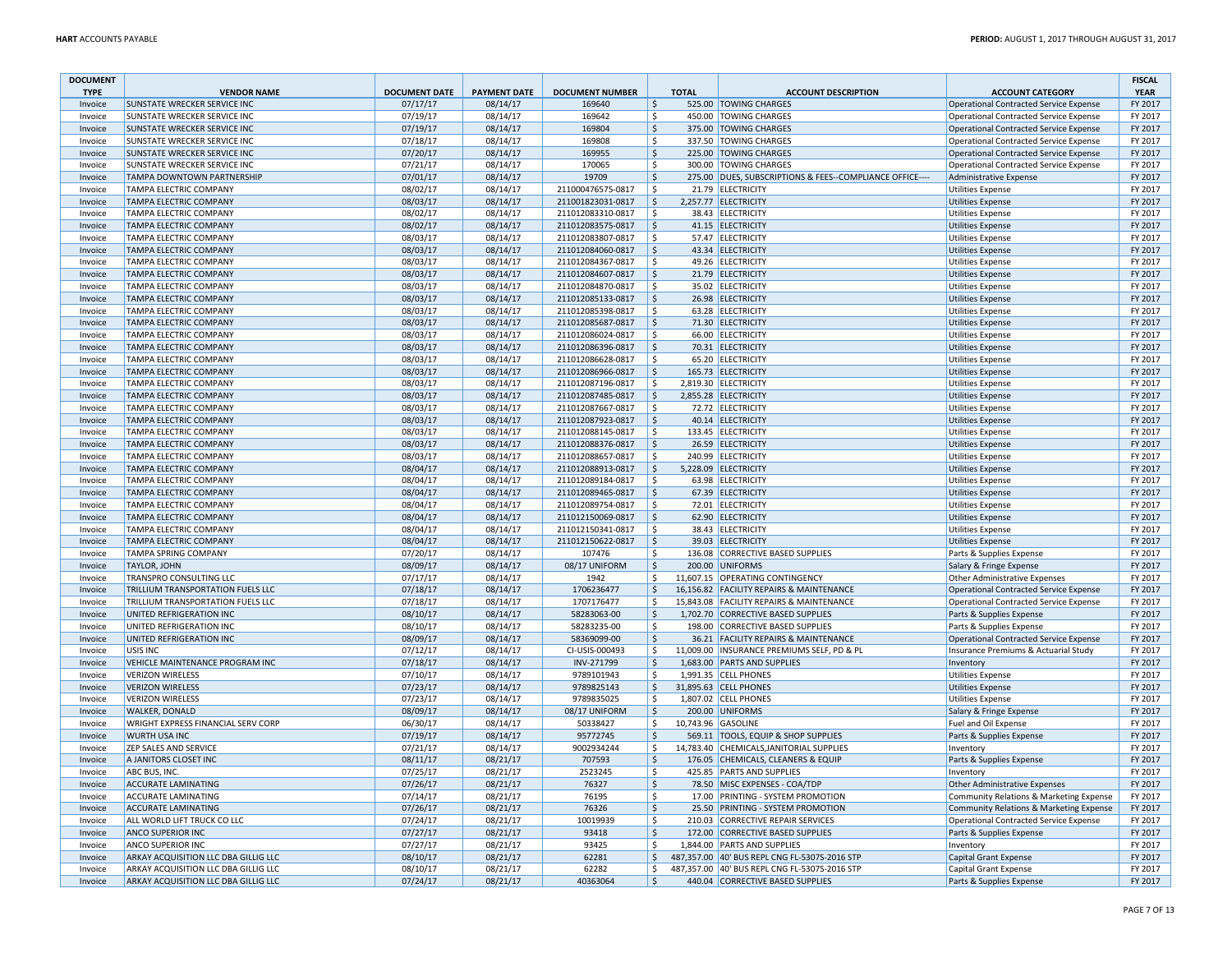| <b>DOCUMENT</b>    |                                                                      |                      |                      |                        |                    |              |                                                                     |                                                                  | <b>FISCAL</b>      |
|--------------------|----------------------------------------------------------------------|----------------------|----------------------|------------------------|--------------------|--------------|---------------------------------------------------------------------|------------------------------------------------------------------|--------------------|
| <b>TYPE</b>        | <b>VENDOR NAME</b>                                                   | <b>DOCUMENT DATE</b> | <b>PAYMENT DATE</b>  | <b>DOCUMENT NUMBER</b> |                    | <b>TOTAL</b> | <b>ACCOUNT DESCRIPTION</b>                                          | <b>ACCOUNT CATEGORY</b>                                          | <b>YEAR</b>        |
| Invoice            | <b>ARKAY ACQUISITION LLC DBA GILLIG LLC</b>                          | 07/25/17             | 08/21/17             | 40363461               | Ŝ.                 |              | 188.40 CORRECTIVE BASED SUPPLIES                                    | Parts & Supplies Expense                                         | FY 2017            |
| Invoice            | ARKAY ACQUISITION LLC DBA GILLIG LLC                                 | 07/25/17             | 08/21/17             | 40363462               | $\zeta$            |              | 19,058.46 PARTS AND SUPPLIES                                        | Inventory                                                        | FY 2017            |
| Invoice            | ARKAY ACQUISITION LLC DBA GILLIG LLC                                 | 07/26/17             | 08/21/17             | 40363875               | Ŝ.                 |              | 1.128.00 PARTS AND SUPPLIES                                         | Inventory                                                        | FY 2017            |
| Invoice            | ARKAY ACQUISITION LLC DBA GILLIG LLC                                 | 07/27/17             | 08/21/17             | 40364302               | $\mathsf{S}$       |              | 6,550.00 PARTS AND SUPPLIES                                         | Inventory                                                        | FY 2017            |
| Invoice            | ARKAY ACQUISITION LLC DBA GILLIG LLC                                 | 07/27/17             | 08/21/17             | 40364303               | Ś.                 |              | 1.322.12 PARTS AND SUPPLIES                                         | Inventory                                                        | FY 2017            |
| Invoice            | <b>AUTONATION SSC</b>                                                | 07/25/17             | 08/21/17             | 7509251                | $\zeta$<br>Ś       |              | 277.07 CORRECTIVE BASED SUPPLIES                                    | Parts & Supplies Expense                                         | FY 2017            |
| Invoice            | <b>AUTONATION SSC</b>                                                | 07/25/17             | 08/21/17             | 7510159                | $\mathsf{S}$       |              | 26.23 CORRECTIVE BASED SUPPLIES                                     | Parts & Supplies Expense                                         | FY 2017<br>FY 2017 |
| Invoice            | <b>AUTONATION SSC</b><br><b>AUTONATION SSC</b>                       | 07/27/17             | 08/21/17             | 7512001<br>7512415     | Ś                  |              | 978.92 CORRECTIVE BASED SUPPLIES<br>91.78 CORRECTIVE BASED SUPPLIES | Parts & Supplies Expense                                         | FY 2017            |
| Invoice            | <b>AUTONATION SSC</b>                                                | 07/27/17<br>07/27/17 | 08/21/17<br>08/21/17 | 7512612                | \$                 |              | 110.50 CORRECTIVE BASED SUPPLIES                                    | Parts & Supplies Expense                                         | FY 2017            |
| Invoice<br>Invoice | <b>AUTONATION SSC</b>                                                | 07/28/17             | 08/21/17             | 7514380                | \$                 |              | 50.70 CORRECTIVE BASED SUPPLIES                                     | Parts & Supplies Expense<br>Parts & Supplies Expense             | FY 2017            |
| Invoice            | <b>B.O.C.C.</b>                                                      | 08/04/17             | 08/21/17             | 0817/7441310           | \$                 |              | 302.92 WATER, SEWER & GARBAGE                                       | <b>Utilities Expense</b>                                         | FY 2017            |
| Invoice            | <b>B.O.C.C.</b>                                                      | 08/04/17             | 08/21/17             | 0817/7541310           | \$                 |              | 113.72 WATER, SEWER & GARBAGE                                       | <b>Utilities Expense</b>                                         | FY 2017            |
| Invoice            | <b>BAKER DISTRIBUTING CO</b>                                         | 07/25/17             | 08/21/17             | T816650                | \$                 |              | 88.14 CONDITION BASED SUPPLIES                                      | Parts & Supplies Expense                                         | FY 2017            |
| Invoice            | <b>BENZO, MARIANO</b>                                                | 08/07/17             | 08/21/17             | 07/17 MAINT EOM        | \$                 |              | 100.00 ACCOUNTS PAYABLE - MANUAL ACCRUALS                           | <b>Accounts Payable</b>                                          | FY 2017            |
| Invoice            | <b>BOARD OF COUNTY COMMISSIONERS HTV</b>                             | 08/07/17             | 08/21/17             | HART170807             | \$                 |              | 410.08 PRODUCTION COST - DIRECT MEDIA                               | Community Relations & Marketing Expense                          | FY 2017            |
| Invoice            | <b>BRANDON FORD</b>                                                  | 07/06/17             | 08/21/17             | 088225                 | \$                 |              | 165.44 PARTS AND SUPPLIES                                           | Inventory                                                        | FY 2017            |
| Invoice            | <b>BRANDON FORD</b>                                                  | 07/24/17             | 08/21/17             | 651018                 | \$                 |              | 1,400.00 PARTS AND SUPPLIES                                         | Inventory                                                        | FY 2017            |
| Invoice            | <b>BROWNS TROPHIES INC</b>                                           | 07/27/17             | 08/21/17             | G 37849                | \$                 |              | 12.00 ORGANIZATION PROGRAMS & EVENTS                                | Administrative Expense                                           | FY 2017            |
| Invoice            | <b>CDW LLC</b>                                                       | 07/26/17             | 08/21/17             | JPQ6174                | \$                 |              | 623.25 TOOLS, EQUIP & SHOP SUPPLIES                                 | Other Administrative Expenses                                    | FY 2017            |
| Invoice            | <b>CDW LLC</b>                                                       | 07/26/17             | 08/21/17             | JPQ6540                | \$                 |              | 1,829.19 TOOLS, EQUIP & SHOP SUPPLIES                               | Parts & Supplies Expense                                         | FY 2017            |
| Invoice            | CHARTER COMMUNICATIONS INC DBA SPECTRUM                              | 08/09/17             | 08/21/17             | 042451601080917        | $\zeta$            |              | 110.03 CABLE TELEVISION SERVICES                                    | <b>Utilities Expense</b>                                         | FY 2017            |
| Invoice            | <b>CISCO SYSTEMS INC</b>                                             | 07/27/17             | 08/21/17             | 7296419                | Ś                  |              | 412.40 WEB HOSTING SERVICES                                         | <b>Operational Contracted Service Expense</b>                    | FY 2017            |
| Invoice            | <b>CITY OF TAMPA MCKAY BAY</b>                                       | 08/10/17             | 08/21/17             | 1271777                | \$                 |              | 33.67 DISPOSAL SERVICES                                             | <b>Operational Contracted Service Expense</b>                    | FY 2017            |
| Invoice            | CITY OF TAMPA POLICE EXTRA DUTY & FALSE ALARMS                       | 08/10/17             | 08/21/17             | 1276696                | Ŝ.                 |              | 111.00 SECURITY SERVICES                                            | <b>Operational Contracted Service Expense</b>                    | FY 2017            |
| Invoice            | <b>CITY OF TAMPA UTILITIES</b>                                       | 08/14/17             | 08/21/17             | 0817/0051261           | \$                 |              | 4.95 WATER, SEWER & GARBAGE                                         | <b>Utilities Expense</b>                                         | FY 2017            |
| Invoice            | <b>CITY OF TAMPA UTILITIES</b>                                       | 08/14/17             | 08/21/17             | 0817/0051369-2         | \$                 |              | 50.83 WATER, SEWER & GARBAGE                                        | <b>Utilities Expense</b>                                         | FY 2017            |
| Invoice            | <b>CITY OF TAMPA UTILITIES</b>                                       | 08/14/17             | 08/21/17             | 0817/0051487           | \$                 |              | 8.25 WATER, SEWER & GARBAGE                                         | <b>Utilities Expense</b>                                         | FY 2017            |
| Invoice            | <b>CITY OF TAMPA UTILITIES</b>                                       | 08/14/17             | 08/21/17             | 0817/0307517-1         | \$                 |              | 1,549.36 WATER, SEWER & GARBAGE                                     | <b>Utilities Expense</b>                                         | FY 2017            |
| Invoice            | <b>CITY OF TAMPA UTILITIES</b>                                       | 08/14/17             | 08/21/17             | 0817/0307517-2         | \$                 |              | 4.95 WATER, SEWER & GARBAGE                                         | <b>Utilities Expense</b>                                         | FY 2017            |
| Invoice            | <b>CITY OF TAMPA UTILITIES</b>                                       | 08/14/17             | 08/21/17             | 0817/0307517-3         | \$                 |              | 871.71 WATER, SEWER & GARBAGE                                       | <b>Utilities Expense</b>                                         | FY 2017            |
| Invoice            | <b>CITY OF TAMPA UTILITIES</b>                                       | 08/10/17             | 08/21/17             | 0817/0314931           | \$                 |              | 316.52 WATER, SEWER & GARBAGE                                       | <b>Utilities Expense</b>                                         | FY 2017            |
| Invoice            | <b>CLASS C SOLUTIONS GROUP</b>                                       | 07/28/17             | 08/21/17             | 1362865003             | \$                 |              | 27.08 CORRECTIVE BASED SUPPLIES                                     | Parts & Supplies Expense                                         | FY 2017            |
| Invoice            | <b>CLASS C SOLUTIONS GROUP</b>                                       | 07/26/17             | 08/21/17             | 1364459001             | $\zeta$            |              | 237.98 CORRECTIVE BASED SUPPLIES                                    | Parts & Supplies Expense                                         | FY 2017            |
| Invoice            | <b>CLASS C SOLUTIONS GROUP</b>                                       | 07/28/17             | 08/21/17             | 1379641002             | \$                 |              | 101.58 CORRECTIVE BASED SUPPLIES                                    | Parts & Supplies Expense                                         | FY 2017            |
| Invoice            | <b>CLASS C SOLUTIONS GROUP</b>                                       | 07/24/17             | 08/21/17             | 1382678002             | \$                 |              | 30.84 CORRECTIVE BASED SUPPLIES                                     | Parts & Supplies Expense                                         | FY 2017            |
| Invoice            | <b>CLASS C SOLUTIONS GROUP</b>                                       | 07/26/17             | 08/21/17             | 1382678003             | \$                 |              | 102.77 CORRECTIVE BASED SUPPLIES                                    | Parts & Supplies Expense                                         | FY 2017            |
| Invoice            | <b>CLASS C SOLUTIONS GROUP</b>                                       | 07/28/17             | 08/21/17             | 1401089002             | \$                 |              | 276.17 CORRECTIVE BASED SUPPLIES                                    | Parts & Supplies Expense                                         | FY 2017            |
| Invoice            | COMMERCIAL RISK MANAGEMENT INC                                       | 07/25/17             | 08/21/17             | 07-10046               | \$                 |              | 3,249.00 CLAIM SERVICING FEES                                       | Self Insured Workers' Compensation Expense                       | FY 2017            |
| Invoice            | CREATIVE BUS SALES, INC D/B/A TRANSIT PLUS                           | 07/24/17             | 08/21/17             | 6022149                | $\dot{\mathsf{S}}$ |              | 578.60 CORRECTIVE BASED SUPPLIES                                    | Parts & Supplies Expense                                         | FY 2017            |
| Invoice            | CREATIVE BUS SALES, INC D/B/A TRANSIT PLUS                           | 07/25/17             | 08/21/17             | 6022175                | Ŝ.                 |              | 124.38 CORRECTIVE BASED SUPPLIES                                    | Parts & Supplies Expense                                         | FY 2017            |
| Invoice            | CREATIVE BUS SALES, INC D/B/A TRANSIT PLUS                           | 07/25/17             | 08/21/17             | 6022146                | \$                 |              | 1,608.68 PARTS AND SUPPLIES                                         | Inventory                                                        | FY 2017            |
| Invoice<br>Invoice | CREATIVE BUS SALES, INC D/B/A TRANSIT PLUS<br>DADE PAPER AND BAG LLC | 07/27/17             | 08/21/17             | 6022209                | Ś                  |              | 17.94 PARTS AND SUPPLIES                                            | Inventory                                                        | FY 2017<br>FY 2017 |
| Invoice            | <b>DEPCO PUMP COMPANY INC</b>                                        | 07/28/17<br>07/28/17 | 08/21/17<br>08/21/17 | 11588624<br>1272182-01 | \$<br>\$           |              | 78.87 CHEMICALS, JANITORIAL SUPPLIES<br>1,373.69 CONTRACT SERVICES  | Inventory                                                        | FY 2017            |
| Invoice            | <b>EAGAN, KATHARINE</b>                                              | 08/16/17             | 08/21/17             | 08/23/17 TRV           | \$                 |              | 138.00 BUSINESS TRAVEL COSTS - STAFF                                | Operational Contracted Service Expense<br>Administrative Expense | FY 2017            |
| Invoice            | EARL W. COLVARD INC. DBA BOULEVARD TIRE CENTER                       | 07/26/17             | 08/21/17             | 19-181154              | \$                 |              | 25.00 TIRES PURCHASED                                               | Parts & Supplies Expense                                         | FY 2017            |
| Invoice            | ELECTRIC SALES & SERVICE INC                                         | 07/27/17             | 08/21/17             | 36205                  | \$                 |              | 3,396.00 PARTS AND SUPPLIES                                         | Inventory                                                        | FY 2017            |
| Invoice            | FIDELITY NATIONAL INFORMATION SERVICES, INC.                         | 08/08/17             | 08/21/17             | 34416033               | Ŝ.                 |              | 1,800.24 BANKING FEES                                               | Administrative Expense                                           | FY 2017            |
| Invoice            | <b>FIVE POINTS SERVICES INC</b>                                      | 07/25/17             | 08/21/17             | 12022                  | Ś                  |              | 363.00 DIESEL EXHAUST FLUID                                         | Fuel and Oil Expense                                             | FY 2017            |
| Invoice            | FLEET ACQUISTIONS LLC DBA FLEET PRODUCTS                             | 07/25/17             | 08/21/17             | 1495572                | Ś                  |              | 129.35 CORRECTIVE BASED SUPPLIES                                    | Parts & Supplies Expense                                         | FY 2017            |
| Invoice            | FLEET ACQUISTIONS LLC DBA FLEET PRODUCTS                             | 07/28/17             | 08/21/17             | 1496331                | \$                 | 31.96        | TOOLS, EQUIP & SHOP SUPPLIES                                        | Parts & Supplies Expense                                         | FY 2017            |
| Invoice            | <b>FLEETPRIDE INC</b>                                                | 07/25/17             | 08/21/17             | 86420213               | \$                 |              | 1,024.50 PARTS AND SUPPLIES                                         | Inventory                                                        | FY 2017            |
| Invoice            | <b>FRONTIER FLORIDA LLC</b>                                          | 08/07/17             | 08/21/17             | 0817/6216583           | $\zeta$            |              | 207.31 TELEPHONE                                                    | <b>Utilities Expense</b>                                         | FY 2017            |
| Invoice            | <b>G&amp;K SERVICES CO</b>                                           | 07/27/17             | 08/21/17             | 6071106859             | \$                 |              | 118.35 CONTRACT SERVICES                                            | <b>Operational Contracted Service Expense</b>                    | FY 2017            |
| Invoice            | <b>G&amp;K SERVICES CO</b>                                           | 07/28/17             | 08/21/17             | 6071107304             | $\zeta$            |              | 32.10 CONTRACT SERVICES                                             | <b>Operational Contracted Service Expense</b>                    | FY 2017            |
| Invoice            | <b>G&amp;K SERVICES CO</b>                                           | 07/27/17             | 08/21/17             | 6071106860             | Ŝ.                 |              | 53.90 UNIFORMS                                                      | Salary & Fringe Expense                                          | FY 2017            |
| Invoice            | <b>G&amp;K SERVICES CO</b>                                           | 07/27/17             | 08/21/17             | 6071106861             | \$                 |              | 30.25 UNIFORMS                                                      | Salary & Fringe Expense                                          | FY 2017            |
| Invoice            | <b>G&amp;K SERVICES CO</b>                                           | 07/27/17             | 08/21/17             | 6071106862             | Ŝ.                 |              | 24.20 UNIFORMS                                                      | Salary & Fringe Expense                                          | FY 2017            |
| Invoice            | <b>G&amp;K SERVICES CO</b>                                           | 07/27/17             | 08/21/17             | 6071106863             | $\dot{\mathsf{S}}$ |              | 54.45 UNIFORMS                                                      | Salary & Fringe Expense                                          | FY 2017            |
| Invoice            | <b>G&amp;K SERVICES CO</b>                                           | 07/27/17             | 08/21/17             | 6071106864             | Ś                  |              | 35.75 UNIFORMS                                                      | Salary & Fringe Expense                                          | FY 2017            |
| Invoice            | <b>G&amp;K SERVICES CO</b>                                           | 07/27/17             | 08/21/17             | 6071106865             | \$                 |              | 169.40 UNIFORMS                                                     | Salary & Fringe Expense                                          | FY 2017            |
| Invoice            | <b>G&amp;K SERVICES CO</b>                                           | 07/27/17             | 08/21/17             | 6071106866             | \$                 |              | 284.35 UNIFORMS                                                     | Salary & Fringe Expense                                          | FY 2017            |
| Invoice            | <b>G&amp;K SERVICES CO</b>                                           | 07/27/17             | 08/21/17             | 6071106867             | $\mathsf{S}$       |              | 153.23 UNIFORMS                                                     | Salary & Fringe Expense                                          | FY 2017            |
| Invoice            | <b>G&amp;K SERVICES CO</b>                                           | 07/28/17             | 08/21/17             | 6071107305             | Ś                  |              | 51.15 UNIFORMS                                                      | Salary & Fringe Expense                                          | FY 2017            |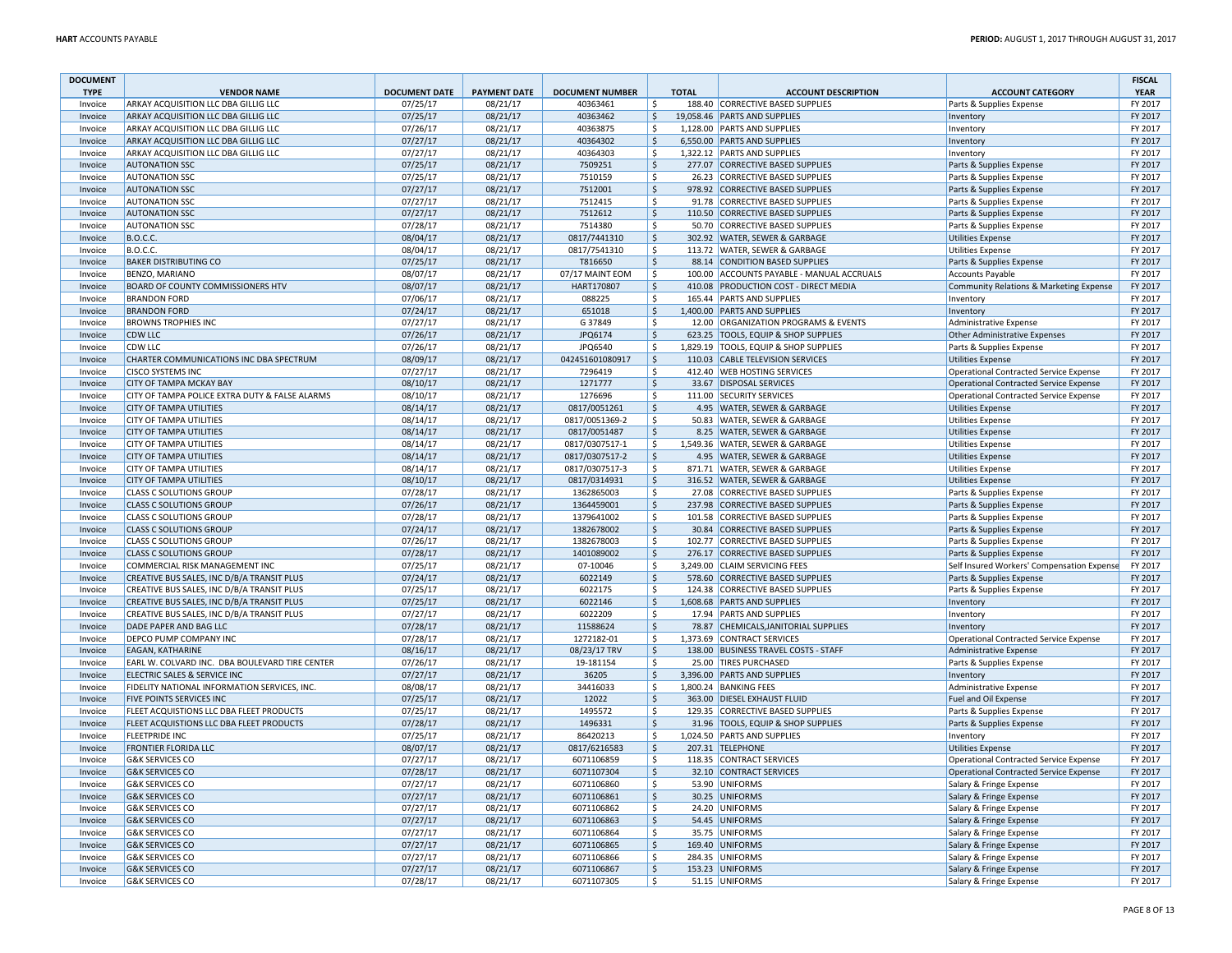| <b>DOCUMENT</b>    |                                             |                      |                     |                        |                    |                  |                                                     |                                               | <b>FISCAL</b> |
|--------------------|---------------------------------------------|----------------------|---------------------|------------------------|--------------------|------------------|-----------------------------------------------------|-----------------------------------------------|---------------|
| <b>TYPE</b>        | <b>VENDOR NAME</b>                          | <b>DOCUMENT DATE</b> | <b>PAYMENT DATE</b> | <b>DOCUMENT NUMBER</b> |                    | <b>TOTAL</b>     | <b>ACCOUNT DESCRIPTION</b>                          | <b>ACCOUNT CATEGORY</b>                       | <b>YEAR</b>   |
| Invoice            | <b>G&amp;K SERVICES CO</b>                  | 07/28/17             | 08/21/17            | 6071107306             | Ś                  |                  | 6.05 UNIFORMS                                       | Salary & Fringe Expense                       | FY 2017       |
| Invoice            | <b>GATOR FORD TRUCK SALES</b>               | 07/28/17             | 08/21/17            | 522945P                | \$                 |                  | 299.28 PARTS AND SUPPLIES                           | Inventory                                     | FY 2017       |
| Invoice            | GENUINE PARTS CO DBA NAPA AUTO              | 07/26/17             | 08/21/17            | 834862                 | $\zeta$            |                  | 92.73 CORRECTIVE BASED SUPPLIES                     | Parts & Supplies Expense                      | FY 2017       |
| Invoice            | GENUINE PARTS CO DBA NAPA AUTO              | 07/27/17             | 08/21/17            | 834999                 | \$                 |                  | 337.65 CORRECTIVE BASED SUPPLIES                    | Parts & Supplies Expense                      | FY 2017       |
| Invoice            | GENUINE PARTS CO DBA NAPA AUTO              | 07/27/17             | 08/21/17            | 835000                 | $\dot{\mathsf{S}}$ |                  | 255.93 CORRECTIVE BASED SUPPLIES                    | Parts & Supplies Expense                      | FY 2017       |
| Invoice            | GENUINE PARTS CO DBA NAPA AUTO              | 08/11/17             | 08/21/17            | 837645                 | \$                 |                  | 10.48 CORRECTIVE BASED SUPPLIES                     | Parts & Supplies Expense                      | FY 2017       |
| Invoice            | <b>GENUINE PARTS CO DBA NAPA AUTO</b>       | 08/15/17             | 08/21/17            | 838062                 | \$                 |                  | 23.83 CORRECTIVE BASED SUPPLIES                     | Parts & Supplies Expense                      | FY 2017       |
| Invoice            | GENUINE PARTS CO DBA NAPA AUTO              | 08/16/17             | 08/21/17            | 838225                 | \$                 |                  | 81.67 CORRECTIVE BASED SUPPLIES                     | Parts & Supplies Expense                      | FY 2017       |
| Invoice            | GENUINE PARTS CO DBA NAPA AUTO              | 08/14/17             | 08/21/17            | 837905                 | \$                 |                  | 58.65 PARTS AND SUPPLIES                            | Inventory                                     | FY 2017       |
| Invoice            | GENUINE PARTS CO DBA NAPA AUTO              | 08/14/17             | 08/21/17            | 837906                 | \$                 |                  | 39.10 PARTS AND SUPPLIES                            | Inventory                                     | FY 2017       |
| Invoice            | <b>GLOBAL EQUIPMENT CO, INC.</b>            | 07/25/17             | 08/21/17            | 111328602              | \$                 |                  | 54.60 CORRECTIVE BASED SUPPLIES                     | Parts & Supplies Expense                      | FY 2017       |
| Invoice            | <b>GOODYEAR TIRE &amp; RUBBER CO</b>        | 07/26/17             | 08/21/17            | 0086370845             | \$                 |                  | 12,042.00 TIRES LEASED - ADA/PARA FL-5307P-2017 POP | Capital Grant Expense                         | FY 2017       |
| Invoice            | <b>GOODYEAR TIRE &amp; RUBBER CO</b>        | 07/26/17             | 08/21/17            | 0086370844             | Ŝ.                 |                  | 46,006.80 TIRES LEASED - BUS FL-5307P-2017 POP      | Capital Grant Expense                         | FY 2017       |
| Invoice            | <b>GORDON CHEVROLET</b>                     | 07/28/17             | 08/21/17            | 87980                  | Ŝ.                 |                  | 367.50 CORRECTIVE REPAIR SERVICES                   | Operational Contracted Service Expense        | FY 2017       |
| Invoice            | <b>GRAINGER</b>                             | 07/26/17             | 08/21/17            | 9511268998             | \$                 |                  | 134.48 CONDITION BASED SUPPLIES                     | Parts & Supplies Expense                      | FY 2017       |
| Invoice            | GRAINGER                                    | 07/27/17             | 08/21/17            | 9511759251             | Ŝ.                 |                  | 73.46 CONDITION BASED SUPPLIES                      | Parts & Supplies Expense                      | FY 2017       |
| Invoice            | GRAINGER                                    | 07/27/17             | 08/21/17            | 9511759269             | $\dot{\mathsf{S}}$ |                  | 37.66 CONDITION BASED SUPPLIES                      | Parts & Supplies Expense                      | FY 2017       |
| Invoice            | <b>GRAINGER</b>                             | 07/24/17             | 08/21/17            | 9508506673             | \$                 |                  | 29.46 PARTS AND SUPPLIES                            | Inventory                                     | FY 2017       |
| Invoice            | GUIDESOFT INC DBA KNOWLEDGE SERVICES        | 07/26/17             | 08/21/17            | 1129844                | $\zeta$            |                  | 2,000.00 BUDGET FOR INHOUSE TEMP HELP               | Salary & Fringe Expense                       | FY 2017       |
| Invoice            | <b>GULF COAST THERMO KING</b>               | 07/25/17             | 08/21/17            | IV70265B               | \$                 |                  | 5,592.88 PARTS AND SUPPLIES                         | Inventory                                     | FY 2017       |
| Invoice            | <b>GULF COAST THERMO KING</b>               | 07/28/17             | 08/21/17            | IV70481                | $\zeta$            |                  | 321.36 PARTS AND SUPPLIES                           | Inventory                                     | FY 2017       |
| Invoice            | <b>HERITAGE PROPANE</b>                     | 08/11/17             | 08/21/17            | 3067921051             | \$                 |                  | 97.99 PROPANE FACILITIES                            | <b>Utilities Expense</b>                      | FY 2017       |
| Invoice            | <b>HIDAY &amp; RICKE PA</b>                 | 08/17/17             | 08/21/17            | PPE 08/12/17           | \$                 |                  | 66.50 ACCOUNTS PAYABLE - MANUAL ACCRUALS            | <b>Accounts Payable</b>                       | FY 2017       |
| Invoice            | <b>HILLSBOROUGH TRANSIT AUTHORITY ERF</b>   | 08/17/17             | 08/21/17            | PPE 08/12/17           | \$                 |                  | 470.00 EMPLOYEE RECREATION FUND                     | <b>Accounts Payable</b>                       | FY 2017       |
| Invoice            | HILLSBOROUGH TRANSIT AUTHORITY PETTY CASH   | 08/14/17             | 08/21/17            | FIN 08/14/17           | \$                 |                  | 8.43 BUSINESS MEETING COST                          | Administrative Expense                        | FY 2017       |
| Invoice            | HILLSBOROUGH TRANSIT AUTHORITY PETTY CASH   | 08/14/17             | 08/21/17            | FIN 08/14/17           | \$                 |                  | 35.85 BUSINESS MEETING COST                         | Administrative Expense                        | FY 2017       |
| Invoice            | HILLSBOROUGH TRANSIT AUTHORITY PETTY CASH   | 08/14/17             | 08/21/17            | FIN 08/14/17           | \$                 |                  | 15.54 BUSINESS TRAVEL COSTS - STAFF                 | Administrative Expense                        | FY 2017       |
| Invoice            | HILLSBOROUGH TRANSIT AUTHORITY PETTY CASH   | 08/14/17             | 08/21/17            | FIN 08/14/17           | \$                 |                  | 5.00 BUSINESS TRAVEL COSTS - STAFF                  | Administrative Expense                        | FY 2017       |
| Invoice            | HILLSBOROUGH TRANSIT AUTHORITY PETTY CASH   | 08/14/17             | 08/21/17            | FIN 08/14/17           | \$                 |                  | 20.58 CONDITION BASED SUPPLIES                      | Parts & Supplies Expense                      | FY 2017       |
| Invoice            | HILLSBOROUGH TRANSIT AUTHORITY PETTY CASH   | 08/09/17             | 08/21/17            | HR 08/09/17            | \$                 |                  | 18.69 GENERAL INVESTIGATION                         | Self Insured General Liability Expense        | FY 2017       |
| Invoice            | HILLSBOROUGH TRANSIT AUTHORITY PETTY CASH   | 08/09/17             | 08/21/17            | HR 08/09/17            | \$                 |                  | 48.13 MACHINE/EQUIP MAINTENANCE                     | <b>Operational Contracted Service Expense</b> | FY 2017       |
| Invoice            | <b>HOME DEPOT</b>                           | 08/15/17             | 08/21/17            | 6974509                | Ś                  |                  | 22.97 CORRECTIVE BASED SUPPLIES                     | Parts & Supplies Expense                      | FY 2017       |
| Invoice            | <b>HOME DEPOT</b>                           | 08/04/17             | 08/21/17            | 7973732                | \$                 |                  | 202.39 CORRECTIVE BASED SUPPLIES                    | Parts & Supplies Expense                      | FY 2017       |
| Invoice            | INTERNAL REVENUE SERVICE                    | 08/17/17             | 08/21/17            | PPE 08/12/17           | <b>S</b>           |                  | 1,121.16 ACCOUNTS PAYABLE - MANUAL ACCRUALS         | <b>Accounts Payable</b>                       | FY 2017       |
| Invoice            | JACKSON, DEMETRA                            | 08/10/17             | 08/21/17            | 08/10/17-CDL           | $\dot{\mathsf{S}}$ |                  | 82.00 LICENSES & PERMITS                            | <b>Tax Expense</b>                            | FY 2017       |
|                    | JACOBS ENGINEERING GROUP INC                | 07/24/17             | 08/21/17            | $\overline{7}$         | \$                 |                  | 22,653.76 437804-12801 PREMIUM TRANSIT STUDY        |                                               | FY 2017       |
| Invoice<br>Invoice | JAMES RIVER SOLUTIONS LLC                   | 07/24/17             | 08/21/17            | S286282-IN             | $\zeta$            | 11,291.97 DIESEL |                                                     | Capital Grant Expense<br>Fuel and Oil Expense | FY 2017       |
|                    | JAMES RIVER SOLUTIONS LLC                   |                      | 08/21/17            |                        | \$                 | 11,337.80 DIESEL |                                                     |                                               | FY 2017       |
| Invoice            |                                             | 07/24/17             |                     | S286284-IN             |                    |                  |                                                     | Fuel and Oil Expense                          |               |
| Invoice            | JAMES RIVER SOLUTIONS LLC                   | 07/25/17             | 08/21/17            | S286288-IN             | \$                 | 11,312.52 DIESEL |                                                     | Fuel and Oil Expense                          | FY 2017       |
| Invoice            | JAMES RIVER SOLUTIONS LLC                   | 07/26/17             | 08/21/17            | S286292-IN             | \$                 | 11,731.31 DIESEL |                                                     | Fuel and Oil Expense                          | FY 2017       |
| Invoice            | JAMES RIVER SOLUTIONS LLC                   | 07/28/17             | 08/21/17            | S286294-IN             | \$<br><b>S</b>     | 11,996.10 DIESEL |                                                     | Fuel and Oil Expense                          | FY 2017       |
| Invoice            | JAMES RIVER SOLUTIONS LLC                   | 07/24/17             | 08/21/17            | S286282-IN             |                    |                  | 2,526.61 DIESEL & GAS EXCISE TAX                    | <b>Tax Expense</b>                            | FY 2017       |
| Invoice            | JAMES RIVER SOLUTIONS LLC                   | 07/24/17             | 08/21/17            | S286284-IN             | Ŝ.                 |                  | 2,536.86 DIESEL & GAS EXCISE TAX                    | <b>Tax Expense</b>                            | FY 2017       |
| Invoice            | JAMES RIVER SOLUTIONS LLC                   | 07/25/17             | 08/21/17            | S286288-IN             | <b>S</b>           |                  | 2.530.71 DIESEL & GAS EXCISE TAX                    | <b>Tax Expense</b>                            | FY 2017       |
| Invoice            | JAMES RIVER SOLUTIONS LLC                   | 07/26/17             | 08/21/17            | S286292-IN             | $\zeta$            |                  | 2,532.42 DIESEL & GAS EXCISE TAX                    | <b>Tax Expense</b>                            | FY 2017       |
| Invoice            | JAMES RIVER SOLUTIONS LLC                   | 07/28/17             | 08/21/17            | S286294-IN             | \$                 |                  | 2.531.41 DIESEL & GAS EXCISE TAX                    | <b>Tax Expense</b>                            | FY 2017       |
| Invoice            | JASPER WELLER LLC DBA WELLER TRUCK PARTS    | 07/24/17             | 08/21/17            | 401354250              | $\zeta$            |                  | 3,100.00 PARTS AND SUPPLIES                         | Inventory                                     | FY 2017       |
| Invoice            | JEFFREY R TILLEY DBA FYREBOSS LLC           | 07/28/17             | 08/21/17            | 2017159                | \$                 |                  | 500.00 CORRECTIVE REPAIR SERVICES                   | Operational Contracted Service Expense        | FY 2017       |
| Invoice            | KENWORTH OF CENTRAL FLORIDA INC             | 07/24/17             | 08/21/17            | CI79610                | \$                 |                  | 4,001.80 PARTS AND SUPPLIES                         | Inventory                                     | FY 2017       |
| Invoice            | KENWORTH OF CENTRAL FLORIDA INC             | 07/27/17             | 08/21/17            | CI80022                | Ś                  |                  | 529.00 PARTS AND SUPPLIES                           | Inventon                                      | FY 2017       |
| Invoice            | KENWORTH OF CENTRAL FLORIDA INC             | 07/27/17             | 08/21/17            | CI80116                | $\dot{\mathsf{S}}$ |                  | 334.18 PARTS AND SUPPLIES                           | Inventon                                      | FY 2017       |
| Invoice            | KENWORTH OF CENTRAL FLORIDA INC             | 07/28/17             | 08/21/17            | CI80141                | \$                 |                  | 512.95 PARTS AND SUPPLIES                           | Inventory                                     | FY 2017       |
| Invoice            | KENWORTH OF CENTRAL FLORIDA INC             | 07/28/17             | 08/21/17            | CI80262                | \$                 |                  | 128.28 PARTS AND SUPPLIES                           | Inventory                                     | FY 2017       |
| Invoice            | KENWORTH OF CENTRAL FLORIDA INC             | 07/26/17             | 08/21/17            | CI79654                | \$                 |                  | 9,900.15 PARTS AND SUPPLIES                         | Inventory                                     | FY 2017       |
| Invoice            | KIMLEY-HORN AND ASSOCIATES INC              | 07/25/17             | 08/21/17            | 9632699                | \$                 |                  | 1,331.46 CITY CORRIDOR FY2009                       | Capital Grant Expense                         | FY 2017       |
| Invoice            | KIMLEY-HORN AND ASSOCIATES INC              | 07/25/17             | 08/21/17            | 9603311                | \$                 |                  | 4,685.00 COT Z04 NCD ENG & DESIGN BUS STOP/SHELTER  | Capital Grant Expense                         | FY 2017       |
| Invoice            | <b>KIRKS AUTOMOTIVE INC</b>                 | 07/26/17             | 08/21/17            | 1007527                | \$                 |                  | 212.94 PARTS AND SUPPLIES                           | Inventory                                     | FY 2017       |
| Invoice            | MANGROVE EMPLOYER SERVICES INC              | 07/31/17             | 08/21/17            | INVR00049460           | Ŝ.                 |                  | 1,059.75 DUES, SUBSCRIPTIONS & FEES                 | Administrative Expense                        | FY 2017       |
| Invoice            | MAYER ELECTRIC SUPPLY COMPANY INC           | 07/27/17             | 08/21/17            | 22289260               | Ŝ.                 |                  | 255.08 CORRECTIVE BASED SUPPLIES                    | Parts & Supplies Expense                      | FY 2017       |
| Invoice            | MCBRIDE, TIFFANI                            | 08/15/17             | 08/21/17            | 08/06/17 TR            | Ś                  |                  | 18.00 BUSINESS TRAVEL COSTS - STAFF                 | Administrative Expense                        | FY 2017       |
| Invoice            | MCI SERVICE PARTS INC                       | 07/24/17             | 08/21/17            | 3470650                | $\dot{\mathsf{S}}$ |                  | 320.50 PARTS AND SUPPLIES                           | Inventory                                     | FY 2017       |
| Invoice            | <b>MOHAWK MANUFACTURING &amp; SUPPLY CO</b> | 07/24/17             | 08/21/17            | U012578                | Ś                  |                  | 485.74 PARTS AND SUPPLIES                           | Inventory                                     | FY 2017       |
| Invoice            | MOHAWK MANUFACTURING & SUPPLY CO            | 07/24/17             | 08/21/17            | U012579                | \$                 |                  | 10,995.20 PARTS AND SUPPLIES                        | Inventory                                     | FY 2017       |
| Invoice            | MOHAWK MANUFACTURING & SUPPLY CO            | 07/27/17             | 08/21/17            | U012785                | Ś                  |                  | 1,542.88 PARTS AND SUPPLIES                         | Inventory                                     | FY 2017       |
| Invoice            | <b>NATIONAL DRIVE</b>                       | 08/17/17             | 08/21/17            | PPE 08/12/17           | $\zeta$            |                  | 4.00 TEAMSTER UNION DUES                            | <b>Accounts Payable</b>                       | FY 2017       |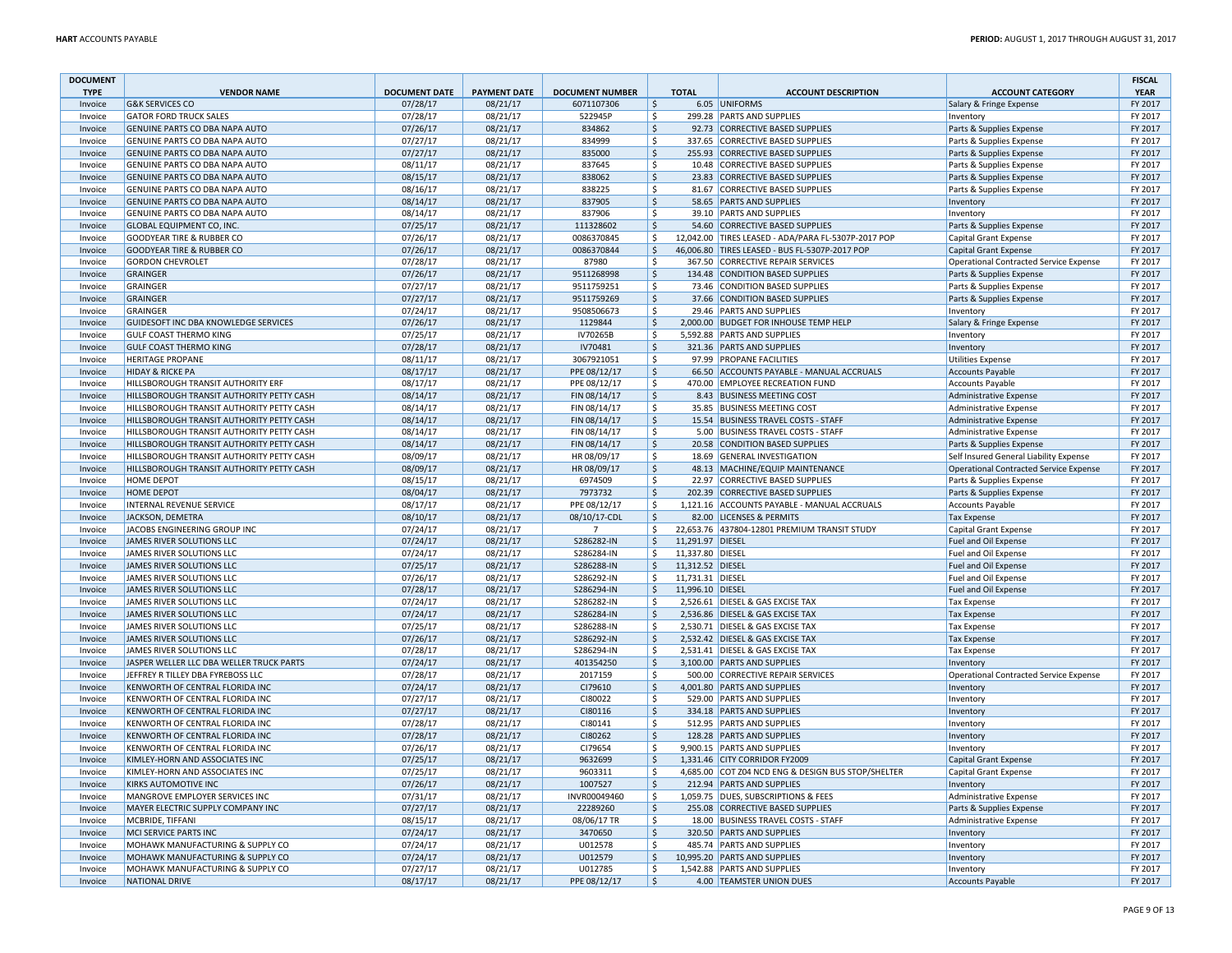| <b>DOCUMENT</b> |                                                       |                      |                     |                        |               |              |                                               |                                               | <b>FISCAL</b> |
|-----------------|-------------------------------------------------------|----------------------|---------------------|------------------------|---------------|--------------|-----------------------------------------------|-----------------------------------------------|---------------|
| <b>TYPE</b>     | <b>VENDOR NAME</b>                                    | <b>DOCUMENT DATE</b> | <b>PAYMENT DATE</b> | <b>DOCUMENT NUMBER</b> |               | <b>TOTAL</b> | <b>ACCOUNT DESCRIPTION</b>                    | <b>ACCOUNT CATEGORY</b>                       | <b>YEAR</b>   |
| Invoice         | NEOPART TRANSIT LLC                                   | 07/24/17             | 08/21/17            | 2335671-00             | Ś             |              | 1,068.82 PARTS AND SUPPLIES                   | Inventory                                     | FY 2017       |
| Invoice         | NUTECH FIRE AND SAFETY INC                            | 07/25/17             | 08/21/17            | 74861                  | $\frac{1}{2}$ |              | 383.00 CONTRACT SERVICES                      | <b>Operational Contracted Service Expense</b> | FY 2017       |
| Invoice         | PETIT, YELENA                                         | 08/16/17             | 08/21/17            | 08/23/17 TRV           | \$            |              | 138.00 BUSINESS TRAVEL COSTS - STAFF          | <b>Administrative Expense</b>                 | FY 2017       |
| Invoice         | PETROLEUM PRODUCTS MONITORING INC                     | 08/10/17             | 08/21/17            | 21916                  | $\mathsf{S}$  |              | 1,350.00 FLUID AND CHEMICAL ANALYSIS          | <b>Operational Contracted Service Expense</b> | FY 2017       |
| Invoice         | PINELLAS SUNCOAST TRANSIT AUTHORITY                   | 08/01/17             | 08/21/17            | 27417                  | \$            |              | 7,136.67 CONSULTANT FEES                      | Self Insured General Liability Expense        | FY 2017       |
| Invoice         | PRESIDIO HOLDINGS INC                                 | 07/26/17             | 08/21/17            | 6011117020656          | \$            |              | 5,198.50 COMPUTER SOFTWARE SVC. FEES          | <b>Operational Contracted Service Expense</b> | FY 2017       |
| Invoice         | R&C DIESEL PARTS SUPPLY                               | 07/27/17             | 08/21/17            | 346586                 | \$            |              | 575.00 PARTS AND SUPPLIES                     | Inventory                                     | FY 2017       |
| Invoice         | READYREFRESH                                          | 07/24/17             | 08/21/17            | 07G0008438467          | \$            |              | 1,308.20 CONTRACT SERVICES                    | <b>Operational Contracted Service Expense</b> | FY 2017       |
| Invoice         | RICHARD P JOBLOVE, PA                                 | 08/17/17             | 08/21/17            | PPE 08/12/17           | Ś             |              | 125.00 ACCOUNTS PAYABLE - MANUAL ACCRUALS     | <b>Accounts Payable</b>                       | FY 2017       |
| Invoice         | <b>RUSH TRUCK CENTER</b>                              | 07/24/17             | 08/21/17            | 3007184598             | \$            |              | 57.49 CORRECTIVE BASED SUPPLIES               | Parts & Supplies Expense                      | FY 2017       |
| Invoice         | <b>SODEXO FITNESS CENTER NETPARK</b>                  | 08/17/17             | 08/21/17            | PPE 08/12/17           | \$            |              | 80.25 ACCOUNTS PAYABLE - MANUAL ACCRUALS      | <b>Accounts Payable</b>                       | FY 2017       |
| Invoice         | <b>SSI LUBRICANTS, LLC</b>                            | 07/28/17             | 08/21/17            | 52750                  | \$            |              | 724.66 ENGINE OIL (OIL & LUBE)                | Fuel and Oil Expense                          | FY 2017       |
| Invoice         | STAPLES CONTRACT & COMMERCIAL INC                     | 07/29/17             | 08/21/17            | 3347715473             | \$            |              | 7.21 CONTRACTED OFFICE SUPPLIES               | Parts & Supplies Expense                      | FY 2017       |
| Invoice         | <b>STAPLES CONTRACT &amp; COMMERCIAL INC</b>          | 07/29/17             | 08/21/17            | 3347715475             | \$            |              | 482.72 CONTRACTED OFFICE SUPPLIES             | Parts & Supplies Expense                      | FY 2017       |
| Invoice         | STAPLES CONTRACT & COMMERCIAL INC                     | 07/29/17             | 08/21/17            | 3347715476             | \$            |              | 426.06 CONTRACTED OFFICE SUPPLIES             | Parts & Supplies Expense                      | FY 2017       |
| Invoice         | STAPLES CONTRACT & COMMERCIAL INC                     | 07/29/17             | 08/21/17            | 3347715477             | \$            |              | 1,071.32 CONTRACTED OFFICE SUPPLIES           | Parts & Supplies Expense                      | FY 2017       |
| Invoice         | SUNSTATE WRECKER SERVICE INC                          | 07/23/17             | 08/21/17            | 169943                 | \$            | 135.00       | <b>TOWING CHARGES</b>                         | <b>Operational Contracted Service Expense</b> | FY 2017       |
| Invoice         | SUNSTATE WRECKER SERVICE INC                          | 07/27/17             | 08/21/17            | 169964                 | \$            | 300.00       | <b>TOWING CHARGES</b>                         | <b>Operational Contracted Service Expense</b> | FY 2017       |
| Invoice         | SUNSTATE WRECKER SERVICE INC                          | 07/27/17             | 08/21/17            | 169966                 | \$            |              | 300.00 TOWING CHARGES                         | Operational Contracted Service Expense        | FY 2017       |
| Invoice         | <b>SUNSTATE WRECKER SERVICE INC</b>                   | 07/25/17             | 08/21/17            | 170058                 | $\zeta$       |              | 300.00 TOWING CHARGES                         | <b>Operational Contracted Service Expense</b> | FY 2017       |
| Invoice         | SUNSTATE WRECKER SERVICE INC                          | 07/28/17             | 08/21/17            | 170075                 | \$            | 300.00       | <b>TOWING CHARGES</b>                         | <b>Operational Contracted Service Expense</b> | FY 2017       |
| Invoice         | SUNSTATE WRECKER SERVICE INC                          | 07/26/17             | 08/21/17            | 170094                 | \$            | 76.00        | <b>TOWING CHARGES</b>                         | <b>Operational Contracted Service Expense</b> | FY 2017       |
| Invoice         | SUNSTATE WRECKER SERVICE INC                          | 07/28/17             | 08/21/17            | 170101                 | \$            | 70.00        | <b>TOWING CHARGES</b>                         | <b>Operational Contracted Service Expense</b> | FY 2017       |
| Invoice         | <b>SUNSTATE WRECKER SERVICE INC</b>                   | 07/24/17             | 08/21/17            | 170245                 | \$            | 300.00       | <b>TOWING CHARGES</b>                         | <b>Operational Contracted Service Expense</b> | FY 2017       |
| Invoice         | TAMPA BAY FEDERAL CREDIT UNION                        | 08/17/17             | 08/21/17            | PPE 08/12/17           | \$            | 472.61       | ACCOUNTS PAYABLE - MANUAL ACCRUALS            | <b>Accounts Payable</b>                       | FY 2017       |
| Invoice         | TAMPA ELECTRIC COMPANY                                | 08/14/17             | 08/21/17            | 211012051794-0817      | \$            |              | 23.70 ELECTRICITY                             | <b>Utilities Expense</b>                      | FY 2017       |
| Invoice         | TAMPA ELECTRIC COMPANY                                | 08/14/17             | 08/21/17            | 211012151059-0817      | \$            |              | 38.12 ELECTRICITY                             | <b>Utilities Expense</b>                      | FY 2017       |
| Invoice         | <b>TAMPA ELECTRIC COMPANY</b>                         | 08/14/17             | 08/21/17            | 211012151307-0817      | \$            |              | 39.83 ELECTRICITY                             | <b>Utilities Expense</b>                      | FY 2017       |
| Invoice         | <b>TAMPA ELECTRIC COMPANY</b>                         | 08/14/17             | 08/21/17            | 211012151570-0817      | Ŝ.            |              | 502.42 ELECTRICITY                            | <b>Utilities Expense</b>                      | FY 2017       |
| Invoice         | TAMPA ELECTRIC COMPANY                                | 08/14/17             | 08/21/17            | 211012152065-0817      | Ś             |              | 21.12 ELECTRICITY                             | <b>Utilities Expense</b>                      | FY 2017       |
| Invoice         | TENNANT SALES AND SERVICE                             | 07/26/17             | 08/21/17            | 914768121              | \$            |              | 118.50 CONTRACT SERVICES                      | <b>Operational Contracted Service Expense</b> | FY 2017       |
| Invoice         | <b>THEMIS SOLUTIONS INC</b>                           | 07/25/17             | 08/21/17            | <b>INV-4036</b>        | \$            |              | 222.00 DUES, SUBSCRIPTIONS & FEES             | Administrative Expense                        | FY 2017       |
| Invoice         | <b>THOMAS, CYRUM</b>                                  | 08/11/17             | 08/21/17            | 25%SPN2200             | \$            | 167.64       | <b>TUITION REIMBURSEMENT PROG</b>             | Salary & Fringe Expense                       | FY 2017       |
| Invoice         | <b>THOMAS, CYRUM</b>                                  | 08/11/17             | 08/21/17            | 25%SPN2200B            | \$            |              | 56.07 TUITION REIMBURSEMENT PROG              | Salary & Fringe Expense                       | FY 2017       |
| Invoice         | UNITED WAY OF TAMPA BAY, INC.                         | 08/17/17             | 08/21/17            | PPE 08/12/17           | \$            |              | 107.00 UNITED FUND - EMPLOYEES                | <b>Accounts Payable</b>                       | FY 2017       |
| Invoice         | UNIVERSAL PROTECTION SERVICE LLC DBA ALLIED UNIVERSAL | 07/27/17             | 08/21/17            | 7190534                | \$            |              | 39,543.50 SECURITY SERVICES                   | <b>Operational Contracted Service Expense</b> | FY 2017       |
| Invoice         | US DEPT OF EDUCATION NATIONAL PAYMENT CENTER          | 08/17/17             | 08/21/17            | PPE 08/12/17           | \$            |              | 204.34 ACCOUNTS PAYABLE - OTHER               | <b>Accounts Payable</b>                       | FY 2017       |
| Invoice         | VEHICLE MAINTENANCE PROGRAM INC                       | 07/25/17             | 08/21/17            | INV-272329             | \$            |              | 586.50 PARTS AND SUPPLIES                     | Inventory                                     | FY 2017       |
| Invoice         | VEHICLE MAINTENANCE PROGRAM INC                       | 07/24/17             | 08/21/17            | INV-272390             | \$            |              | 1,991.80 PARTS AND SUPPLIES                   | Inventory                                     | FY 2017       |
| Invoice         | VEHICLE MAINTENANCE PROGRAM INC                       | 07/26/17             | 08/21/17            | INV-272484             | \$            |              | 2,000.00 PARTS AND SUPPLIES                   | Inventory                                     | FY 2017       |
| Invoice         | VEHICLE MAINTENANCE PROGRAM INC                       | 07/26/17             | 08/21/17            | INV-272492             | \$            |              | 136.25 PARTS AND SUPPLIES                     | Inventon                                      | FY 2017       |
| Invoice         | <b>VERITIV OPERATING COMPANY</b>                      | 07/24/17             | 08/21/17            | 502-78675295           | \$            |              | 3,744.00 PARTS AND SUPPLIES                   | Inventory                                     | FY 2017       |
| Invoice         | WIMMER, DANIEL                                        | 08/08/17             | 08/21/17            | 07/17 BUS OP EOM       | \$            |              | 100.00 ACCOUNTS PAYABLE - MANUAL ACCRUALS     | <b>Accounts Payable</b>                       | FY 2017       |
| Invoice         | <b>WURTH USA INC</b>                                  | 07/25/17             | 08/21/17            | 95777244               | \$            |              | 43.98 TOOLS. EQUIP & SHOP SUPPLIES            | Parts & Supplies Expense                      | FY 2017       |
| Invoice         | <b>ZEP SALES AND SERVICE</b>                          | 07/24/17             | 08/21/17            | 9002936896             | \$            |              | 16,123.20 CHEMICALS, JANITORIAL SUPPLIES      | Inventory                                     | FY 2017       |
| Invoice         | A JANITORS CLOSET INC                                 | 08/19/17             | 08/28/17            | 707797                 | \$            |              | 1.557.61 CHEMICALS.JANITORIAL SUPPLIES        | Inventory                                     | FY 2017       |
| Invoice         | A JANITORS CLOSET INC                                 | 08/03/17             | 08/28/17            | 707391                 | \$            |              | 2,231.25 CONDITION BASED SUPPLIES             | Parts & Supplies Expense                      | FY 2017       |
| Invoice         | ABC BUS, INC.                                         | 08/02/17             | 08/28/17            | 2528079                | \$            |              | 1,133.85 PARTS AND SUPPLIES                   | Inventory                                     | FY 2017       |
| Invoice         | ABC BUS, INC.                                         | 08/02/17             | 08/28/17            | 2528080                | \$            |              | 325.70 PARTS AND SUPPLIES                     | Inventory                                     | FY 2017       |
| Invoice         | <b>AIRGAS INC</b>                                     | 07/31/17             | 08/28/17            | 9946571331             | \$            | 216.02       | TOOLS, EQUIP & SHOP SUPPLIES                  | Parts & Supplies Expense                      | FY 2017       |
| Invoice         | <b>AIRGAS INC</b>                                     | 07/31/17             | 08/28/17            | 9946571332             | \$            | 101.58       | TOOLS, EQUIP & SHOP SUPPLIES                  | Parts & Supplies Expense                      | FY 2017       |
| Invoice         | ALLEN, NORTON & BLUE PA                               | 07/31/17             | 08/28/17            | 127700                 | \$            |              | 1,053.50 LEGAL FEES LABOR ATTORNEY            | <b>Administrative Contract Services</b>       | FY 2017       |
| Invoice         | AMAZON HOSE & RUBBER CO.                              | 08/04/17             | 08/28/17            | 230611-00              | \$            |              | 22.45 CORRECTIVE BASED SUPPLIES               | Parts & Supplies Expense                      | FY 2017       |
| Invoice         | AMERICAN PUBLIC TRANSPORTATION ASSOC (APTA)           | 08/15/17             | 08/28/17            | 089962                 | $\zeta$       |              | 123.00 ADVERTISING - EMPLOYMENT               | Community Relations & Marketing Expense       | FY 2017       |
| Invoice         | ANCHOR MACHINE & FAB, INC.                            | 05/09/17             | 08/28/17            | 30489                  | \$            |              | 307.11 CORRECTIVE BASED SUPPLIES              | Parts & Supplies Expense                      | FY 2017       |
| Invoice         | ANCO SUPERIOR INC                                     | 08/03/17             | 08/28/17            | 93510                  | \$            |              | 364.00 CONTRACT SERVICES                      | <b>Operational Contracted Service Expense</b> | FY 2017       |
| Invoice         | ARCHIVE CORPORATION                                   | 08/01/17             | 08/28/17            | 0134926                | \$            |              | 1,033.55 CONTRACT SERVICES                    | <b>Operational Contracted Service Expense</b> | FY 2017       |
| Invoice         | ARCHIVE CORPORATION                                   | 08/01/17             | 08/28/17            | 0135104                | \$            |              | 864.63 PROFESSIONAL SERVICE FEES              | Administrative Contract Services              | FY 2017       |
| Invoice         | ARKAY ACQUISITION LLC DBA GILLIG LLC                  | 08/01/17             | 08/28/17            | 62280                  | Ŝ.            |              | 487,357.00 40' BUS REPL CNG FL-5307S-2016 STP | Capital Grant Expense                         | FY 2017       |
| Invoice         | ARKAY ACQUISITION LLC DBA GILLIG LLC                  | 08/14/17             | 08/28/17            | 62283                  | Ś.            |              | 487,357.00 40' BUS REPL CNG FL-5307S-2016 STP | Capital Grant Expense                         | FY 2017       |
| Invoice         | ARKAY ACQUISITION LLC DBA GILLIG LLC                  | 08/14/17             | 08/28/17            | 62284                  | Š.            |              | 487.357.00 40' BUS REPL CNG FL-5307S-2016 STP | <b>Capital Grant Expense</b>                  | FY 2017       |
| Invoice         | ARKAY ACQUISITION LLC DBA GILLIG LLC                  | 08/15/17             | 08/28/17            | 62285                  | S.            |              | 487,357.00 40' BUS REPL CNG FL-5307S-2016 STP | Capital Grant Expense                         | FY 2017       |
| Invoice         | ARKAY ACQUISITION LLC DBA GILLIG LLC                  | 08/17/17             | 08/28/17            | 62286                  | Ś.            |              | 487,357.00 40' BUS REPL CNG FL-5307S-2016 STP | Capital Grant Expense                         | FY 2017       |
| Invoice         | ARKAY ACQUISITION LLC DBA GILLIG LLC                  | 08/17/17             | 08/28/17            | 62287                  | Ś             |              | 487,357.00 40' BUS REPL CNG FL-5307S-2016 STP | <b>Capital Grant Expense</b>                  | FY 2017       |
| Invoice         | ARKAY ACQUISITION LLC DBA GILLIG LLC                  | 08/18/17             | 08/28/17            | 62288                  | Ś             |              | 487,357.00 40' BUS REPL CNG FL-5307S-2016 STP | Capital Grant Expense                         | FY 2017       |
|                 |                                                       |                      |                     |                        |               |              |                                               |                                               |               |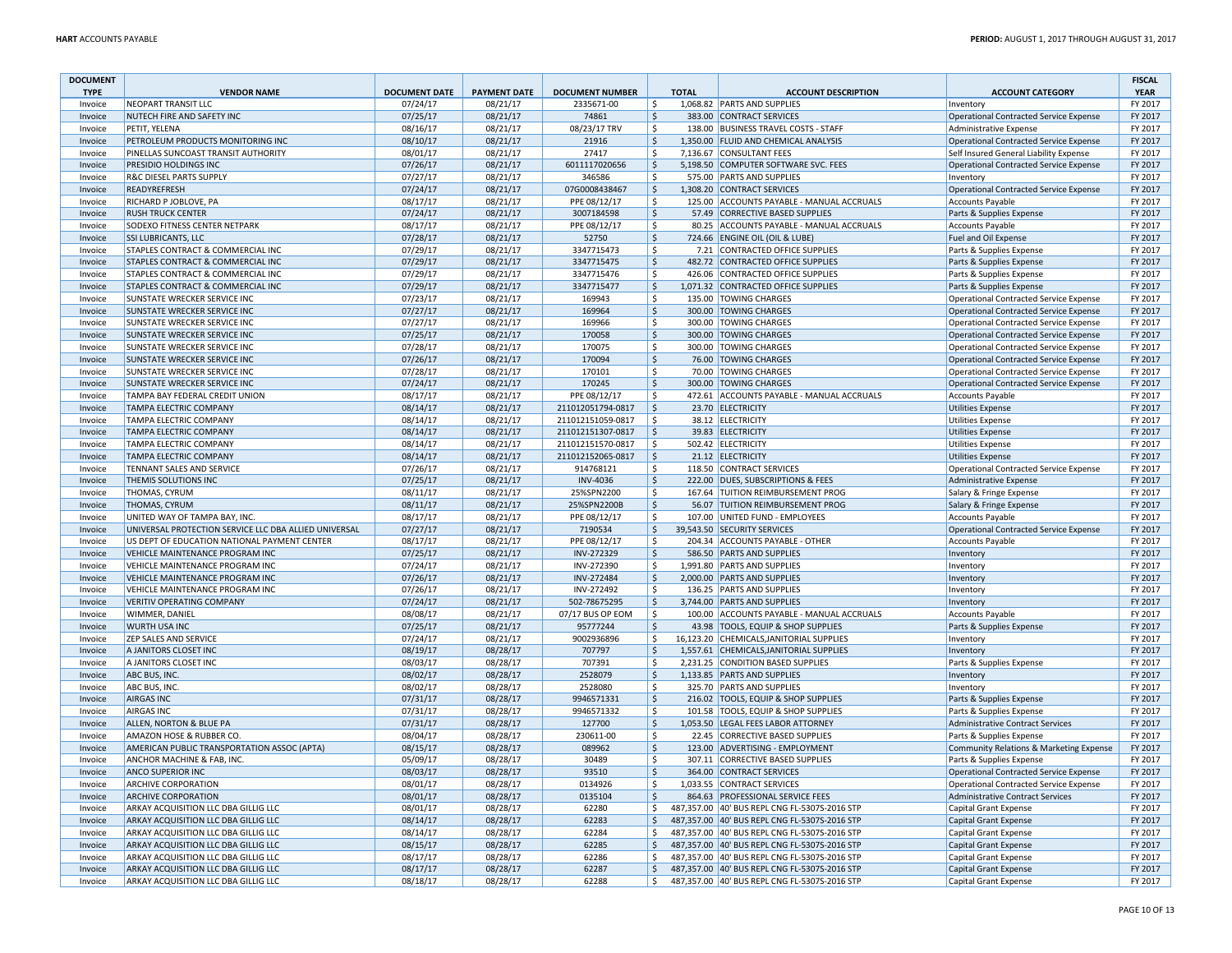| <b>DOCUMENT</b>    |                                                |                      |                     |                        |                    |              |                                               |                                               | <b>FISCAL</b> |
|--------------------|------------------------------------------------|----------------------|---------------------|------------------------|--------------------|--------------|-----------------------------------------------|-----------------------------------------------|---------------|
| <b>TYPE</b>        | <b>VENDOR NAME</b>                             | <b>DOCUMENT DATE</b> | <b>PAYMENT DATE</b> | <b>DOCUMENT NUMBER</b> |                    | <b>TOTAL</b> | <b>ACCOUNT DESCRIPTION</b>                    | <b>ACCOUNT CATEGORY</b>                       | <b>YEAR</b>   |
| Invoice            | <b>ARKAY ACQUISITION LLC DBA GILLIG LLC</b>    | 08/01/17             | 08/28/17            | 40365710               | \$                 |              | 208.56 CORRECTIVE BASED SUPPLIES              | Parts & Supplies Expense                      | FY 2017       |
| Invoice            | ARKAY ACQUISITION LLC DBA GILLIG LLC           | 08/02/17             | 08/28/17            | 40366133               | \$                 |              | 1,275.26 CORRECTIVE BASED SUPPLIES            | Parts & Supplies Expense                      | FY 2017       |
| Invoice            | ARKAY ACQUISITION LLC DBA GILLIG LLC           | 08/16/17             | 08/28/17            | 5040463                | \$                 |              | 123.14 CORRECTIVE BASED SUPPLIES              | Parts & Supplies Expense                      | FY 2017       |
| Invoice            | ARKAY ACQUISITION LLC DBA GILLIG LLC           | 07/31/17             | 08/28/17            | 40365227               | \$                 |              | 1,820.00 PARTS AND SUPPLIES                   | Inventory                                     | FY 2017       |
| Invoice            | ARKAY ACQUISITION LLC DBA GILLIG LLC           | 08/04/17             | 08/28/17            | 40366986               | $\mathsf{\$}$      |              | 3.401.48 PARTS AND SUPPLIES                   | Inventory                                     | FY 2017       |
| Invoice            | ARKAY ACQUISITION LLC DBA GILLIG LLC           | 08/01/17             | 08/28/17            | 40365711               | \$                 |              | 21,517.77 PARTS AND SUPPLIES                  | Inventory                                     | FY 2017       |
| Invoice            | ARROW SHEET METAL WORKS INC                    | 07/31/17             | 08/28/17            | 42494                  | \$                 |              | 2,250.00 CORRECTIVE BASED SUPPLIES            | Parts & Supplies Expense                      | FY 2017       |
| Invoice            | <b>AUTONATION SSC</b>                          | 08/01/17             | 08/28/17            | 7517348                | Ś                  |              | 20.12 CORRECTIVE BASED SUPPLIES               | Parts & Supplies Expense                      | FY 2017       |
| Invoice            | <b>AUTONATION SSC</b>                          | 08/02/17             | 08/28/17            | 7517926                | $\mathsf{\$}$      |              | 112.97 CORRECTIVE BASED SUPPLIES              | Parts & Supplies Expense                      | FY 2017       |
| Invoice            | BEST BUY BUSINESS ADVANTAGE ACCOUNT            | 08/04/17             | 08/28/17            | 2821434                | \$                 |              | 349.99 PRINTING - OFFICE FORMS                | Community Relations & Marketing Expense       | FY 2017       |
| Invoice            | <b>BLAKE, RUFUS</b>                            | 08/18/17             | 08/28/17            | 08/18/17-CDL           | $\ddot{\varsigma}$ |              | 82.00 LICENSES & PERMITS                      | <b>Tax Expense</b>                            | FY 2017       |
| Invoice            | <b>BRANDON FORD</b>                            | 08/01/17             | 08/28/17            | 651872                 | \$                 |              | 450.02 CORRECTIVE BASED SUPPLIES              | Parts & Supplies Expense                      | FY 2017       |
| Invoice            | <b>BRANDON FORD</b>                            | 08/01/17             | 08/28/17            | 651911                 | $\zeta$            |              | 314.91 CORRECTIVE BASED SUPPLIES              | Parts & Supplies Expense                      | FY 2017       |
| Invoice            | <b>BRANDON FORD</b>                            | 08/04/17             | 08/28/17            | 652379                 | \$                 |              | 55.58 CORRECTIVE BASED SUPPLIES               | Parts & Supplies Expense                      | FY 2017       |
| Invoice            | <b>BRANDON FORD</b>                            | 07/31/17             | 08/28/17            | C 42751                | \$                 |              | 2,176.49 CORRECTIVE BASED SUPPLIES            | Parts & Supplies Expense                      | FY 2017       |
| Invoice            | <b>BRANDON FORD</b>                            | 08/03/17             | 08/28/17            | C44441                 | \$                 |              | 2,172.00 OUTSIDE AUTO, VAN & TRUCK REPAIR     | <b>Operational Contracted Service Expense</b> | FY 2017       |
| Invoice            | <b>BRANDON FORD</b>                            | 08/04/17             | 08/28/17            | 652365                 | $\zeta$            |              | 800.00 PARTS AND SUPPLIES                     | Inventory                                     | FY 2017       |
| Invoice            | <b>BYTEMARK INC</b>                            | 08/01/17             | 08/28/17            | 1820                   | \$                 |              | 181.62 BANKING FEES REGIONAL FAREBOX          | Administrative Expense                        | FY 2017       |
| Invoice            | <b>BYTEMARK INC</b>                            | 07/31/17             | 08/28/17            | 1828                   | $\zeta$            |              | 437.97 BANKING FEES REGIONAL FAREBOX          | <b>Administrative Expense</b>                 | FY 2017       |
| Invoice            | <b>CAMBRIDGE SYSTEMATICS INC</b>               | 07/30/17             | 08/28/17            | 170054-03              | \$                 |              | 5,239.00 CONSULTANT FEES                      | <b>Administrative Contract Services</b>       | FY 2017       |
| Invoice            | CAREERBUILDER LLC DBA AURICO REPORTS LLC       | 07/31/17             | 08/28/17            | AUR1033432             | $\mathsf{\$}$      |              | 299.55 EMPLOYMENT PROCESS SERVICES            | Administrative Contract Services              | FY 2017       |
| Invoice            | <b>CAREWORKS USA, LTD</b>                      | 08/04/17             | 08/28/17            | 85161                  | \$                 |              | 2,366.40 PROFESSIONAL SERVICE FEES            | <b>Administrative Contract Services</b>       | FY 2017       |
| Invoice            | <b>CATAPULT SYSTEMS LLC</b>                    | 08/01/17             | 08/28/17            | C067590                | $\mathsf{\$}$      |              | 6,000.00 COMPUTER SOFTWARE SVC. FEES          |                                               | FY 2017       |
|                    |                                                |                      |                     |                        |                    |              |                                               | Operational Contracted Service Expense        |               |
| Invoice            | CIGNA HEALTH AND LIFE INS CO                   | 06/21/17             | 08/28/17            | 2153291                | \$                 |              | 24,295.26 DENTAL INSURANCE - EMPLOYER PAYABLE | <b>Accounts Payable</b>                       | FY 2017       |
| Invoice            | CIGNA HEALTH AND LIFE INS CO                   | 07/21/17             | 08/28/17            | 2167880                | $\mathsf{\$}$      |              | 23,881.56 DENTAL INSURANCE - EMPLOYER PAYABLE | <b>Accounts Payable</b>                       | FY 2017       |
| Invoice            | CIGNA HEALTH AND LIFE INS CO                   | 06/21/17             | 08/28/17            | 2153290                | \$                 |              | 96,006.25 HEALTH INSURANCE EXCESS EXPENSE     | Salary & Fringe Expense                       | FY 2017       |
| Invoice            | CIGNA HEALTH AND LIFE INS CO                   | 07/21/17             | 08/28/17            | 2167879                | \$                 |              | 93,582.55 HEALTH INSURANCE EXCESS EXPENSE     | Salary & Fringe Expense                       | FY 2017       |
| Invoice            | <b>CITY OF TAMPA PARKING DIVISION</b>          | 08/16/17             | 08/28/17            | 17460                  | \$                 |              | 793.90 LEASES AND RENTAL                      | Administrative Expense                        | FY 2017       |
| Invoice            | <b>CITY OF TAMPA PARKING DIVISION</b>          | 08/16/17             | 08/28/17            | 17422                  | \$                 |              | 2,888.07 PARKING FEES                         | Other Administrative Expenses                 | FY 2017       |
| Invoice            | <b>CITY OF TAMPA UTILITIES</b>                 | 08/18/17             | 08/28/17            | 0817/0077088           | \$                 |              | 1,238.51 WATER, SEWER & GARBAGE               | <b>Utilities Expense</b>                      | FY 2017       |
| Invoice            | <b>CITY OF TAMPA UTILITIES</b>                 | 08/14/17             | 08/28/17            | 0817/0326315           | $\zeta$            |              | 7.50 WATER, SEWER & GARBAGE                   | <b>Utilities Expense</b>                      | FY 2017       |
| Invoice            | <b>CITY OF TAMPA UTILITIES</b>                 | 08/16/17             | 08/28/17            | 0817/0390311           | \$                 |              | 1,000.86 WATER, SEWER & GARBAGE               | <b>Utilities Expense</b>                      | FY 2017       |
| Invoice            | <b>CLASS C SOLUTIONS GROUP</b>                 | 08/01/17             | 08/28/17            | 1382678004             | $\zeta$            |              | 79.12 CORRECTIVE BASED SUPPLIES               | Parts & Supplies Expense                      | FY 2017       |
| Invoice            | <b>CLASS C SOLUTIONS GROUP</b>                 | 07/31/17             | 08/28/17            | 1401089001             | \$                 |              | 6.59 CORRECTIVE BASED SUPPLIES                | Parts & Supplies Expense                      | FY 2017       |
| Invoice            | <b>CLASS C SOLUTIONS GROUP</b>                 | 08/04/17             | 08/28/17            | 1415628001             | $\zeta$            |              | 536.37 CORRECTIVE BASED SUPPLIES              | Parts & Supplies Expense                      | FY 2017       |
| Invoice            | <b>CLASS C SOLUTIONS GROUP</b>                 | 08/03/17             | 08/28/17            | 1415640001             | \$                 |              | 177.23 CORRECTIVE BASED SUPPLIES              | Parts & Supplies Expense                      | FY 2017       |
| Invoice            | <b>CLASS C SOLUTIONS GROUP</b>                 | 08/03/17             | 08/28/17            | 1415737001             | $\ddot{\varsigma}$ |              | 187.08 CORRECTIVE BASED SUPPLIES              | Parts & Supplies Expense                      | FY 2017       |
| Invoice            | <b>CLASS C SOLUTIONS GROUP</b>                 | 08/03/17             | 08/28/17            | 1415798001             | \$                 |              | 195.99 CORRECTIVE BASED SUPPLIES              | Parts & Supplies Expense                      | FY 2017       |
| Invoice            | <b>CLASS C SOLUTIONS GROUP</b>                 | 08/04/17             | 08/28/17            | 1416251001             | $\frac{1}{2}$      |              | 217.72 CORRECTIVE BASED SUPPLIES              | Parts & Supplies Expense                      | FY 2017       |
| Invoice            | COLONIAL LIFE & ACCIDENT INSURANCE CO          | 07/25/17             | 08/28/17            | 4147930-0706904        | \$                 |              | 44,532.16 FLEX COMP - EMPLOYEES               | <b>Accounts Payable</b>                       | FY 2017       |
| Invoice            | <b>COURTESY AUTOMOTIVE GROUP</b>               | 07/31/17             | 08/28/17            | 571536                 | \$                 |              | 3,249.14 CORRECTIVE REPAIR SERVICES           | <b>Operational Contracted Service Expense</b> | FY 2017       |
| Invoice            | CREATIVE BUS SALES, INC D/B/A TRANSIT PLUS     | 08/02/17             | 08/28/17            | 6021864                | \$                 |              | 1,812.58 CORRECTIVE BASED SUPPLIES            | Parts & Supplies Expense                      | FY 2017       |
| Invoice            | CREATIVE BUS SALES, INC D/B/A TRANSIT PLUS     | 07/31/17             | 08/28/17            | 6022211                | \$                 |              | 35.88 PARTS AND SUPPLIES                      | Inventory                                     | FY 2017       |
| Invoice            | CREATIVE BUS SALES. INC D/B/A TRANSIT PLUS     | 08/01/17             | 08/28/17            | 6022265                | \$                 |              | 223.84 PARTS AND SUPPLIES                     | Inventory                                     | FY 2017       |
| Invoice            | <b>CRUMPTON WELDING SUPPLY INC</b>             | 07/31/17             | 08/28/17            | 06011227               | \$                 |              | 338.03 TOOLS, EQUIP & SHOP SUPPLIES           | Parts & Supplies Expense                      | FY 2017       |
| Invoice            | <b>CRUMPTON WELDING SUPPLY INC</b>             | 07/31/17             | 08/28/17            | 06012097               | \$                 |              | 31.46 TOOLS, EQUIP & SHOP SUPPLIES            | Parts & Supplies Expense                      | FY 2017       |
| Invoice            | DADE PAPER AND BAG LLC                         | 08/01/17             | 08/28/17            | 11595877               | $\frac{1}{2}$      |              | 431.20 CHEMICALS, CLEANERS & EQUIP            | Parts & Supplies Expense                      | FY 2017       |
| Invoice            | <b>DESIGNLAB INC</b>                           | 07/31/17             | 08/28/17            | 219864                 | \$                 |              | 3,498.01 UNIFORMS                             | Salary & Fringe Expense                       | FY 2017       |
| Invoice            | <b>DIGITAL DIRECT CORPPORATION</b>             | 07/31/17             | 08/28/17            | 26070                  | $\zeta$            |              | 205.00 PRINTING - SYSTEM PROMOTION            | Community Relations & Marketing Expense       | FY 2017       |
| Invoice            | DOUGLASS SCREEN PRINTERS, INC                  | 07/31/17             | 08/28/17            | 098372                 | \$                 |              | 124.00 CORRECTIVE BASED SUPPLIES              | Parts & Supplies Expense                      | FY 2017       |
|                    | DOUGLASS SCREEN PRINTERS, INC.                 | 07/31/17             | 08/28/17            | 098373                 | $\zeta$            |              | 160.00 CORRECTIVE BASED SUPPLIES              |                                               | FY 2017       |
| Invoice<br>Invoice |                                                |                      |                     |                        | \$                 |              |                                               | Parts & Supplies Expense                      | FY 2017       |
|                    | DVM INSURANCE AGENCY DBA NATIONWIDE PET INS    | 07/28/17             | 08/28/17            | 07012017               |                    |              | 573.40 FLEX COMP - EMPLOYEES                  | <b>Accounts Payable</b>                       |               |
| Invoice            | EARL W. COLVARD INC. DBA BOULEVARD TIRE CENTER | 08/02/17             | 08/28/17            | 19-181527              | $\zeta$            |              | 25.00 TIRES PURCHASED                         | Parts & Supplies Expense                      | FY 2017       |
| Invoice            | EARL W. COLVARD INC. DBA BOULEVARD TIRE CENTER | 08/04/17             | 08/28/17            | 19-181645              | \$                 |              | 25.00 TIRES PURCHASED                         | Parts & Supplies Expense                      | FY 2017       |
| Invoice            | ELECTRIC SALES & SERVICE INC                   | 08/02/17             | 08/28/17            | 36252                  | \$                 |              | 1,893.00 CORRECTIVE BASED SUPPLIES            | Parts & Supplies Expense                      | FY 2017       |
| Invoice            | <b>FEDERAL EXPRESS CORF</b>                    | 08/15/17             | 08/28/17            | 5-897-31394            | \$                 |              | 27.20 POSTAGE                                 | Other Administrative Expenses                 | FY 2017       |
| Invoice            | <b>FEDERAL EXPRESS CORP</b>                    | 08/22/17             | 08/28/17            | 5-905-55490            | \$                 |              | 16.41 POSTAGE                                 | Other Administrative Expenses                 | FY 2017       |
| Invoice            | FLEET ACQUISTIONS LLC DBA FLEET PRODUCTS       | 08/04/17             | 08/28/17            | 1498003                | \$                 |              | 112.25 CORRECTIVE BASED SUPPLIES              | Parts & Supplies Expense                      | FY 2017       |
| Invoice            | <b>FLEETPRIDE INC</b>                          | 08/03/17             | 08/28/17            | 86640403               | \$                 |              | 2.754.56 PARTS AND SUPPLIES                   | Inventory                                     | FY 2017       |
| Invoice            | <b>FRONTIER FLORIDA LLC</b>                    | 08/13/17             | 08/28/17            | 0817/8132251445        | \$                 |              | 246.42 TELEPHONE                              | <b>Utilities Expense</b>                      | FY 2017       |
| Invoice            | <b>FRONTIER FLORIDA LLC</b>                    | 08/01/17             | 08/28/17            | 0817/8136262871        | \$                 |              | 62.60 TELEPHONE                               | <b>Utilities Expense</b>                      | FY 2017       |
| Invoice            | <b>FRONTIER FLORIDA LLC</b>                    | 08/01/17             | 08/28/17            | 0817/8139723721        | \$                 |              | 61.10 TELEPHONE                               | <b>Utilities Expense</b>                      | FY 2017       |
| Invoice            | <b>G&amp;K SERVICES CO</b>                     | 08/03/17             | 08/28/17            | 6071109840             | \$                 |              | 12.96 CONTRACT SERVICES                       | Operational Contracted Service Expense        | FY 2017       |
| Invoice            | <b>G&amp;K SERVICES CO</b>                     | 08/04/17             | 08/28/17            | 6071110508             | \$                 |              | 77.46 CONTRACT SERVICES                       | <b>Operational Contracted Service Expense</b> | FY 2017       |
| Invoice            | <b>G&amp;K SERVICES CO</b>                     | 08/03/17             | 08/28/17            | 6071110064             | $\zeta$            |              | 53.90 UNIFORMS                                | Salary & Fringe Expense                       | FY 2017       |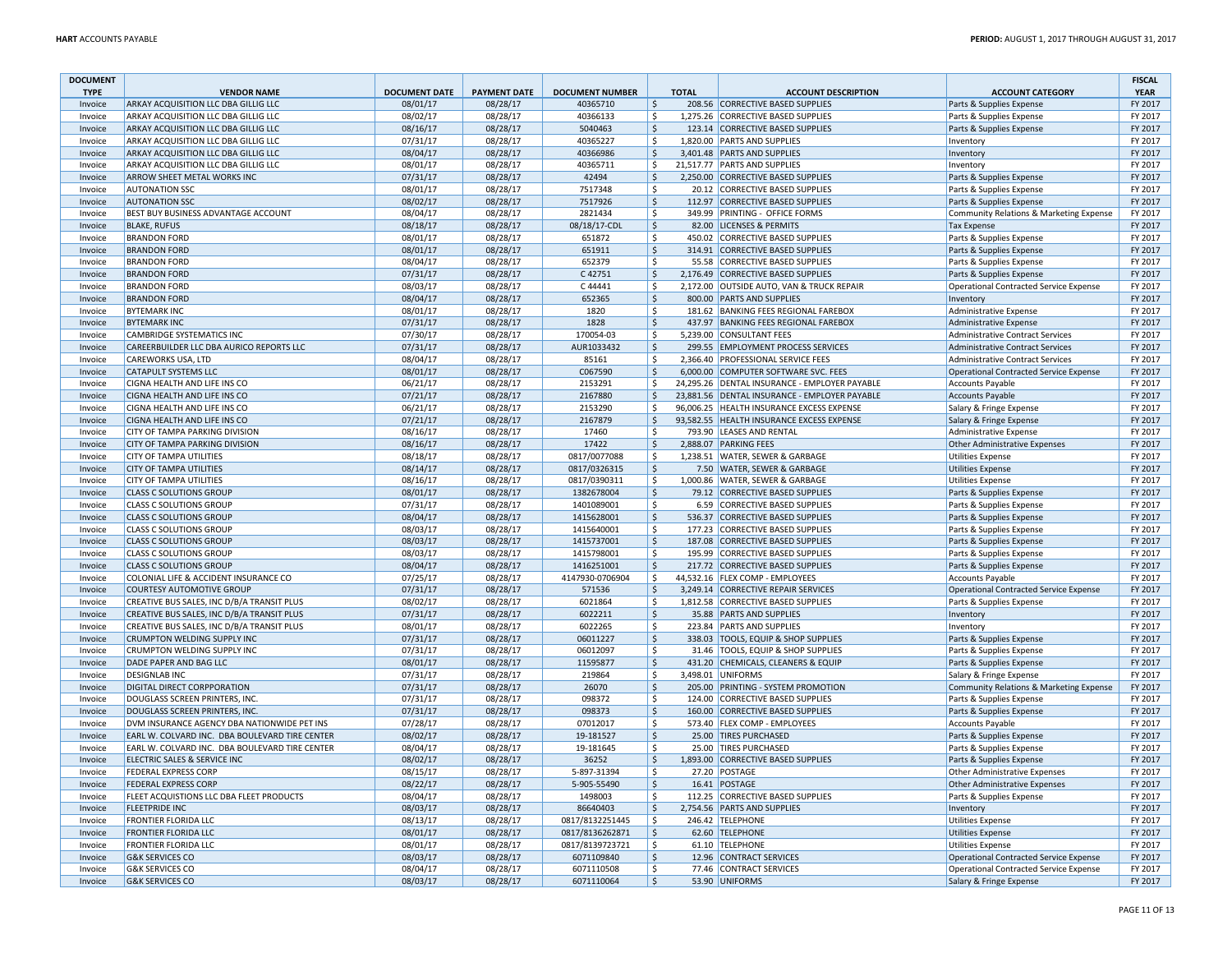| <b>DOCUMENT</b> |                                              |                      |                     |                        |                    |                  |                                       |                                               | <b>FISCAL</b> |
|-----------------|----------------------------------------------|----------------------|---------------------|------------------------|--------------------|------------------|---------------------------------------|-----------------------------------------------|---------------|
| <b>TYPE</b>     | <b>VENDOR NAME</b>                           | <b>DOCUMENT DATE</b> | <b>PAYMENT DATE</b> | <b>DOCUMENT NUMBER</b> |                    | <b>TOTAL</b>     | <b>ACCOUNT DESCRIPTION</b>            | <b>ACCOUNT CATEGORY</b>                       | <b>YEAR</b>   |
| Invoice         | <b>G&amp;K SERVICES CO</b>                   | 08/03/17             | 08/28/17            | 6071110065             | Ś                  |                  | 30.25 UNIFORMS                        | Salary & Fringe Expense                       | FY 2017       |
| Invoice         | <b>G&amp;K SERVICES CO</b>                   | 08/03/17             | 08/28/17            | 6071110066             | \$                 |                  | 24.20 UNIFORMS                        | Salary & Fringe Expense                       | FY 2017       |
| Invoice         | <b>G&amp;K SERVICES CO</b>                   | 08/03/17             | 08/28/17            | 6071110067             | \$                 |                  | 54.45 UNIFORMS                        | Salary & Fringe Expense                       | FY 2017       |
| Invoice         | <b>G&amp;K SERVICES CO</b>                   | 08/03/17             | 08/28/17            | 6071110068             | $\mathsf{S}$       |                  | 35.75 UNIFORMS                        | Salary & Fringe Expense                       | FY 2017       |
| Invoice         | G&K SERVICES CO                              | 08/03/17             | 08/28/17            | 6071110069             | \$                 |                  | 163.35 UNIFORMS                       | Salary & Fringe Expense                       | FY 2017       |
| Invoice         | <b>G&amp;K SERVICES CO</b>                   | 08/03/17             | 08/28/17            | 6071110070             | $\zeta$            |                  | 284.35 UNIFORMS                       | Salary & Fringe Expense                       | FY 2017       |
| Invoice         | <b>G&amp;K SERVICES CO</b>                   | 08/03/17             | 08/28/17            | 6071110071             | \$                 |                  | 153.23 UNIFORMS                       | Salary & Fringe Expense                       | FY 2017       |
| Invoice         | <b>G&amp;K SERVICES CO</b>                   | 08/04/17             | 08/28/17            | 6071110509             | \$                 |                  | 51.15 UNIFORMS                        | Salary & Fringe Expense                       | FY 2017       |
| Invoice         | <b>G&amp;K SERVICES CO</b>                   | 08/04/17             | 08/28/17            | 6071110510             | \$                 |                  | 12.10 UNIFORMS                        | Salary & Fringe Expense                       | FY 2017       |
| Invoice         | <b>G&amp;K SERVICES CO</b>                   | 07/06/17             | 08/28/17            | 6071897150             | \$                 |                  | 278.30 UNIFORMS                       | Salary & Fringe Expense                       | FY 2017       |
| Invoice         | <b>GATOR FORD TRUCK SALES</b>                | 08/03/17             | 08/28/17            | 523299P                | \$                 |                  | 479.82 PARTS AND SUPPLIES             | Inventory                                     | FY 2017       |
| Invoice         | GENUINE PARTS CO DBA NAPA AUTO               | 08/05/17             | 08/28/17            | 836509                 | $\zeta$            |                  | 299.00 CORRECTIVE BASED SUPPLIES      | Parts & Supplies Expense                      | FY 2017       |
| Invoice         | GENUINE PARTS CO DBA NAPA AUTO               | 08/23/17             | 08/28/17            | 839399                 | Ś                  |                  | 88.45 CORRECTIVE BASED SUPPLIES       | Parts & Supplies Expense                      | FY 2017       |
| Invoice         | GENUINE PARTS CO DBA NAPA AUTO               | 08/22/17             | 08/28/17            | 972228                 | \$                 |                  | 69.57 CORRECTIVE BASED SUPPLIES       | Parts & Supplies Expense                      | FY 2017       |
| Invoice         | GLOBAL EQUIPMENT CO, INC.                    | 08/04/17             | 08/28/17            | 111382833              | Ŝ.                 |                  | 382.94 CHEMICALS, CLEANERS & EQUIP    | Parts & Supplies Expense                      | FY 2017       |
| Invoice         | GODBERSEN SMITH CONST CO D/B/A GOMACO CORP   | 08/01/17             | 08/28/17            | 674306                 | Ś                  |                  | 7,350.00 PARTS AND SUPPLIES           | Inventory                                     | FY 2017       |
| Invoice         | <b>GRAINGER</b>                              | 08/01/17             | 08/28/17            | 9515386424             | Ś                  |                  | 25.71 CONTRACT SERVICES               | Operational Contracted Service Expense        | FY 2017       |
| Invoice         | <b>GRAINGER</b>                              | 08/03/17             | 08/28/17            | 9517745163             | \$                 |                  | 1,845.00 CONTRACT SERVICES            | <b>Operational Contracted Service Expense</b> | FY 2017       |
| Invoice         | <b>GRAINGER</b>                              | 08/04/17             | 08/28/17            | 9519293931             | \$                 |                  | 286.40 SAFETY SUPPLIES & EQUIPMENT    | Parts & Supplies Expense                      | FY 2017       |
| Invoice         | GRAYROBINSON, P.A.                           | 07/06/17             | 08/28/17            | 10719423               | $\mathsf{S}$       |                  | 562.50 LEGAL FEES                     | <b>Administrative Contract Services</b>       | FY 2017       |
| Invoice         | GRAYROBINSON, P.A.                           | 08/02/17             | 08/28/17            | 10726151               | \$                 |                  | 8,000.00 LEGAL FEES GENERAL COUNSEL   | Administrative Contract Services              | FY 2017       |
| Invoice         | <b>GUARANTEED RADIATORS OF TAMPA INC</b>     | 08/02/17             | 08/28/17            | 081401                 | $\zeta$            |                  | 1,190.00 PARTS AND SUPPLIES           | Inventory                                     | FY 2017       |
| Invoice         | <b>GUARANTEED RADIATORS OF TAMPA INC</b>     | 08/03/17             | 08/28/17            | 081404                 | Ś                  |                  | 1,190.00 PARTS AND SUPPLIES           | Inventory                                     | FY 2017       |
| Invoice         | <b>GUARANTEED RADIATORS OF TAMPA INC</b>     | 08/03/17             | 08/28/17            | 081408                 | \$                 |                  | 2,100.00 PARTS AND SUPPLIES           | Inventory                                     | FY 2017       |
| Invoice         | GUIDESOFT INC DBA KNOWLEDGE SERVICES         | 08/01/17             | 08/28/17            | 1130433                | Ś                  |                  | 2,000.00 BUDGET FOR INHOUSE TEMP HELP | Salary & Fringe Expense                       | FY 2017       |
| Invoice         | <b>GULF COAST THERMO KING</b>                | 08/01/17             | 08/28/17            | IV70520                | $\zeta$            |                  | 591.22 CORRECTIVE BASED SUPPLIES      | Parts & Supplies Expense                      | FY 2017       |
| Invoice         | <b>GULFSTAR ELECTRIC LLC</b>                 | 07/24/17             | 08/28/17            | 151                    | \$                 |                  | 9,004.25 DONATIONS - TESLA VEHICLES   | Other System Revenue                          | FY 2017       |
| Invoice         | <b>HOME DEPOT</b>                            | 08/11/17             | 08/28/17            | 0974253                | \$                 |                  | 220.32 CONTRACT SERVICES              | <b>Operational Contracted Service Expense</b> | FY 2017       |
| Invoice         | HOME DEPOT                                   | 08/16/17             | 08/28/17            | 5974599                | \$                 |                  | 428.17 CONTRACT SERVICES              | <b>Operational Contracted Service Expense</b> | FY 2017       |
| Invoice         | HOME DEPOT                                   | 08/17/17             | 08/28/17            | 4974657                | $\dot{\mathsf{S}}$ |                  | 45.22 CORRECTIVE BASED SUPPLIES       | Parts & Supplies Expense                      | FY 2017       |
| Invoice         | HOWCO ENVIRONMENTAL SERVICES                 | 07/31/17             | 08/28/17            | 0213290                | \$                 |                  | 150.00 CONTRACT SERVICES              | Operational Contracted Service Expense        | FY 2017       |
| Invoice         | HOWCO ENVIRONMENTAL SERVICES                 | 07/31/17             | 08/28/17            | 0213296                | \$                 |                  | 15.00 CONTRACT SERVICES               | Operational Contracted Service Expense        | FY 2017       |
| Invoice         | HYDRAULIC ELECTRIC COMPONENT SUPPLY INC      | 08/01/17             | 08/28/17            | 0135618-IN             | \$                 |                  | 474.00 PARTS AND SUPPLIES             | Inventory                                     | FY 2017       |
| Invoice         | INIT INNOVATIONS IN TRANSPORTATION INC       | 07/21/17             | 08/28/17            | PA-IVA-2714            | \$                 |                  | 383,800.00 FARE COLLECTION MOBILE     | Capital Grant Expense                         | FY 2017       |
| Invoice         | INTEGRATED BUSINESS GROUP                    | 07/30/17             | 08/28/17            | INV013656              | Ś                  |                  | 1,105.00 COMPUTER SOFTWARE SVC. FEES  | <b>Operational Contracted Service Expense</b> | FY 2017       |
| Invoice         | <b>INTEGRATED BUSINESS GROUP</b>             | 07/31/17             | 08/28/17            | INV013624              | $\zeta$            |                  | 85.00 PROFESSIONAL SERVICE FEES       | Administrative Contract Services              | FY 2017       |
| Invoice         | INTEGRATED BUSINESS GROUP                    | 07/30/17             | 08/28/17            | INV013657              | \$                 |                  | 150.00 PROFESSIONAL SERVICE FEES      | Administrative Contract Services              | FY 2017       |
| Invoice         | J2 CLOUD SERVICES INC DBA EFAX CORPORATE     | 07/31/17             | 08/28/17            | 942939                 | \$                 |                  | 206.25 COMPUTER SOFTWARE SVC. FEES    | <b>Operational Contracted Service Expense</b> | FY 2017       |
| Invoice         | JAM 520 INC                                  | 08/14/17             | 08/28/17            | 17307                  | \$                 |                  | 4,451.66 REHAB/RENOV MTC RESTROOMS    | <b>Capital Grant Expense</b>                  | FY 2017       |
| Invoice         | JAMES RIVER SOLUTIONS LLC                    | 08/01/17             | 08/28/17            | S289590-IN             | \$                 | 12,494.87 DIESEL |                                       | Fuel and Oil Expense                          | FY 2017       |
| Invoice         | JAMES RIVER SOLUTIONS LLC                    | 08/03/17             | 08/28/17            | S289592-IN             | Ŝ.                 | 12,432.54 DIESEL |                                       | Fuel and Oil Expense                          | FY 2017       |
| Invoice         | JAMES RIVER SOLUTIONS LLC                    | 08/01/17             | 08/28/17            | S289590-IN             | \$                 |                  | 2,532.09 DIESEL & GAS EXCISE TAX      | <b>Tax Expense</b>                            | FY 2017       |
| Invoice         | JAMES RIVER SOLUTIONS LLC                    | 08/03/17             | 08/28/17            | S289592-IN             | Ŝ.                 |                  | 2,534.48 DIESEL & GAS EXCISE TAX      | <b>Tax Expense</b>                            | FY 2017       |
| Invoice         | KIRKS AUTOMOTIVE INC                         | 08/02/17             | 08/28/17            | 1007761                | \$                 |                  | 109.50 PARTS AND SUPPLIES             | Inventory                                     | FY 2017       |
| Invoice         | LEXISNEXIS RISK SOLUTIONS                    | 07/31/17             | 08/28/17            | 1462830-20170731       | Ś                  |                  | 85.64 GENERAL INVESTIGATION           | Self Insured General Liability Expense        | FY 2017       |
| Invoice         | MILLENNIUM LAWN AND LANDSCAPE INC            | 07/31/17             | 08/28/17            | 8717                   | \$                 |                  | 5.540.00 CONTRACT SERVICES            | <b>Operational Contracted Service Expense</b> | FY 2017       |
| Invoice         | MILLENNIUM REFRESHMENT SERVICES INC          | 08/01/17             | 08/28/17            | <b>WC878</b>           | Ś                  |                  | 102.48 CONTRACT SERVICES              | <b>Operational Contracted Service Expense</b> | FY 2017       |
| Invoice         | MILLENNIUM REFRESHMENT SERVICES INC          | 08/01/17             | 08/28/17            | 1989                   | $\mathsf{S}$       |                  | 676.67 OPERATING CONTINGENCY          | Other Administrative Expenses                 | FY 2017       |
| Invoice         | MOHAWK MANUFACTURING & SUPPLY CO             | 07/31/17             | 08/28/17            | U012905                | Ś                  |                  | 3,964.00 PARTS AND SUPPLIES           | Inventory                                     | FY 2017       |
| Invoice         | MOHAWK MANUFACTURING & SUPPLY CO             | 07/31/17             | 08/28/17            | U012906                | Ś                  |                  | 6,268.43 PARTS AND SUPPLIES           | Inventory                                     | FY 2017       |
| Invoice         | NATIONAL SAFETY COUNCIL                      | 06/26/17             | 08/28/17            | <b>2017 DUES</b>       | Ś                  |                  | 1,055.00 DUES, SUBSCRIPTIONS & FEES   | <b>Administrative Expense</b>                 | FY 2017       |
| Invoice         | NATIONAL TRAFFIC SIGNS INC                   | 07/27/17             | 08/28/17            | 126808                 | $\zeta$            |                  | 549.20 CORRECTIVE BASED SUPPLIES      | Parts & Supplies Expense                      | FY 2017       |
| Invoice         | NEOPART TRANSIT LLC                          | 07/31/17             | 08/28/17            | 2336280-00             | \$                 |                  | 172.44 PARTS AND SUPPLIES             | Inventory                                     | FY 2017       |
| Invoice         | OFFICE DEPOT INC                             | 07/31/17             | 08/28/17            | 8331410                | \$                 |                  | 1,217.16 CONTRACTED OFFICE SUPPLIES   | Parts & Supplies Expense                      | FY 2017       |
| Invoice         | OFFICE DEPOT INC                             | 07/31/17             | 08/28/17            | 942314976001           | \$                 |                  | 296.40 SAFETY SUPPLIES & EQUIPMENT    | Parts & Supplies Expense                      | FY 2017       |
| Invoice         | OFFICE DEPOT INC                             | 07/31/17             | 08/28/17            | 942538617001           | $\ddot{\varsigma}$ |                  | 254.22 TOOLS, EQUIP & SHOP SUPPLIES   | Parts & Supplies Expense                      | FY 2017       |
| Invoice         | PEOPLES GAS COMPANY                          | 08/17/17             | 08/28/17            | 211012153790-0817      | \$                 |                  | 53.67 NATURAL GAS                     | <b>Utilities Expense</b>                      | FY 2017       |
| Invoice         | <b>QUINCY COMPRESSOR LLC</b>                 | 08/02/17             | 08/28/17            | 824587                 | \$                 |                  | 515.16 CONTRACT SERVICES              | <b>Operational Contracted Service Expense</b> | FY 2017       |
| Invoice         | R&C DIESEL PARTS SUPPLY                      | 08/03/17             | 08/28/17            | 346588                 | Ŝ.                 |                  | 520.00 PARTS AND SUPPLIES             | Inventory                                     | FY 2017       |
| Invoice         | RELIABLE TRANSMISSION SERVICE                | 08/01/17             | 08/28/17            | T-21625                | $\dot{\mathsf{S}}$ |                  | 955.30 CORRECTIVE BASED SUPPLIES      | Parts & Supplies Expense                      | FY 2017       |
| Invoice         | REPUBLIC SVS OF FL LP DBA REPUBLIC WASTE SVS | 07/31/17             | 08/28/17            | 0696-000675449         | \$                 |                  | 797.85 CONTRACT SERVICES              | <b>Operational Contracted Service Expense</b> | FY 2017       |
| Invoice         | <b>RUSH TRUCK CENTER</b>                     | 08/01/17             | 08/28/17            | 3007287160             | \$                 |                  | 143.81 CORRECTIVE BASED SUPPLIES      | Parts & Supplies Expense                      | FY 2017       |
| Invoice         | RUSH TRUCK CENTER                            | 08/02/17             | 08/28/17            | 3007305155             | \$                 |                  | 18.57 CORRECTIVE BASED SUPPLIES       | Parts & Supplies Expense                      | FY 2017       |
| Invoice         | <b>RUSH TRUCK CENTER</b>                     | 08/01/17             | 08/28/17            | 3007288553             | $\mathsf{S}$       |                  | 915.04 PARTS AND SUPPLIES             | Inventory                                     | FY 2017       |
| Invoice         | <b>RUSH TRUCK CENTER</b>                     | 08/02/17             | 08/28/17            | 3007304871             | Ś                  |                  | 1,251.51 PARTS AND SUPPLIES           | Inventory                                     | FY 2017       |